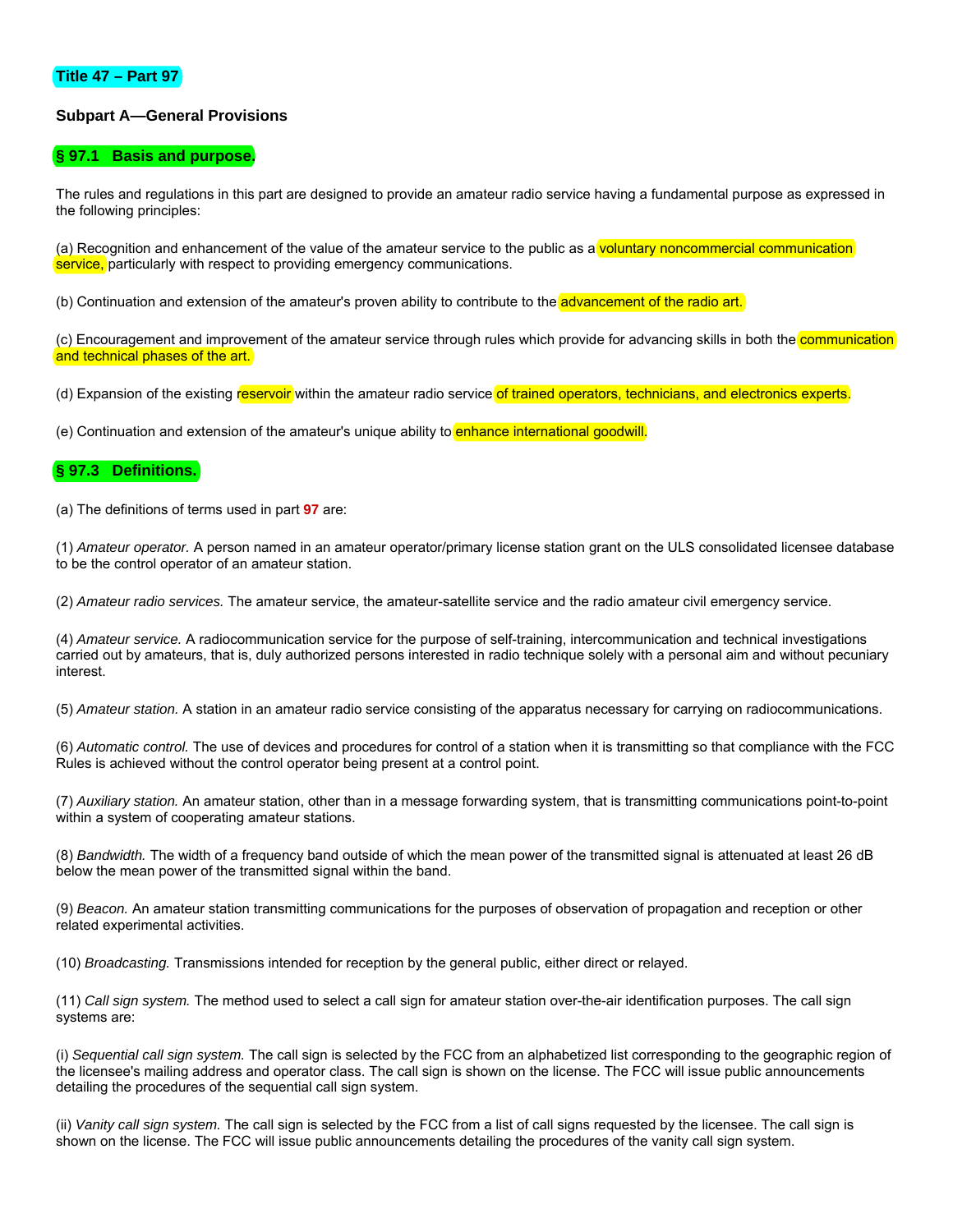(iii) *Special event call sign system.* The call sign is selected by the station licensee from a list of call signs shown on a common data base coordinated, maintained and disseminated by the amateur station special event call sign data base coordinators. The call sign must have the single letter prefix K, N or W, followed by a single numeral 0 through 9, followed by a single letter A through W or Y or Z (for example K1A). The special event call sign is substituted for the call sign shown on the station license grant while the station is transmitting. The FCC will issue public announcements detailing the procedures of the special event call sign system.

(12) *CEPT radio amateur license.* A license issued by a country belonging to the European Conference of Postal and Telecommunications Administrations (CEPT) that has adopted Recommendation T/R 61–01 (Nice 1985, Paris 1992, Nicosia 2003).

(13) *Control operator.* An amateur operator designated by the licensee of a station to be responsible for the transmissions from that station to assure compliance with the FCC Rules.

(14) *Control point.* The location at which the control operator function is performed.

(15) *CSCE.* Certificate of successful completion of an examination.

(16) *Earth station.* An amateur station located on, or within 50 km of, the Earth's surface intended for communications with space stations or with other Earth stations by means of one or more other objects in space.

(17) [Reserved]

(18) *External RF power amplifier.* A device capable of increasing power output when used in conjunction with, but not an integral part of, a transmitter.

(19) [Reserved]

(20) *FAA.* Federal Aviation Administration.

(21) *FCC.* Federal Communications Commission.

(22) *Frequency coordinator.* An entity, recognized in a local or regional area by amateur operators whose stations are eligible to be auxiliary or repeater stations, that recommends transmit/receive channels and associated operating and technical parameters for such stations in order to avoid or minimize potential interference.

(23) *Harmful interference.* Interference which endangers the functioning of a radionavigation service or of other safety services or seriously degrades, obstructs or repeatedly interrupts a radiocommunication service operating in accordance with the Radio Regulations.

(24) *IARP (International Amateur Radio Permit).* A document issued pursuant to the terms of the Inter-American Convention on an International Amateur Radio Permit by a country signatory to that Convention, other than the United States. Montrouis, Haiti. AG/doc.3216/95.

(25) *Indicator.* Words, letters or numerals appended to and separated from the call sign during the station identification.

(26) *Information bulletin.* A message directed only to amateur operators consisting solely of subject matter of direct interest to the amateur service.

(27) *In-law.* A parent, stepparent, sibling, or step-sibling of a licensee's spouse; the spouse of a licensee's sibling, step-sibling, child, or stepchild; or the spouse of a licensee's spouse's sibling or step-sibling.

(28) *International Morse code.* A dot-dash code as defined in ITU–T Recommendation F.1 (March, 1998), Division B, I. Morse code.

(29) *ITU.* International Telecommunication Union.

(30) *Line A.* Begins at Aberdeen, WA, running by great circle arc to the intersection of 48° N, 120° W, thence along parallel 48° N, to the intersection of 95° W, thence by great circle arc through the southernmost point of Duluth, MN, thence by great circle arc to 45° N, 85° W, thence southward along meridian 85° W, to its intersection with parallel 41° N, thence along parallel 41° N, to its intersection with meridian 82° W, thence by great circle arc through the southernmost point of Bangor, ME, thence by great circle arc through the southernmost point of Searsport, ME, at which point it terminates.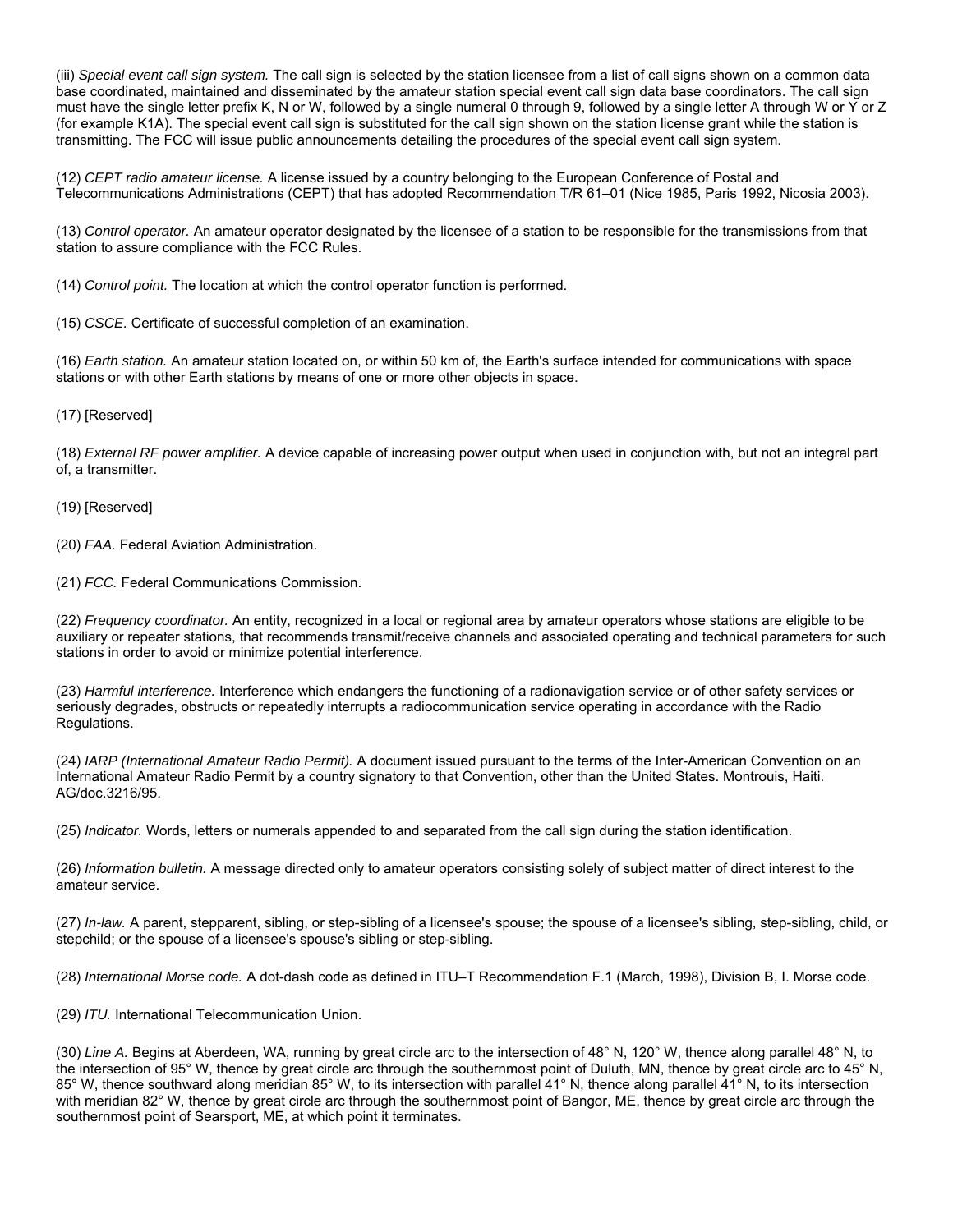(31) *Local control.* The use of a control operator who directly manipulates the operating adjustments in the station to achieve compliance with the FCC Rules.

(32) *Message forwarding system.* A group of amateur stations participating in a voluntary, cooperative, interactive arrangement where communications are sent from the control operator of an originating station to the control operator of one or more destination stations by one or more forwarding stations.

(33) *National Radio Quiet Zone.* The area in Maryland, Virginia and West Virginia Bounded by 39°15' N on the north, 78°30' W on the east, 37°30' N on the south and 80°30' W on the west.

(34) *Physician.* For the purpose of this part, a person who is licensed to practice in a place where the amateur service is regulated by the FCC, as either a Doctor of Medicine (M.D.) or a Doctor of Osteophathy (D.O.)

(35) *Question pool.* All current examination questions for a designated written examination element.

(36) *Question set.* A series of examination questions on a given examination selected from the question pool.

(37) *Radio Regulations.* The latest ITU *Radio Regulations* to which the United States is a party.

(38) *RACES* (radio amateur civil emergency service). A radio service using amateur stations for civil defense communications during periods of local, regional or national civil emergencies.

(39) *Remote control.* The use of a control operator who indirectly manipulates the operating adjustments in the station through a control link to achieve compliance with the FCC Rules.

(40) *Repeater.* An amateur station that simultaneously retransmits the transmission of another amateur station on a different channel or channels.

(41) *Space station.* An amateur station located more than 50 km above the Earth's surface.

(42) *Space telemetry.* A one-way transmission from a space station of measurements made from the measuring instruments in a spacecraft, including those relating to the functioning of the spacecraft.

(43) *Spurious emission.* An emission, or frequencies outside the necessary bandwidth of a transmission, the level of which may be reduced without affecting the information being transmitted.

(44) *Telecommand.* A one-way transmission to initiate, modify, or terminate functions of a device at a distance.

(45) *Telecommand station.* An amateur station that transmits communications to initiate, modify or terminate functions of a space station.

(46) *Telemetry.* A one-way transmission of measurements at a distance from the measuring instrument.

(47) *Third party communications.* A message from the control operator (first party) of an amateur station to another amateur station control operator (second party) on behalf of another person (third party).

(48) *ULS (Universal Licensing System).* The consolidated database, application filing system and processing system for all Wireless Telecommunications Services.

(49) *VE.* Volunteer examiner.

(50) *VEC.* Volunteer-examiner coordinator.

- (b) The definitions of technical symbols used in this part are:
- (1) *EHF* (extremely high frequency). The frequency range 30–300 GHz.

(2) *HF* (high frequency). The frequency range 3–30 MHz.

(3) *Hz.* Hertz.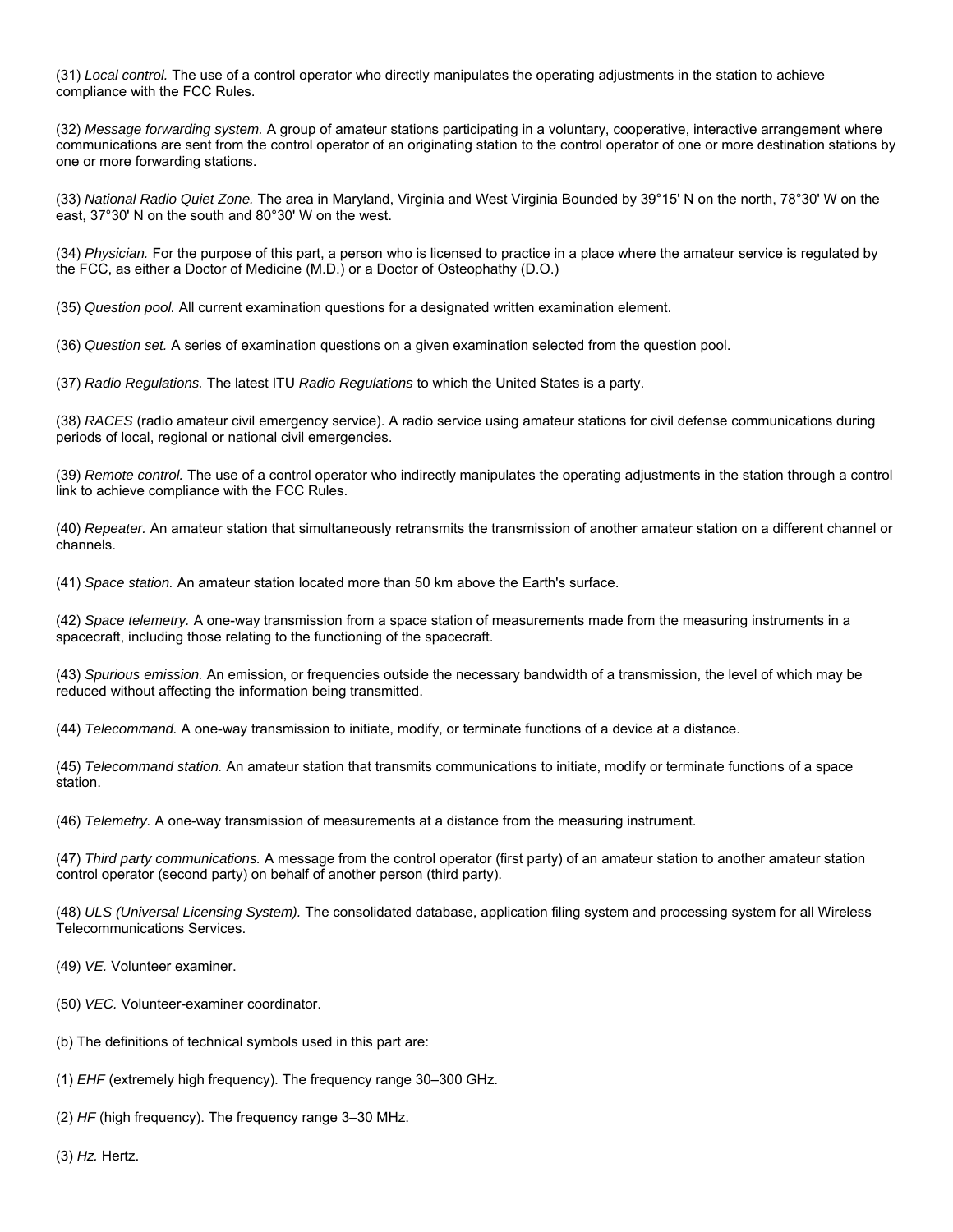(4) *m.* Meters.

(5) *MF* (medium frequency). The frequency range 300–3000 kHz.

(6) *PEP* (peak envelope power). The average power supplied to the antenna transmission line by a transmitter during one RF cycle at the crest of the modulation envelope taken under normal operating conditions.

(7) *RF.* Radio frequency.

(8) *SHF* (super-high frequency). The frequency range 3–30 GHz.

(9) *UHF* (ultra-high frequency). The frequency range 300–3000 MHz.

(10) *VHF* (very-high frequency). The frequency range 30–300 MHz.

(11) *W.* Watts.

(c) The following terms are used in this part to indicate emission types. Refer to §2.201 of the FCC Rules, *Emission, modulation and transmission characteristics,* for information on emission type designators.

(1) *CW.* International Morse code telegraphy emissions having designators with A, C, H, J or R as the first symbol; 1 as the second symbol; A or B as the third symbol; and emissions J2A and J2B.

(2) *Data.* Telemetry, telecommand and computer communications emissions having (i) designators with A, C, D, F, G, H, J or R as the first symbol, 1 as the second symbol, and D as the third symbol; (ii) emission J2D; and (iii) emissions A1C, F1C, F2C, J2C, and J3C having an occupied bandwidth of 500 Hz or less when transmitted on an amateur service frequency below 30 MHz. Only a digital code of a type specifically authorized in this part may be transmitted.

(3) *Image.* Facsimile and television emissions having designators with A, C, D, F, G, H, J or R as the first symbol; 1, 2 or 3 as the second symbol; C or F as the third symbol; and emissions having B as the first symbol; 7, 8 or 9 as the second symbol; W as the third symbol.

(4) *MCW.* Tone-modulated international Morse code telegraphy emissions having designators with A, C, D, F, G, H or R as the first symbol; 2 as the second symbol; A or B as the third symbol.

(5) *Phone.* Speech and other sound emissions having designators with A, C, D, F, G, H, J or R as the first symbol; 1, 2 or 3 as the second symbol; E as the third symbol. Also speech emissions having B as the first symbol; 7, 8 or 9 as the second symbol; E as the third symbol. MCW for the purpose of performing the station identification procedure, or for providing telegraphy practice interspersed with speech. Incidental tones for the purpose of selective calling or alerting or to control the level of a demodulated signal may also be considered phone.

(6) *Pulse.* Emissions having designators with K, L, M, P, Q, V or W as the first symbol; 0, 1, 2, 3, 7, 8, 9 or X as the second symbol; A, B, C, D, E, F, N, W or X as the third symbol.

(7) *RTTY.* Narrow-band direct-printing telegraphy emissions having designators with A, C, D, F, G, H, J or R as the first symbol; 1 as the second symbol; B as the third symbol; and emission J2B. Only a digital code of a type specifically authorized in this part may be transmitted.

(8) *SS.* Spread spectrum emissions using bandwidth-expansion modulation emissions having designators with A, C, D, F, G, H, J or R as the first symbol; X as the second symbol; X as the third symbol.

(9) *Test.* Emissions containing no information having the designators with N as the third symbol. Test does not include pulse emissions with no information or modulation unless pulse emissions are also authorized in the frequency band.

### **§ 97.5 Station license required.**

(a) The station apparatus must be under the physical control of a person named in an amateur station license grant on the ULS consolidated license database or a person authorized for alien reciprocal operation by §**97**.107 of this part, before the station may transmit on any amateur service frequency from any place that is:

(1) Within 50 km of the Earth's surface and at a place where the amateur service is regulated by the FCC;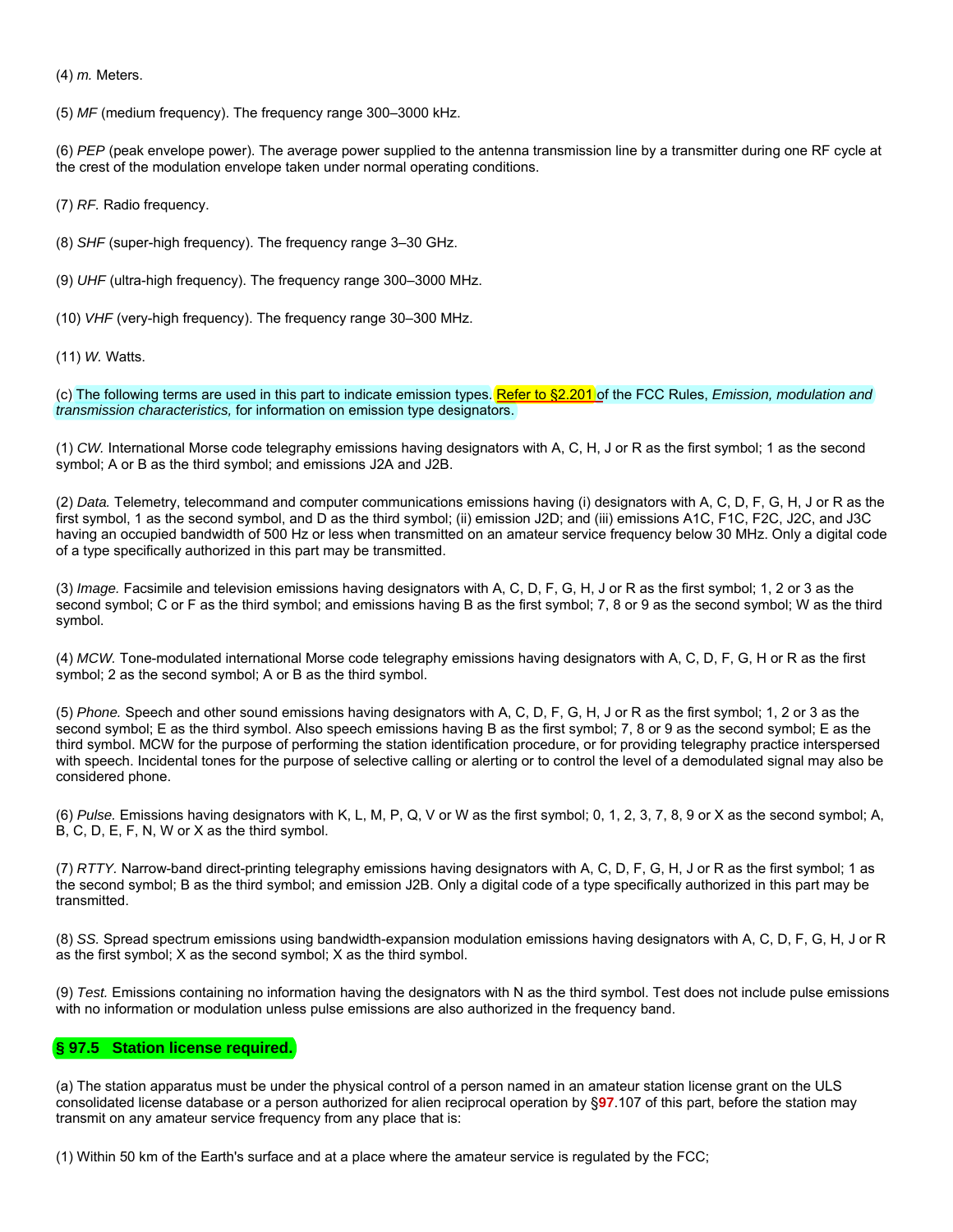(2) Within 50 km of the Earth's surface and aboard any vessel or craft that is documented or registered in the United States; or

(3) More than 50 km above the Earth's surface aboard any craft that is documented or registered in the United States.

(b) The types of station license grants are:

(1) *An operator/primary station license grant.* One, but only one, operator/primary station license grant may be held by any one person. The primary station license is granted together with the amateur operator license. Except for a representative of a foreign government, any person who qualifies by examination is eligible to apply for an operator/primary station license grant.

(2) *A club station license grant.* A club station license grant may be held only by the person who is the license trustee designated by an officer of the club. The trustee must be a person who holds an operator/primary station license grant. The club must be composed of at least four persons and must have a name, a document of organization, management, and a primary purpose devoted to amateur service activities consistent with this part.

(3) *A military recreation station license grant.* A military recreation station license grant may be held only by the person who is the license custodian designated by the official in charge of the United States military recreational premises where the station is situated. The person must not be a representative of a foreign government. The person need not hold an amateur operator license grant.

(c) The person named in the station license grant or who is authorized for alien reciprocal operation by §**97**.107 of this part may use, in accordance with the applicable rules of this part, the transmitting apparatus under the physical control of the person at places where the amateur service is regulated by the FCC.

(d) A CEPT radio-amateur license is issued to the person by the country of which the person is a citizen. The person must not:

(1) Be a resident alien or citizen of the United States, regardless of any other citizenship also held;

(2) Hold an FCC-issued amateur operator license nor reciprocal permit for alien amateur licensee;

(3) Be a prior amateur service licensee whose FCC-issued license was revoked, suspended for less than the balance of the license term and the suspension is still in effect, suspended for the balance of the license term and relicensing has not taken place, or surrendered for cancellation following notice of revocation, suspension or monetary forfeiture proceedings; or

(4) Be the subject of a cease and desist order that relates to amateur service operation and which is still in effect.

(e) An IARP is issued to the person by the country of which the person is a citizen. The person must not:

(1) Be a resident alien or citizen of the United States, regardless of any other citizenship also held;

(2) Hold an FCC-issued amateur operator license nor reciprocal permit for alien amateur licensee;

(3) Be a prior amateur service licensee whose FCC-issued license was revoked, suspended for less than the balance of the license term and the suspension is still in effect, suspended for the balance of the license term and relicensing has not taken place, or surrendered for cancellation following notice of revocation, suspension or monetary forfeiture proceedings; or

(4) Be the subject of a cease and desist order that relates to amateur service operation and which is still in effect.

#### **§ 97.7 Control operation required.**

When transmitting, each amateur station must have a control operator. The control operator must be a person:

(a) For whom an amateur operator/primary station license grant appears on the ULS consolidated licensee database, or

(b) Who is authorized for alien reciprocal operation by §**97**.107 of this part.

### **§ 97.9 Operator license grant.**

(a) The classes of **amateur operator license grants** are: Novice, Technician, General, Advanced, and Amateur Extra. The person named in the operator license grant is authorized to be the control operator of an amateur station with the privileges authorized to the operator class specified on the license grant.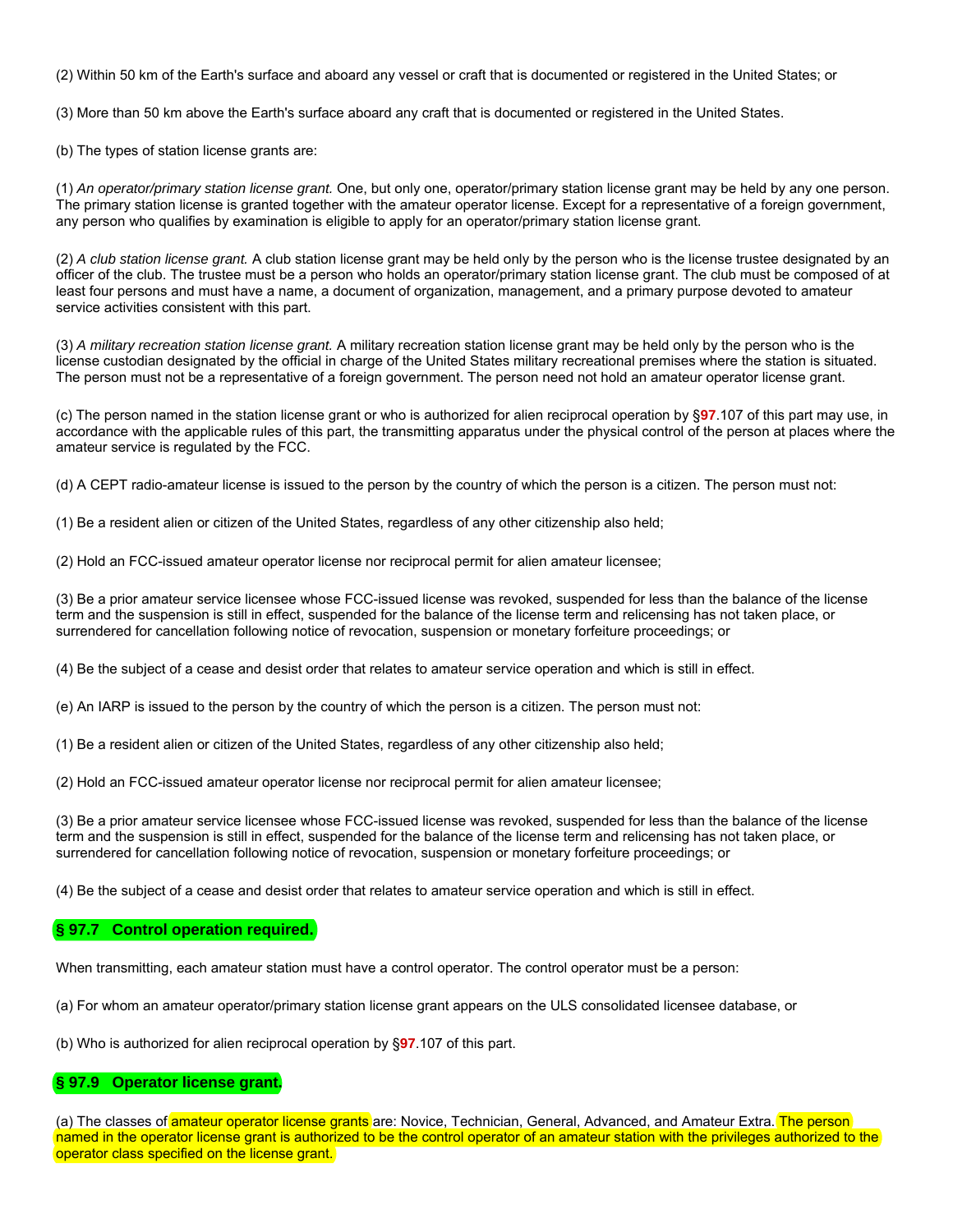(b) The person named in an operator license grant of Novice, Technician, General or Advanced Class, who has properly submitted to the administering VEs a FCC Form 605 document requesting examination for an operator license grant of a higher class, and who holds a CSCE indicating that the person has completed the necessary examinations within the previous 365 days, is authorized to exercise the rights and privileges of the higher operator class until final disposition of the application or until 365 days following the passing of the examination, whichever comes first.

### **§ 97.11 Stations aboard ships or aircraft.**

(a) The installation and operation of an amateur station on a ship or aircraft must be approved by the master of the ship or pilot in command of the aircraft.

(b) The station must be separate from and independent of all other radio apparatus installed on the ship or aircraft, except a common antenna may be shared with a voluntary ship radio installation. The station's transmissions must not cause interference to any other apparatus installed on the ship or aircraft.

(c) The station must not constitute a hazard to the safety of life or property. For a station aboard an aircraft, the apparatus shall not be operated while the aircraft is operating under Instrument Flight Rules, as defined by the FAA, unless the station has been found to comply with all applicable FAA Rules.

### **§ 97.13 Restrictions on station location.**

(a) Before placing an amateur station on land of environmental importance or that is significant in American history, architecture or culture, the licensee may be required to take certain actions prescribed by §§1.1305–1.1319 of this chapter.

(b) A station within 1600 m (1 mile) of an FCC monitoring facility must protect that facility from harmful interference. Failure to do so could result in imposition of operating restrictions upon the amateur station by a District Director pursuant to §**97**.121 of this part. Geographical coordinates of the facilities that require protection are listed in §0.121(c) of this chapter.

(c) Before causing or allowing an amateur station to transmit from any place where the operation of the station could cause human exposure to RF electromagnetic field levels in excess of those allowed under §1.1310 of this chapter, the licensee is required to take certain actions.

(1) The licensee must perform the routine RF environmental evaluation prescribed by §1.1307(b) of this chapter, if the power of the licensee's station exceeds the limits given in the following table:

| <b>Wavelength band</b> | Evaluation required if $power^1(watts)$ exceeds |  |  |  |  |  |  |
|------------------------|-------------------------------------------------|--|--|--|--|--|--|
|                        | <b>MF</b>                                       |  |  |  |  |  |  |
| $160 \text{ m}$        | 500                                             |  |  |  |  |  |  |
|                        | <b>HF</b>                                       |  |  |  |  |  |  |
| 80 m                   | 500                                             |  |  |  |  |  |  |
| 75 m                   | 500                                             |  |  |  |  |  |  |
| 40 <sub>m</sub>        | 500                                             |  |  |  |  |  |  |
| 30 <sub>m</sub>        | 425                                             |  |  |  |  |  |  |
| 20 <sub>m</sub>        | 225                                             |  |  |  |  |  |  |
| 17 <sub>m</sub>        | 125                                             |  |  |  |  |  |  |
| 15 <sub>m</sub>        | 100                                             |  |  |  |  |  |  |
| $12 \text{ m}$         | 75                                              |  |  |  |  |  |  |
| 10 <sub>m</sub>        | 50                                              |  |  |  |  |  |  |
| VHF (all bands)        | 50                                              |  |  |  |  |  |  |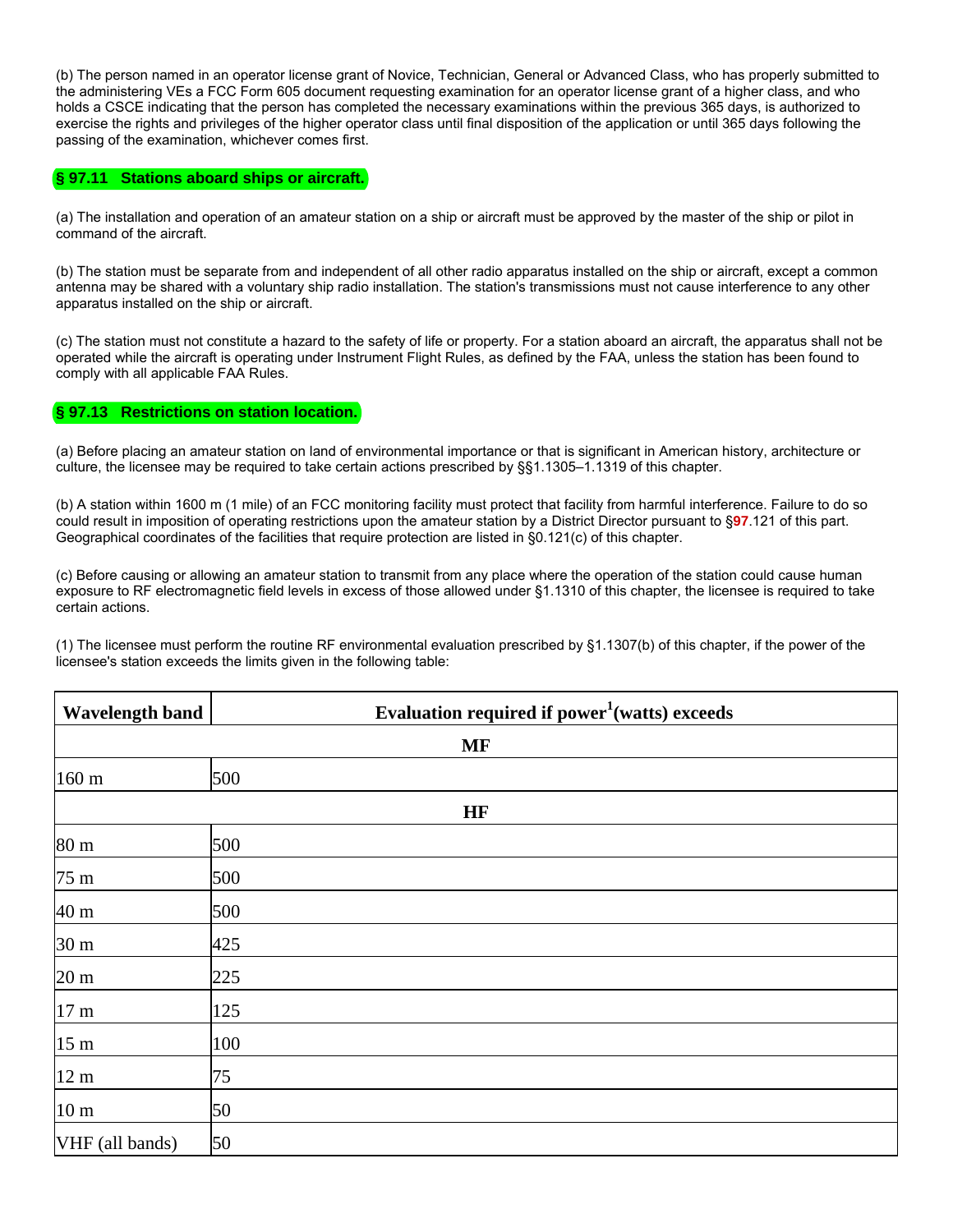| <b>UHF</b>                       |                                                                                                                                                                                     |  |  |  |
|----------------------------------|-------------------------------------------------------------------------------------------------------------------------------------------------------------------------------------|--|--|--|
| 70 cm                            | 70                                                                                                                                                                                  |  |  |  |
| 33 cm                            | 150                                                                                                                                                                                 |  |  |  |
| $23 \text{ cm}$                  | 200                                                                                                                                                                                 |  |  |  |
| $13 \text{ cm}$                  | 250                                                                                                                                                                                 |  |  |  |
| SHF (all bands)                  | 250                                                                                                                                                                                 |  |  |  |
| EHF (all bands)                  | 250                                                                                                                                                                                 |  |  |  |
| Repeater stations<br>(all bands) | non-building-mounted antennas: height above ground level to lowest point of antenna $\langle 10 \mid$<br>$\vert$ m and power >500 W ERP building-mounted antennas: power >500 W ERP |  |  |  |

<sup>1</sup>Power = PEP input to antenna except, for repeater stations only, power exclusion is based on ERP (effective radiated power).

(2) If the routine environmental evaluation indicates that the RF electromagnetic fields could exceed the limits contained in §1.1310 of this chapter in accessible areas, the licensee must take action to prevent human exposure to such RF electromagnetic fields. Further information on evaluating compliance with these limits can be found in the FCC's OET Bulletin Number 65, "Evaluating Compliance with FCC Guidelines for Human Exposure to Radiofrequency Electromagnetic Fields."

### **§ 97.15 Station antenna structures.**

(a) Owners of certain antenna structures more than 60.96 meters (200 feet) above ground level at the site or located near or at a public use airport must notify the Federal Aviation Administration and register with the Commission as required by part 17 of this chapter.

(b) Except as otherwise provided herein, a station antenna structure may be erected at heights and dimensions sufficient to accommodate amateur service communications. (State and local regulation of a station antenna structure must not preclude amateur service communications. Rather, it must reasonably accommodate such communications and must constitute the minimum practicable regulation to accomplish the state or local authority's legitimate purpose. *See* PRB–1, 101 FCC 2d 952 (1985) for details.)

# **§ 97.17 Application for new license grant.**

(a) Any qualified person is eligible to apply for a new operator/primary station, club station or military recreation station license grant. No new license grant will be issued for a Novice or Advanced Class operator/primary station.

(b) Each application for a new amateur service license grant must be filed with the FCC as follows:

(1) Each candidate for an amateur radio operator license which requires the applicant to pass one or more examination elements must present the administering VEs with all information required by the rules prior to the examination. The VEs may collect all necessary information in any manner of their choosing, including creating their own forms.

(2) For a new club or military recreation station license grant, each applicant must present all information required by the rules to an amateur radio organization having tax-exempt status under section 501(c)(3) of the Internal Revenue Code of 1986 that provides voluntary, uncompensated and unreimbursed services in providing club and military recreation station call signs (" *Club Station Call Sign Administrator* ") who must submit the information to the FCC in an electronic batch file. The Club Station Call Sign Administrator may collect the information required by these rules in any manner of their choosing, including creating their own forms. The Club Station Call Sign Administrator must retain the applicants information for at least 15 months and make it available to the FCC upon request. The FCC will issue public announcements listing the qualified organizations that have completed a pilot autogrant batch filing project and are authorized to serve as a Club Station Call Sign Administrator.

(c) No person shall obtain or attempt to obtain, or assist another person to obtain or attempt to obtain, an amateur service license grant by fraudulent means.

(d) One unique call sign will be shown on the license grant of each new primary, club and military recreation station. The call sign will be selected by the sequential call sign system. Effective February 14, 2011, no club station license grants will be issued to a licensee who is shown as the license trustee on an existing club station license grant.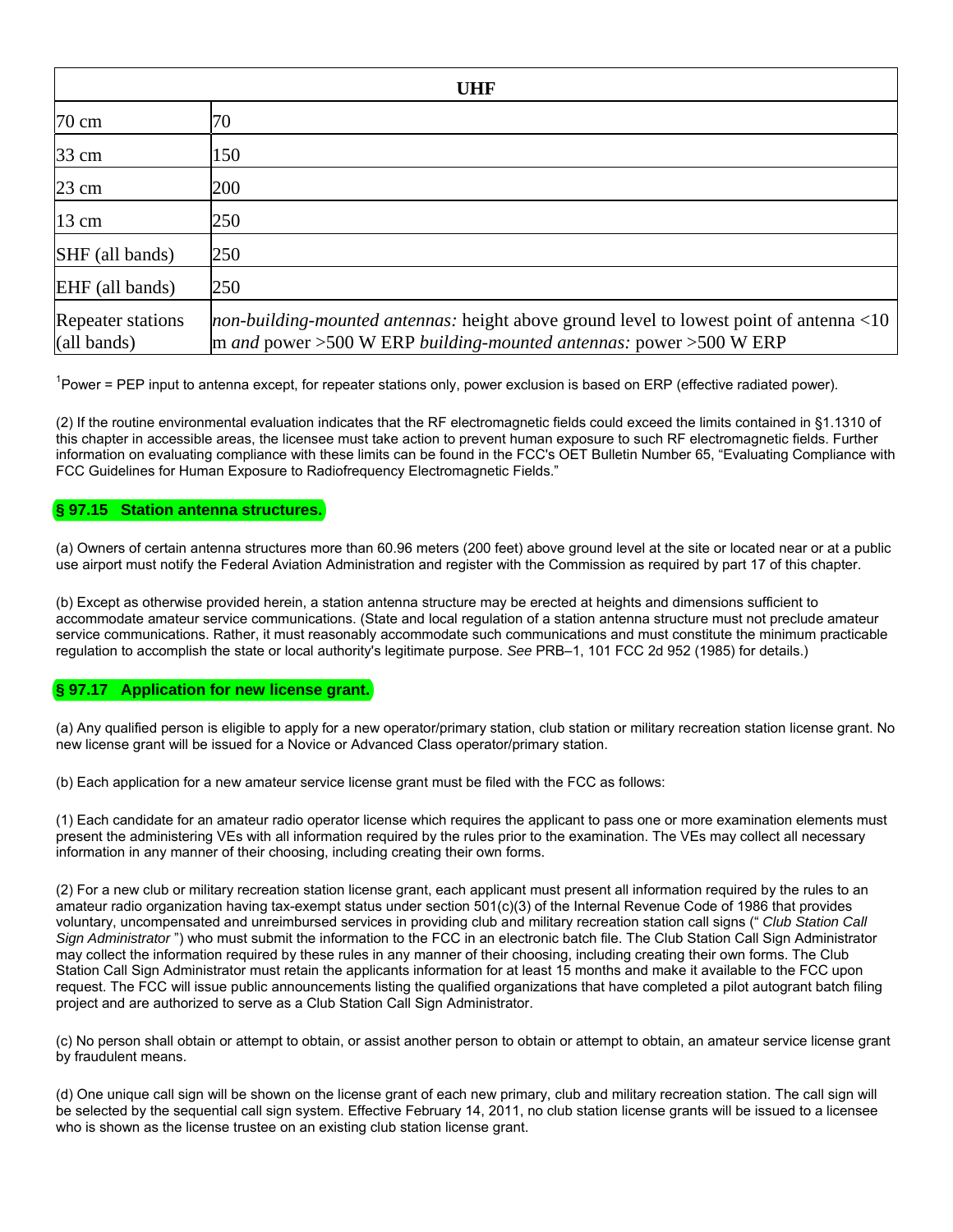# **§ 97.19 Application for a vanity call sign.**

(a) The person named in an operator/primary station license grant or in a club station license grant is eligible to make application for modification of the license grant, or the renewal thereof, to show a call sign selected by the vanity call sign system. Effective February 14, 2011, the person named in a club station license grant that shows on the license a call sign that was selected by a trustee is not eligible for an additional vanity call sign. (The person named in a club station license grant that shows on the license a call sign that was selected by a trustee is eligible for a vanity call sign for his or her operator/primary station license grant on the same basis as any other person who holds an operator/primary station license grant.) Military recreation stations are not eligible for a vanity call sign.

(b) Each application for a modification of an operator/primary or club station license grant, or the renewal thereof, to show a call sign selected by the vanity call sign system must be filed in accordance with §1.913 of this chapter.

(c) Unassigned call signs are available to the vanity call sign system with the following exceptions:

(1) A call sign shown on an expired license grant is not available to the vanity call sign system for 2 years following the expiration of the license.

(2) A call sign shown on a surrendered or canceled license grant (except for a license grant that is canceled pursuant to §**97**.31) is not available to the vanity call sign system for 2 years following the date such action is taken. (The availability of a call sign shown on a license canceled pursuant to §**97**.31 is governed by paragraph (c)(3) of this section.)

(i) This 2-year period does not apply to any license grant pursuant to paragraph (c)(3)(i), (ii), or (iii) of this section that is surrendered, canceled, revoked, voided, or set aside because the grantee acknowledged or the Commission determined that the grantee was not eligible for the exception. In such a case, the call sign is not available to the vanity call sign system for 30 days following the date such action is taken, or for the period for which the call sign would not have been available to the vanity call sign system pursuant to paragraphs (c)(2) or (3) of this section but for the intervening grant to the ineligible applicant, whichever is later.

(ii) An applicant to whose operator/primary station license grant, or club station license grant for which the applicant is the trustee, the call sign was previously assigned is exempt from the 2-year period set forth in paragraph (c)(2) of this section.

(3) A call sign shown on a license canceled pursuant to §**97**.31 of this part is not available to the vanity call sign system for 2 years following the person's death, or for 2 years following the expiration of the license grant, whichever is sooner. If, however, a license is canceled more than 2 years after the licensee's death (or within 30 days before the second anniversary of the licensee's death), the call sign is not available to the vanity call sign system for 30 days following the date such action is taken. The following applicants are exempt from this 2-year period:

(i) An applicant to whose operator/primary station license grant, or club station license grant for which the applicant is the trustee, the call sign was previously assigned; or

(ii) An applicant who is the spouse, child, grandchild, stepchild, parent, grandparent, stepparent, brother, sister, stepbrother, stepsister, aunt, uncle, niece, nephew, or in-law of the person now deceased or of any other deceased former holder of the call sign, provided that the vanity call sign requested by the applicant is from the group of call signs corresponding to the same or lower class of operator license held by the applicant as designated in the sequential call sign system; or

(iii) An applicant who is a club station license trustee acting with a written statement of consent signed by either the licensee *ante mortem* but who is now deceased, or by at least one relative as listed in paragraph (c)(3)(ii) of this section, of the person now deceased or of any other deceased former holder of the call sign, provided that the deceased former holder was a member of the club during his or her life.

(d) The vanity call sign requested by an applicant must be selected from the group of call signs corresponding to the same or lower class of operator license held by the applicant as designated in the sequential call sign system.

(1) The applicant must request that the call sign shown on the license grant be vacated and provide a list of up to 25 call signs in order of preference. In the event that the Commission receives more than one application requesting a vanity call sign from an applicant on the same receipt day, the Commission will process only the first such application entered into the Universal Licensing System. Subsequent vanity call sign applications from that applicant with the same receipt date will not be accepted.

(2) The first assignable call sign from the applicant's list will be shown on the license grant. When none of those call signs are assignable, the call sign vacated by the applicant will be shown on the license grant.

(3) Vanity call signs will be selected from those call signs assignable at the time the application is processed by the FCC.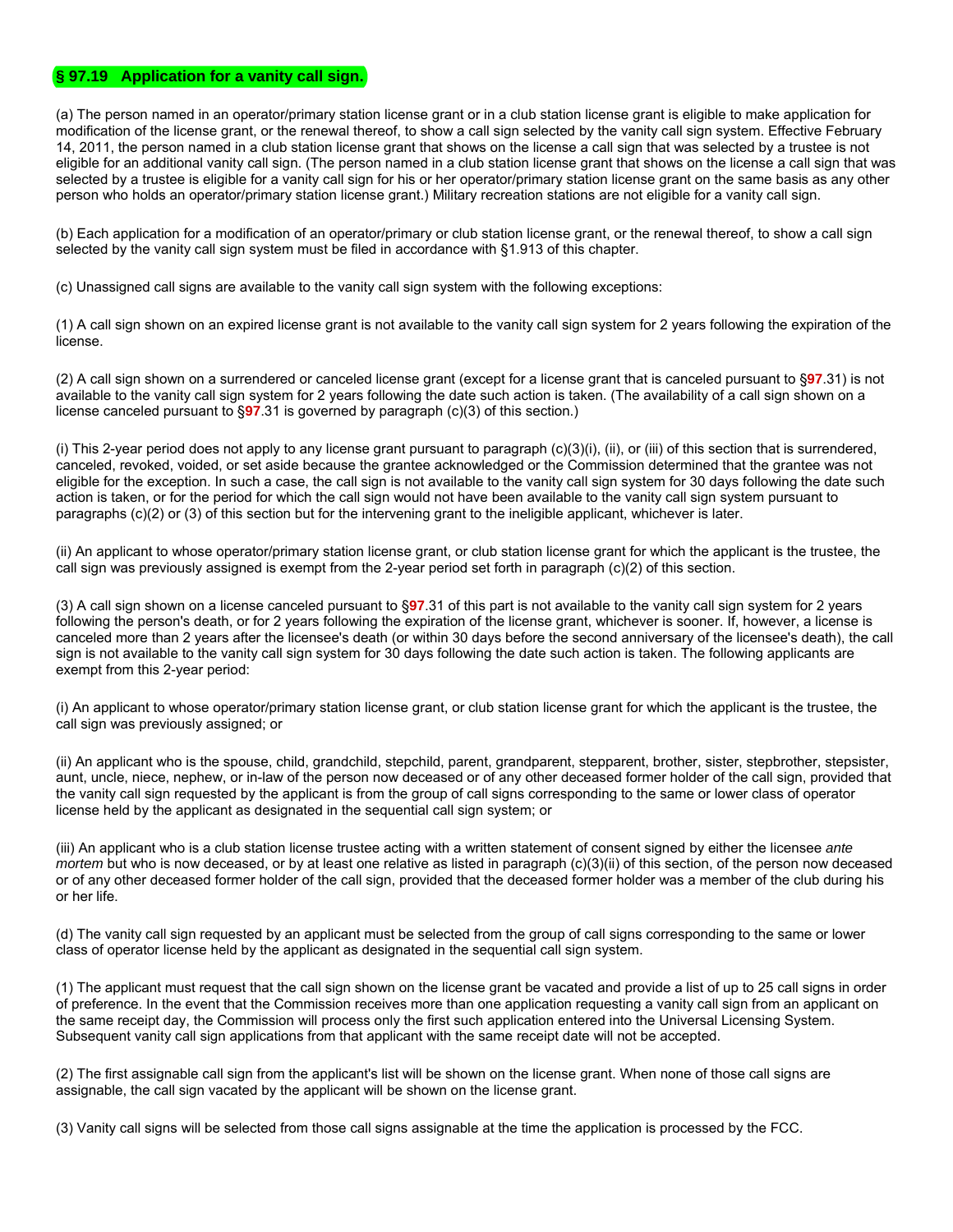(4) A call sign designated under the sequential call sign system for Alaska, Hawaii, Caribbean Insular Areas, and Pacific Insular areas will be assigned only to a primary or club station whose licensee's mailing address is in the corresponding state, commonwealth, or island. This limitation does not apply to an applicant for the call sign as the spouse, child, grandchild, stepchild, parent, grandparent, stepparent, brother, sister, stepbrother, stepsister, aunt, uncle, niece, nephew, or in-law, of the former holder now deceased.

### **§ 97.21 Application for a modified or renewed license grant.**

(a) A person holding a valid amateur station license grant:

(1) Must apply to the FCC for a modification of the license grant as necessary to show the correct mailing address, licensee name, club name, license trustee name, or license custodian name in accordance with §1.913 of this chapter. For a club or military recreation station license grant, the application must be presented in document form to a Club Station Call Sign Administrator who must submit the information thereon to the FCC in an electronic batch file. The Club Station Call Sign Administrator must retain the collected information for at least 15 months and make it available to the FCC upon request. A Club Station Call Sign Administrator shall not file with the Commission any application to modify a club station license grant that was submitted by a person other than the trustee as shown on the license grant, except an application to change the club station license trustee. An application to modify a club station license grant to change the license trustee name must be submitted to a Club Station Call Sign Administrator and must be signed by an officer of the club.

(2) May apply to the FCC for a modification of the operator/primary station license grant to show a higher operator class. Applicants must present the administering VEs with all information required by the rules prior to the examination. The VEs may collect all necessary information in any manner of their choosing, including creating their own forms.

(3) May apply to the FCC for renewal of the license grant for another term in accordance with §§1.913 and 1.949 of this chapter. Application for renewal of a Technician Plus Class operator/primary station license will be processed as an application for renewal of a Technician Class operator/primary station license.

(i) For a station license grant showing a call sign obtained through the vanity call sign system, the application must be filed in accordance with §**97**.19 of this part in order to have the vanity call sign reassigned to the station.

(ii) For a primary station license grant showing a call sign obtained through the sequential call sign system, and for a primary station license grant showing a call sign obtained through the vanity call sign system but whose grantee does not want to have the vanity call sign reassigned to the station, the application must be filed with the FCC in accordance with §1.913 of this chapter. When the application has been received by the FCC on or before the license expiration date, the license operating authority is continued until the final disposition of the application.

(iii) For a club station or military recreation station license grant showing a call sign obtained through the sequential call sign system, and for a club station license grant showing a call sign obtained through the vanity call sign system but whose grantee does not want to have the vanity call sign reassigned to the station, the application must be presented in document form to a Club Station Call Sign Administrator who must submit the information thereon to the FCC in an electronic batch file. The replacement call sign will be selected by the sequential call sign system. The Club Station Call Sign Administrator must retain the collected information for at least 15 months and make it available to the FCC upon request.

(b) A person whose amateur station license grant has expired may apply to the FCC for renewal of the license grant for another term during a 2 year filing grace period. The application must be received at the address specified above prior to the end of the grace period. Unless and until the license grant is renewed, no privileges in this part are conferred.

(c) Except as provided in paragraph (a)(4) of this section, a call sign obtained under the sequential or vanity call sign system will be reassigned to the station upon renewal or modification of a station license.

### **§ 97.23 Mailing address.**

Each license grant must show the grantee's correct name and mailing address. The mailing address must be in an area where the amateur service is regulated by the FCC and where the grantee can receive mail delivery by the United States Postal Service. Revocation of the station license or suspension of the operator license may result when correspondence from the FCC is returned as undeliverable because the grantee failed to provide the correct mailing address.

### **§ 97.25 License term.**

An amateur service license is normally granted for a 10-year term.

#### **§ 97.27 FCC modification of station license grant.**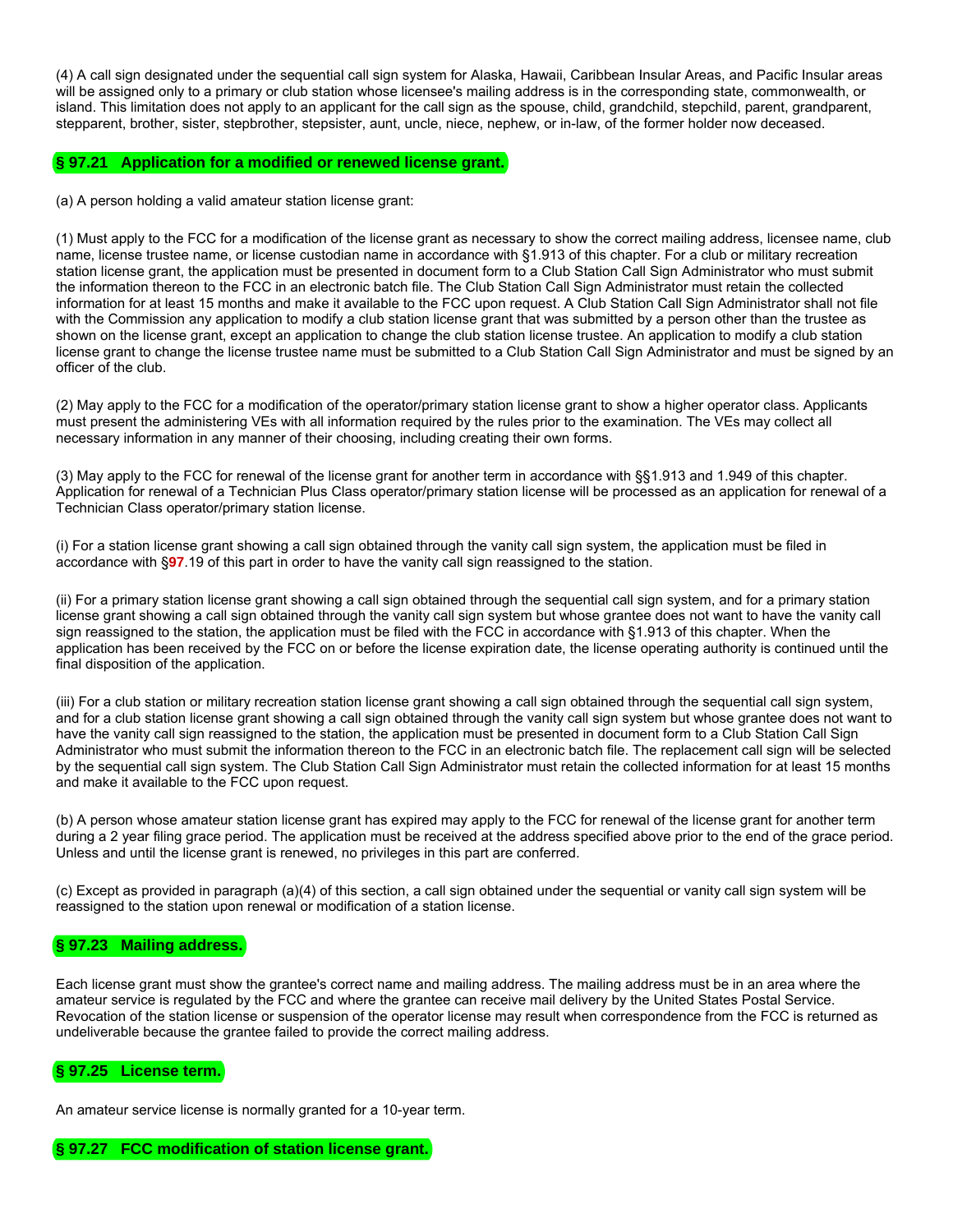(a) The FCC may modify a station license grant, either for a limited time or for the duration of the term thereof, if it determines:

(1) That such action will promote the public interest, convenience, and necessity; or

(2) That such action will promote fuller compliance with the provisions of the Communications Act of 1934, as amended, or of any treaty ratified by the United States.

(b) When the FCC makes such a determination, it will issue an order of modification. The order will not become final until the licensee is notified in writing of the proposed action and the grounds and reasons therefor. The licensee will be given reasonable opportunity of no less than 30 days to protest the modification; except that, where safety of life or property is involved, a shorter period of notice may be provided. Any protest by a licensee of an FCC order of modification will be handled in accordance with the provisions of 47 U.S.C. 316.

#### **§ 97.29 Replacement license grant document.**

Each grantee whose amateur station license grant document is lost, mutilated or destroyed may apply to the FCC for a replacement in accordance with §1.913 of this chapter.

#### **§ 97.31 Cancellation on account of the licensee's death.**

(a) A person may request cancellation of an operator/primary station license grant on account of the licensee's death by submitting a signed request that includes a death certificate, obituary, or Social Security Death Index data that shows the person named in the operator/primary station license grant has died. Such a request may be submitted as a pleading associated with the deceased licensee's license. *See* §1.45 of this chapter. In addition, the Commission may cancel an operator/primary station license grant if it becomes aware of the grantee's death through other means. No action will be taken during the last thirty days of the post-expiration grace period ( *see* §**97**.21(b)) on a request to cancel a license due to the licensee's death.

(b) A license that is canceled due to the licensee's death is canceled as of the date of the licensee's death.

# **Subpart B—Station Operation Standards**

#### **§ 97.101 General standards.**

(a) In all respects not specifically covered by FCC Rules each amateur station must be operated in accordance with good engineering and good amateur practice.

(b) Each station licensee and each control operator must cooperate in selecting transmitting channels and in making the most effective use of the amateur service frequencies. No frequency will be assigned for the exclusive use of any station.

(c) At all times and on all frequencies, each control operator must give priority to stations providing emergency communications, except to stations transmitting communications for training drills and tests in RACES.

(d) No amateur operator shall willfully or maliciously interfere with or cause interference to any radio communication or signal.

#### **§ 97.103 Station licensee responsibilities.**

(a) The station licensee is responsible for the proper operation of the station in accordance with the FCC Rules. When the control operator is a different amateur operator than the station licensee, both persons are equally responsible for proper operation of the station.

(b) The station licensee must designate the station control operator. The FCC will presume that the station licensee is also the control operator, unless documentation to the contrary is in the station records.

(c) The station licensee must make the station and the station records available for inspection upon request by an FCC representative.

#### **§ 97.105 Control operator duties.**

(a) The control operator must ensure the immediate proper operation of the station, regardless of the type of control.

(b) A station may only be operated in the manner and to the extent permitted by the privileges authorized for the class of operator license held by the control operator.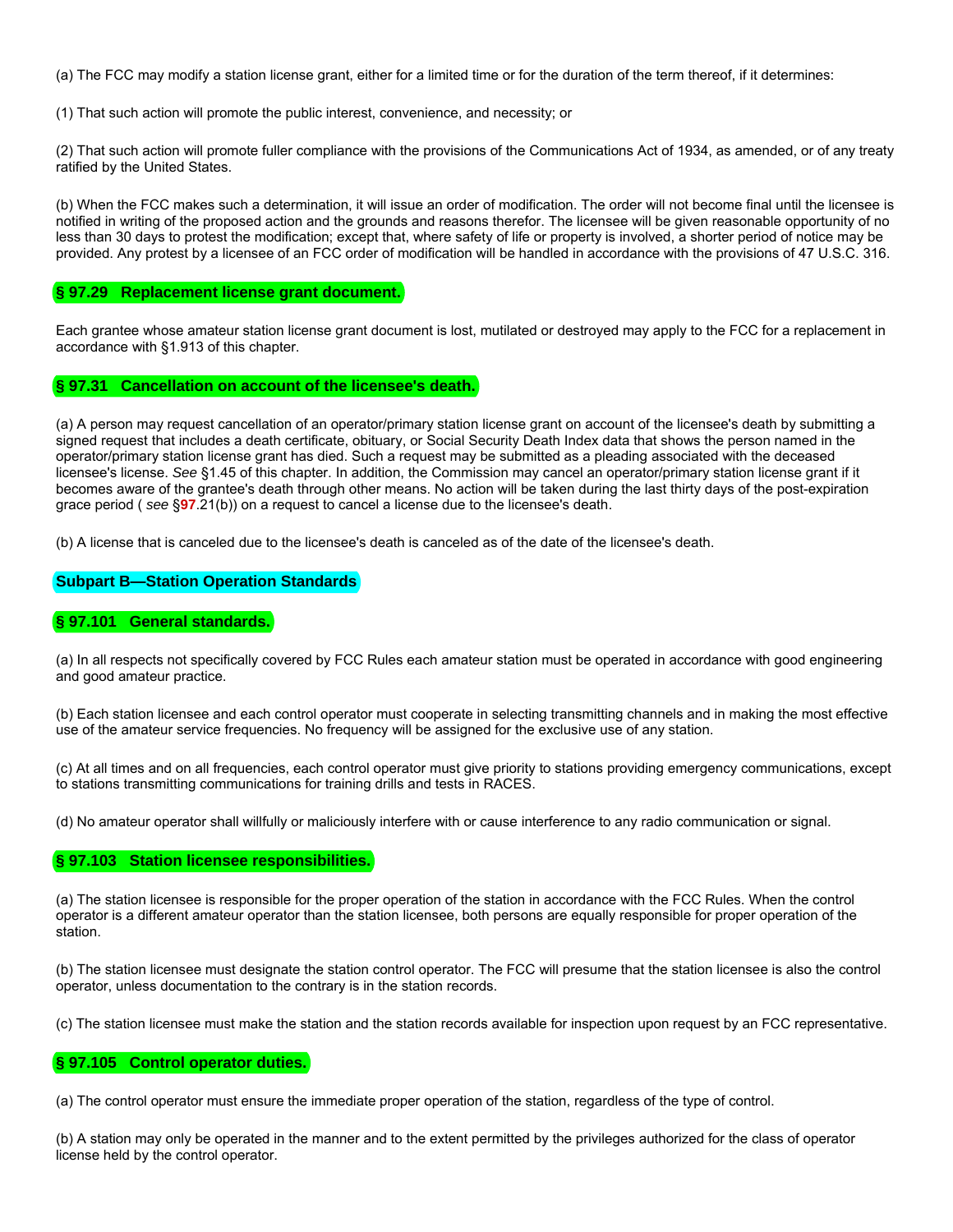# t<sub>top</sub>

A non-citizen of the United States ("alien") holding an amateur service authorization granted by the alien's government is authorized to be the control operator of an amateur station located at places where the amateur service is regulated by the FCC, provided there is in effect a multilateral or bilateral reciprocal operating arrangement, to which the United States and the alien's government are parties, for amateur service operation on a reciprocal basis. The FCC will issue public announcements listing the countries with which the United States has such an arrangement. No citizen of the United States or person holding an FCC amateur operator/primary station license grant is eligible for the reciprocal operating authority granted by this section. The privileges granted to a control operator under this authorization are:

(a) For an amateur service license granted by the Government of Canada:

(1) The terms of the *Convention Between the United States and Canada* (TIAS No. 2508) *Relating to the Operation by Citizens of Either Country of Certain Radio Equipment or Stations in the Other Country;* 

(2) The operating terms and conditions of the amateur service license issued by the Government of Canada; and

(3) The applicable rules of this part, but not to exceed the control operator privileges of an FCC-granted Amateur Extra Class operator license.

(b) For an amateur service license granted by any country, other than Canada, with which the United States has a multilateral or bilateral agreement:

(1) The terms of the agreement between the alien's government and the United States;

(2) The operating terms and conditions of the amateur service license granted by the alien's government;

(3) The applicable rules of this part, but not to exceed the control operator privileges of an FCC-granted Amateur Extra Class operator license; and

(c) At any time the FCC may, in its discretion, modify, suspend or cancel the reciprocal operating authority granted to any person by this section.

### **§ 97.109 Station control.**

(a) Each amateur station must have at least one control point.

(b) When a station is being locally controlled, the control operator must be at the control point. Any station may be locally controlled.

(c) When a station is being remotely controlled, the control operator must be at the control point. Any station may be remotely controlled.

(d) When a station is being automatically controlled, the control operator need not be at the control point. Only stations specifically designated elsewhere in this part may be automatically controlled. Automatic control must cease upon notification by a District Director that the station is transmitting improperly or causing harmful interference to other stations. Automatic control must not be resumed without prior approval of the District Director.

#### **§ 97.111 Authorized transmissions.**

(a) An amateur station may transmit the following types of two-way communications:

(1) Transmissions necessary to exchange messages with other stations in the amateur service, except those in any country whose administration has notified the ITU that it objects to such communications. The FCC will issue public notices of current arrangements for international communications.

(2) Transmissions necessary to meet essential communication needs and to facilitate relief actions.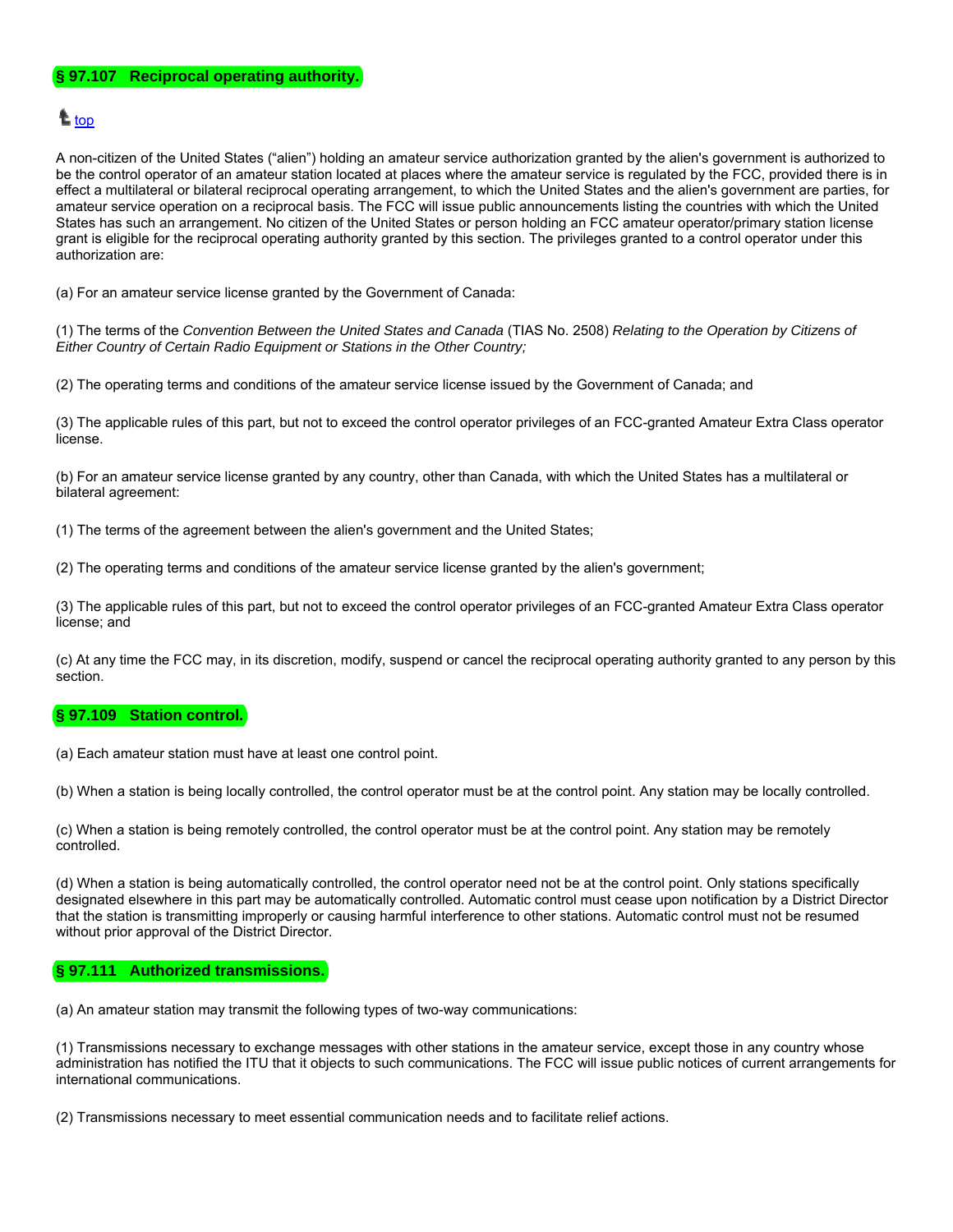(3) Transmissions necessary to exchange messages with a station in another FCC-regulated service while providing emergency communications;

(4) Transmissions necessary to exchange messages with a United States government station, necessary to providing communications in RACES; and

(5) Transmissions necessary to exchange messages with a station in a service not regulated by the FCC, but authorized by the FCC to communicate with amateur stations. An amateur station may exchange messages with a participating United States military station during an Armed Forces Day Communications Test.

(b) In addition to one-way transmissions specifically authorized elsewhere in this part, an amateur station may transmit the following types of one-way communications:

(1) Brief transmissions necessary to make adjustments to the station;

(2) Brief transmissions necessary to establishing two-way communications with other stations;

(3) Telecommand;

(4) Transmissions necessary to providing emergency communications;

(5) Transmissions necessary to assisting persons learning, or improving proficiency in, the international Morse code; and

(6) Transmissions necessary to disseminate information bulletins.

(7) Transmissions of telemetry.

# **§ 97.113 Prohibited transmissions.**

(a) No amateur station shall transmit:

(1) Communications specifically prohibited elsewhere in this part;

(2) Communications for hire or for material compensation, direct or indirect, paid or promised, except as otherwise provided in these rules;

(3) Communications in which the station licensee or control operator has a pecuniary interest, including communications on behalf of an employer, with the following exceptions:

(i) A station licensee or control station operator may participate on behalf of an employer in an emergency preparedness or disaster readiness test or drill, limited to the duration and scope of such test or drill, and operational testing immediately prior to such test or drill. Tests or drills that are not government-sponsored are limited to a total time of one hour per week; except that no more than twice in any calendar year, they may be conducted for a period not to exceed 72 hours.

(ii) An amateur operator may notify other amateur operators of the availability for sale or trade of apparatus normally used in an amateur station, provided that such activity is not conducted on a regular basis.

(iii) A control operator may accept compensation as an incident of a teaching position during periods of time when an amateur station is used by that teacher as a part of classroom instruction at an educational institution.

(iv) The control operator of a club station may accept compensation for the periods of time when the station is transmitting telegraphy practice or information bulletins, provided that the station transmits such telegraphy practice and bulletins for at least 40 hours per week; schedules operations on at least six amateur service MF and HF bands using reasonable measures to maximize coverage; where the schedule of normal operating times and frequencies is published at least 30 days in advance of the actual transmissions; and where the control operator does not accept any direct or indirect compensation for any other service as a control operator.

(4) Music using a phone emission except as specifically provided elsewhere in this section; communications intended to facilitate a criminal act; messages encoded for the purpose of obscuring their meaning, except as otherwise provided herein; obscene or indecent words or language; or false or deceptive messages, signals or identification.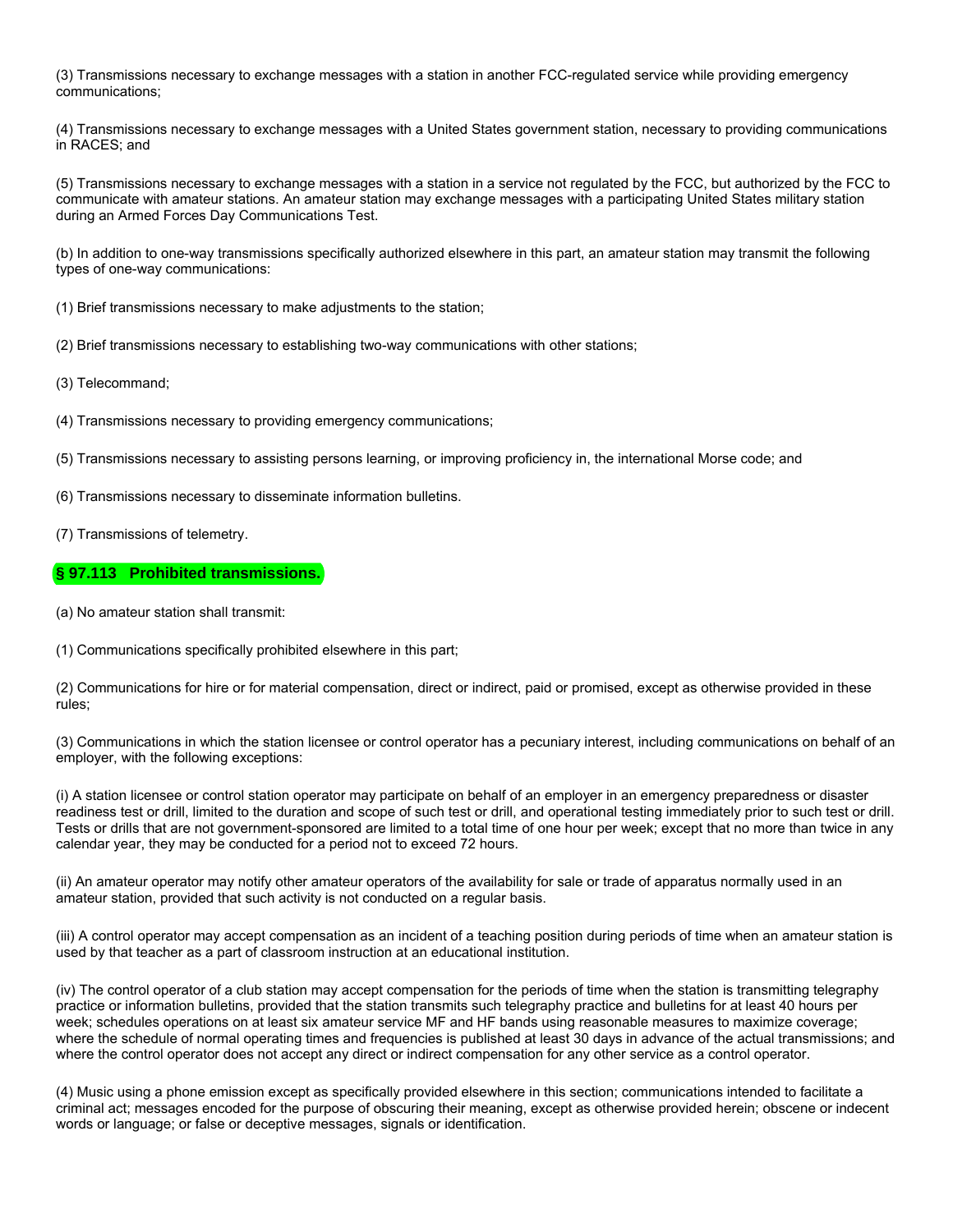(5) Communications, on a regular basis, which could reasonably be furnished alternatively through other radio services.

(b) An amateur station shall not engage in any form of broadcasting, nor may an amateur station transmit one-way communications except as specifically provided in these rules; nor shall an amateur station engage in any activity related to program production or news gathering for broadcasting purposes, except that communications directly related to the immediate safety of human life or the protection of property may be provided by amateur stations to broadcasters for dissemination to the public where no other means of communication is reasonably available before or at the time of the event.

(c) No station shall retransmit programs or signals emanating from any type of radio station other than an amateur station, except propagation and weather forecast information intended for use by the general public and originated from United States Government stations, and communications, including incidental music, originating on United States Government frequencies between a manned spacecraft and its associated Earth stations. Prior approval for manned spacecraft communications retransmissions must be obtained from the National Aeronautics and Space Administration. Such retransmissions must be for the exclusive use of amateur radio operators. Propagation, weather forecasts, and manned spacecraft communications retransmissions may not be conducted on a regular basis, but only occasionally, as an incident of normal amateur radio communications.

(d) No amateur station, except an auxiliary, repeater, or space station, may automatically retransmit the radio signals of other amateur station.

### **§ 97.115 Third party communications.**

(a) An amateur station may transmit messages for a third party to:

(1) Any station within the jurisdiction of the United States.

(2) Any station within the jurisdiction of any foreign government when transmitting emergency or disaster relief communications and any station within the jurisdiction of any foreign government whose administration has made arrangements with the United States to allow amateur stations to be used for transmitting international communications on behalf of third parties. No station shall transmit messages for a third party to any station within the jurisdiction of any foreign government whose administration has not made such an arrangement. This prohibition does not apply to a message for any third party who is eligible to be a control operator of the station.

(b) The third party may participate in stating the message where:

(1) The control operator is present at the control point and is continuously monitoring and supervising the third party's participation; and

(2) The third party is not a prior amateur service licensee whose license was revoked or not renewed after hearing and re-licensing has not taken place; suspended for less than the balance of the license term and the suspension is still in effect; suspended for the balance of the license term and re-licensing has not taken place; or surrendered for cancellation following notice of revocation, suspension or monetary forfeiture proceedings. The third party may not be the subject of a cease and desist order which relates to amateur service operation and which is still in effect.

(c) No station may transmit third party communications while being automatically controlled except a station transmitting a RTTY or data emission.

(d) At the end of an exchange of international third party communications, the station must also transmit in the station identification procedure the call sign of the station with which a third party message was exchanged.

# **§ 97.117 International communications.**

Transmissions to a different country, where permitted, shall be limited to communications incidental to the purposes of the amateur service and to remarks of a personal character.

# **§ 97.119 Station identification.**

(a) Each amateur station, except a space station or telecommand station, must transmit its assigned call sign on its transmitting channel at the end of each communication, and at least every 10 minutes during a communication, for the purpose of clearly making the source of the transmissions from the station known to those receiving the transmissions. No station may transmit unidentified communications or signals, or transmit as the station call sign, any call sign not authorized to the station.

(b) The call sign must be transmitted with an emission authorized for the transmitting channel in one of the following ways: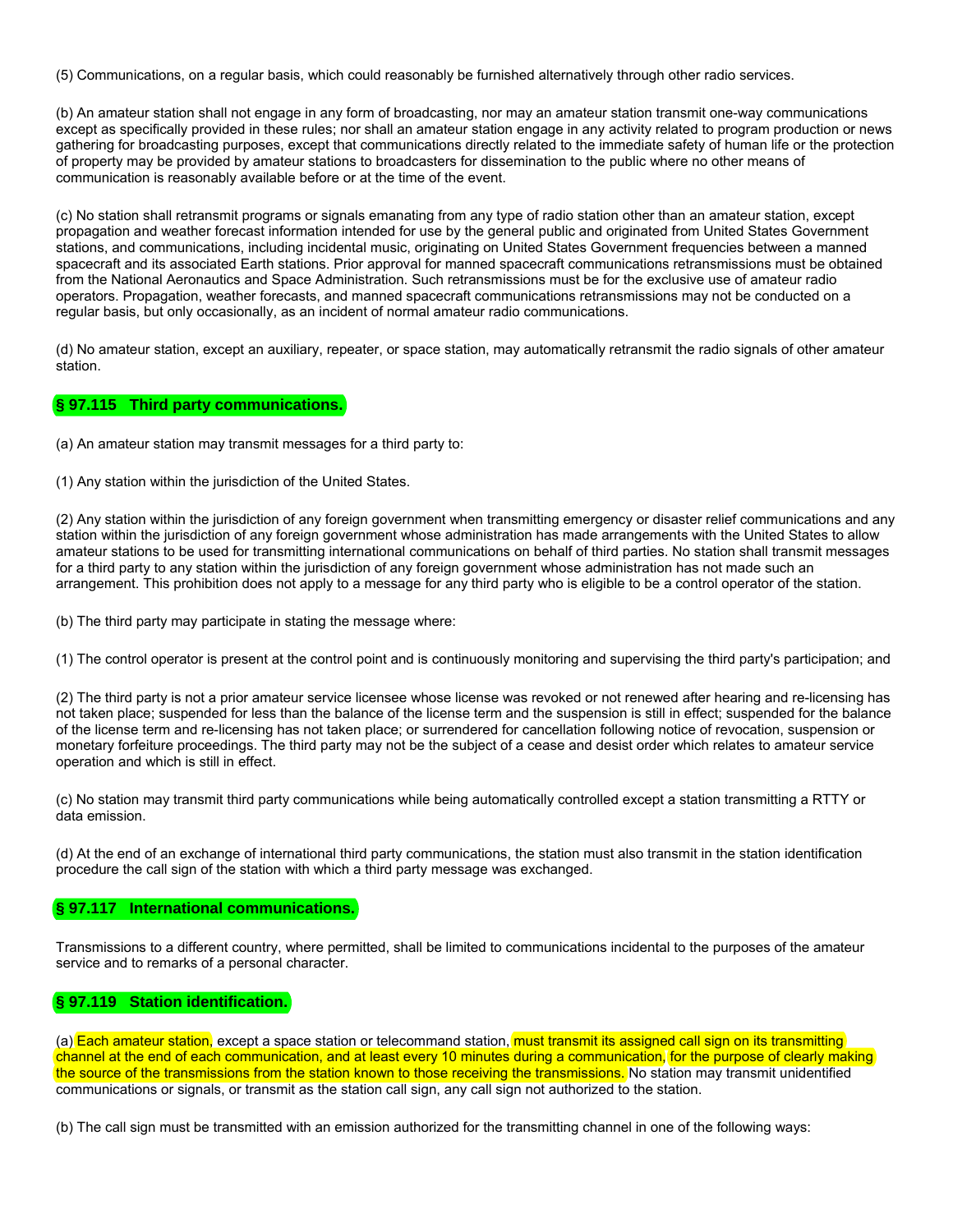(1) By a CW emission. When keyed by an automatic device used only for identification, the speed must not exceed 20 words per minute;

(2) By a phone emission in the English language. Use of a phonetic alphabet as an aid for correct station identification is encouraged;

(3) By a RTTY emission using a specified digital code when all or part of the communications are transmitted by a RTTY or data emission;

(4) By an image emission conforming to the applicable transmission standards, either color or monochrome, of §73.682(a) of the FCC Rules when all or part of the communications are transmitted in the same image emission

(c) One or more indicators may be included with the call sign. Each indicator must be separated from the call sign by the slant mark (/) or by any suitable word that denotes the slant mark. If an indicator is self-assigned, it must be included before, after, or both before and after, the call sign. No self-assigned indicator may conflict with any other indicator specified by the FCC Rules or with any prefix assigned to another country.

(d) When transmitting in conjunction with an event of special significance, a station may substitute for its assigned call sign a special event call sign as shown for that station for that period of time on the common data base coordinated, maintained and disseminated by the special event call sign data base coordinators. Additionally, the station must transmit its assigned call sign at least once per hour during such transmissions.

(e) When the operator license class held by the control operator exceeds that of the station licensee, an indicator consisting of the call sign assigned to the control operator's station must be included after the call sign.

(f) When the control operator is a person who is exercising the rights and privileges authorized by §**97**.9(b) of this part, an indicator must be included after the call sign as follows:

(1) For a control operator who has requested a license modification from Novice Class to Technical Class: KT;

(2) For a control operator who has requested a license modification from Novice or Technician to General Class: AG;

(3) For a control operator who has requested a license modification from Novice, Technician, General, or Advanced Class to Amateur Extra Class: AE.

(g) When the station is transmitting under the authority of §**97**.107 of this part, an indicator consisting of the appropriate letter-numeral designating the station location must be included before the call sign that was issued to the station by the country granting the license. For an amateur service license granted by the Government of Canada, however, the indicator must be included after the call sign. At least once during each intercommunication, the identification announcement must include the geographical location as nearly as possible by city and state, commonwealth or possession.

### **§ 97.121 Restricted operation.**

(a) If the operation of an amateur station causes general interference to the reception of transmissions from stations operating in the domestic broadcast service when receivers of good engineering design, including adequate selectivity characteristics, are used to receive such transmissions, and this fact is made known to the amateur station licensee, the amateur station shall not be operated during the hours from 8 p.m. to 10:30 p.m., local time, and on Sunday for the additional period from 10:30 a.m. until 1 p.m., local time, upon the frequency or frequencies used when the interference is created.

(b) In general, such steps as may be necessary to minimize interference to stations operating in other services may be required after investigation by the FCC.

### **Subpart C—Special Operations**

### **§ 97.201 Auxiliary station.**

(a) Any amateur station licensed to a holder of a Technician, General, Advanced or Amateur Extra Class operator license may be an auxiliary station. A holder of a Technician, General, Advanced or Amateur Extra Class operator license may be the control operator of an auxiliary station, subject to the privileges of the class of operator license held.

(b) An auxiliary station may transmit only on the 2 m and shorter wavelength bands, except the 144.0–144.5 MHz, 145.8–146.0 MHz, 219–220 MHz, 222.00–222.15 MHz, 431–433 MHz, and 435–438 MHz segments.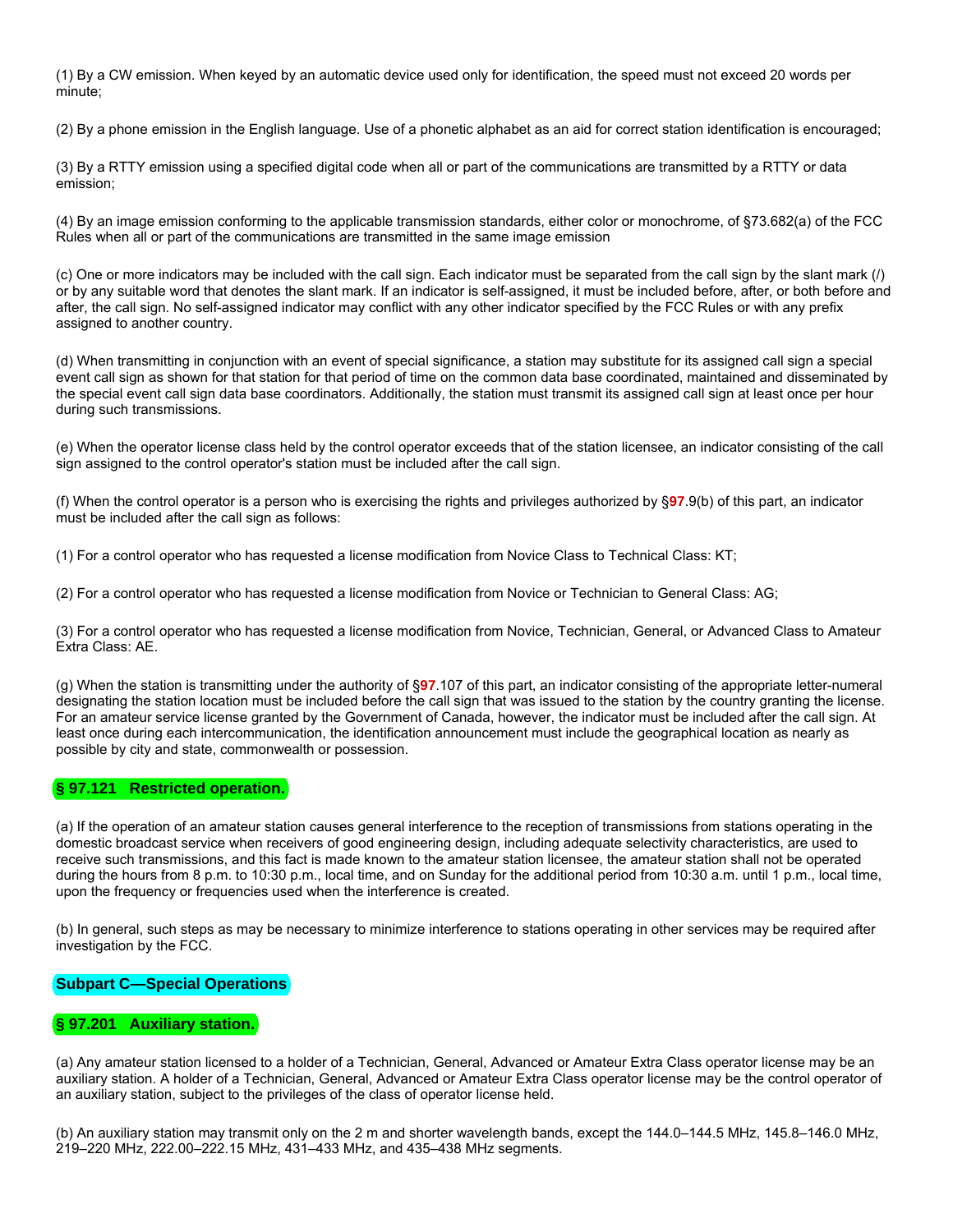(c) Where an auxiliary station causes harmful interference to another auxiliary station, the licensees are equally and fully responsible for resolving the interference unless one station's operation is recommended by a frequency coordinator and the other station's is not. In that case, the licensee of the non-coordinated auxiliary station has primary responsibilty to resolve the interference.

(d) An auxiliary station may be automatically controlled.

(e) An auxiliary station may transmit one-way communications.

### **§ 97.203 Beacon station.**

(a) Any amateur station licensed to a holder of a Technician, General, Advanced or Amateur Extra Class operator license may be a beacon. A holder of a Technician, General, Advanced or Amateur Extra Class operator license may be the control operator of a beacon, subject to the privileges of the class of operator license held.

(b) A beacon must not concurrently transmit on more than 1 channel in the same amateur service frequency band, from the same station location.

(c) The transmitter power of a beacon must not exceed 100 W.

(d) A beacon may be automatically controlled while it is transmitting on the 28.20–28.30 MHz, 50.06–50.08 MHz, 144.275–144.300 MHz, 222.05–222.06 MHz or 432.300–432.400 MHz segments, or on the 33 cm and shorter wavelength bands.

(e) Before establishing an automatically controlled beacon in the National Radio Quiet Zone or before changing the transmitting frequency, transmitter power, antenna height or directivity, the station licensee must give written notification thereof to the Interference Office, National Radio Astronomy Observatory, P.O. Box 2, Green Bank, WV 24944.

(1) The notification must include the geographical coordinates of the antenna, antenna ground elevation above mean sea level (AMSL), antenna center of radiation above ground level (AGL), antenna directivity, proposed frequency, type of emission, and transmitter power.

(2) If an objection to the proposed operation is received by the FCC from the National Radio Astronomy Observatory at Green Bank, Pocahontas County, WV, for itself or on behalf of the Naval Research Laboratory at Sugar Grove, Pendleton County, WV, within 20 days from the date of notification, the FCC will consider all aspects of the problem and take whatever action is deemed appropriate.

(f) A beacon must cease transmissions upon notification by a District Director that the station is operating improperly or causing undue interference to other operations. The beacon may not resume transmitting without prior approval of the District Director.

(g) A beacon may transmit one-way communications.

### **§ 97.205 Repeater station.**

(a) Any amateur station licensed to a holder of a Technician, General, Advanced or Amateur Extra Class operator license may be a repeater. A holder of a Technician, General, Advanced or Amateur Extra Class operator license may be the control operator of a repeater, subject to the privileges of the class of operator license held.

(b) A repeater may receive and retransmit only on the 10 m and shorter wavelength frequency bands except the 28.0–29.5 MHz, 50.0– 51.0 MHz, 144.0–144.5 MHz, 145.5–146.0 MHz, 222.00–222.15 MHz, 431.0–433.0 Mhz, and 435.0–438.0 Mhz segments.

(c) Where the transmissions of a repeater cause harmful interference to another repeater, the two station licensees are equally and fully responsible for resolving the interference unless the operation of one station is recommended by a frequency coordinator and the operation of the other station is not. In that case, the licensee of the non-coordinated repeater has primary responsibility to resolve the interference.

(d) A repeater may be automatically controlled.

(e) Ancillary functions of a repeater that are available to users on the input channel are not considered remotely controlled functions of the station. Limiting the use of a repeater to only certain user stations is permissible.

(f) [Reserved]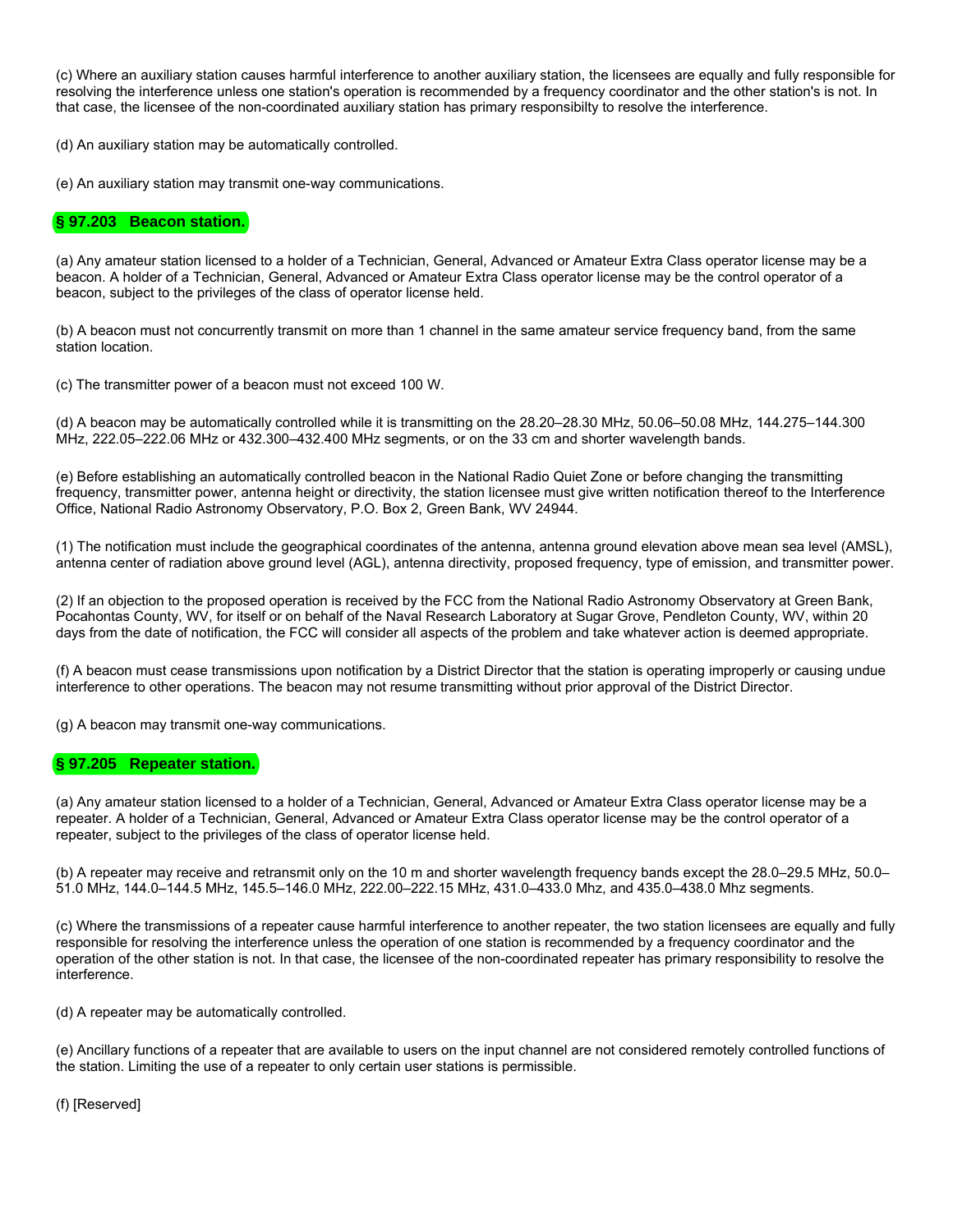(g) The control operator of a repeater that retransmits inadvertently communications that violate the rules in this part is not accountable for the violative communications.

(h) The provisions of this paragraph do not apply to repeaters that transmit on the 1.2 cm or shorter wavelength bands. Before establishing a repeater within 16 km (10 miles) of the Arecibo Observatory or before changing the transmitting frequency, transmitter power, antenna height or directivity of an existing repeater, the station licensee must give written notification thereof to the Interference Office, Arecibo Observatory, HC3 Box 53995, Arecibo, Puerto Rico 00612, in writing or electronically, of the technical parameters of the proposal. Licensees who choose to transmit information electronically should e-mail to: *prcz@naic.edu.* 

(1) The notification shall state the geographical coordinates of the antenna (NAD–83 datum), antenna height above mean sea level (AMSL), antenna center of radiation above ground level (AGL), antenna directivity and gain, proposed frequency and FCC Rule Part, type of emission, effective radiated power, and whether the proposed use is itinerant. Licensees may wish to consult interference guidelines provided by Cornell University.

(2) If an objection to the proposed operation is received by the FCC from the Arecibo Observatory, Arecibo, Puerto Rico, within 20 days from the date of notification, the FCC will consider all aspects of the problem and take whatever action is deemed appropriate. The licensee will be required to make reasonable efforts in order to resolve or mitigate any potential interference problem with the Arecibo Observatory.

### **§ 97.207 Space station.**

(a) Any amateur station may be a space station. A holder of any class operator license may be the control operator of a space station, subject to the privileges of the class of operator license held by the control operator.

(b) A space station must be capable of effecting a cessation of transmissions by telecommand whenever such cessation is ordered by the FCC.

(c) The following frequency bands and segments are authorized to space stations:

(1) The 17 m, 15 m, 12 m, and 10 m bands, 6 mm, 4 mm, 2 mm and 1 mm bands; and

(2) The 7.0–7.1 MHz, 14.00–14.25 MHz, 144–146 MHz, 435–438 MHz, 2400–2450 MHz, 3.40–3.41 GHz, 5.83–5.85 GHz, 10.45–10.50 GHz, and 24.00–24.05 GHz segments.

(d) A space station may automatically retransmit the radio signals of Earth stations and other space stations.

(e) A space station may transmit one-way communications.

(f) Space telemetry transmissions may consist of specially coded messages intended to facilitate communications or related to the function of the spacecraft.

(g) The license grantee of each space station must make the following written notifications to the International Bureau, FCC, Washington, DC 20554.

(1) A pre-space notification within 30 days after the date of launch vehicle determination, but no later than 90 days before integration of the space station into the launch vehicle. The notification must be in accordance with the provisions of Articles 9 and 11 of the International Telecommunication Union (ITU) Radio Regulations and must specify the information required by Appendix 4 and Resolution No. 642 of the ITU Radio Regulations. The notification must also include a description of the design and operational strategies that the space station will use to mitigate orbital debris, including the following information:

(i) A statement that the space station licensee has assessed and limited the amount of debris released in a planned manner during normal operations, and has assessed and limited the probability of the space station becoming a source of debris by collisions with small debris or meteoroids that could cause loss of control and prevent post-mission disposal;

(ii) A statement that the space station licensee has assessed and limited the probability of accidental explosions during and after completion of mission operations. This statement must include a demonstration that debris generation will not result from the conversion of energy sources on board the spacecraft into energy that fragments the spacecraft. Energy sources include chemical, pressure, and kinetic energy. This demonstration should address whether stored energy will be removed at the spacecraft's end of life, by depleting residual fuel and leaving all fuel line valves open, venting any pressurized system, leaving all batteries in a permanent discharge state, and removing any remaining source of stored energy, or through other equivalent procedures specifically disclosed in the application;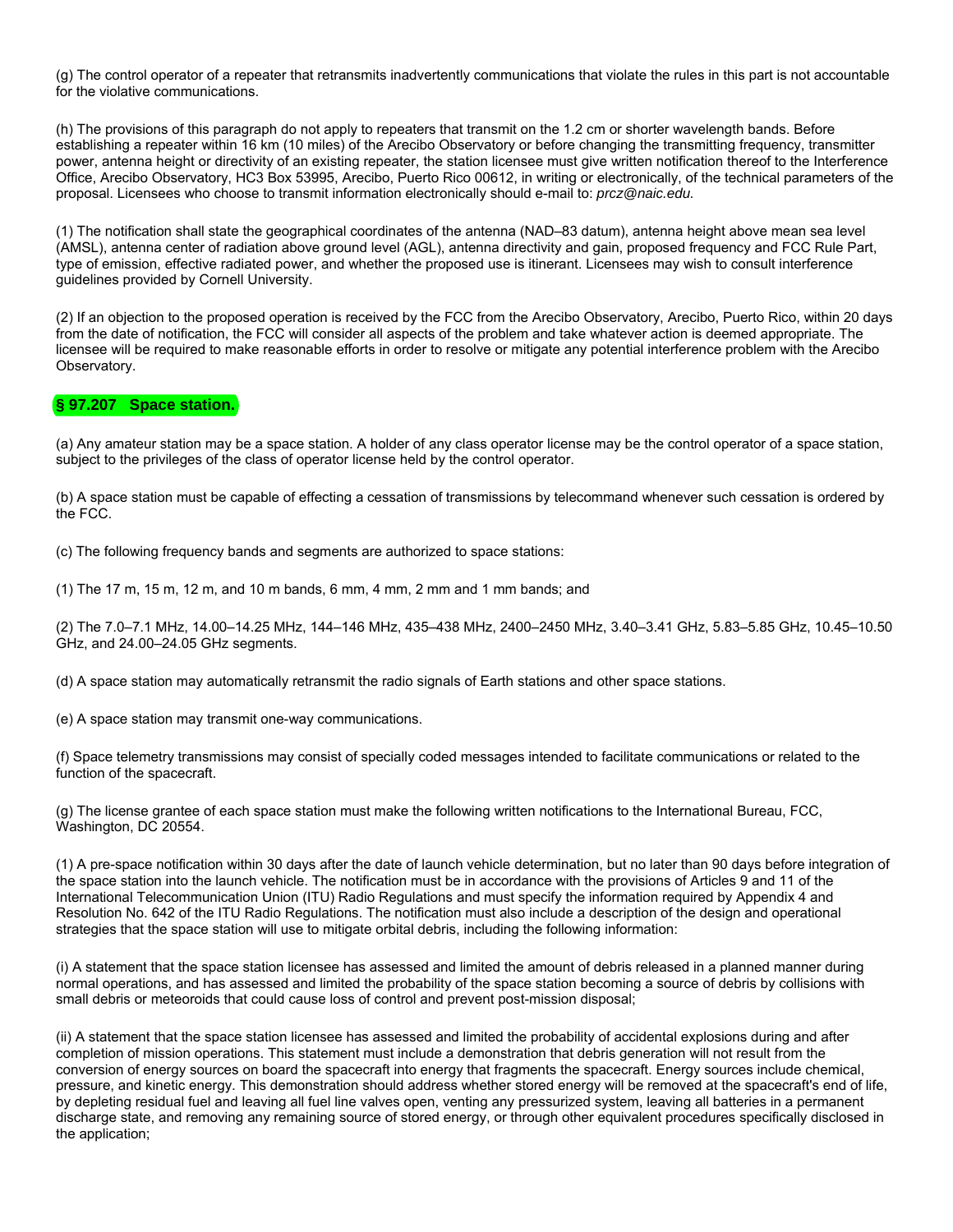(iii) A statement that the space station licensee has assessed and limited the probability of the space station becoming a source of debris by collisions with large debris or other operational space stations. Where a space station will be launched into a low-Earth orbit that is identical, or very similar, to an orbit used by other space stations, the statement must include an analysis of the potential risk of collision and a description of what measures the space station operator plans to take to avoid in-orbit collisions. If the space station licensee is relying on coordination with another system, the statement must indicate what steps have been taken to contact, and ascertain the likelihood of successful coordination of physical operations with, the other system. The statement must disclose the accuracy—if any—with which orbital parameters of non-geostationary satellite orbit space stations will be maintained, including apogee, perigee, inclination, and the right ascension of the ascending node(s). In the event that a system is not able to maintain orbital tolerances, *i.e.* , it lacks a propulsion system for orbital maintenance, that fact should be included in the debris mitigation disclosure. Such systems must also indicate the anticipated evolution over time of the orbit of the proposed satellite or satellites. Where a space station requests the assignment of a geostationary-Earth orbit location, it must assess whether there are any known satellites located at, or reasonably expected to be located at, the requested orbital location, or assigned in the vicinity of that location, such that the station keeping volumes of the respective satellites might overlap. If so, the statement must include a statement as to the identities of those parties and the measures that will be taken to prevent collisions;

(iv) A statement detailing the post-mission disposal plans for the space station at end of life, including the quantity of fuel—if any—that will be reserved for post-mission disposal maneuvers. For geostationary-Earth orbit space stations, the statement must disclose the altitude selected for a post-mission disposal orbit and the calculations that are used in deriving the disposal altitude. The statement must also include a casualty risk assessment if planned post-mission disposal involves atmospheric re-entry of the space station. In general, an assessment should include an estimate as to whether portions of the spacecraft will survive re-entry and reach the surface of the Earth, as well as an estimate of the resulting probability of human casualty.

(v) If any material item described in this notification changes before launch, a replacement pre-space notification shall be filed with the International Bureau no later than 90 days before integration of the space station into the launch vehicle.

(2) An in-space station notification is required no later than 7 days following initiation of space station transmissions. This notification must update the information contained in the pre-space notification.

(3) A post-space station notification is required no later than 3 months after termination of the space station transmissions. When termination of transmissions is ordered by the FCC, the notification is required no later than 24 hours after termination of transmissions.

### **§ 97.209 Earth station.**

(a) Any amateur station may be an Earth station. A holder of any class operator license may be the control operator of an Earth station, subject to the privileges of the class of operator license held by the control operator.

(b) The following frequency bands and segments are authorized to Earth stations:

(1) The 17 m, 15 m, 12 m, and 10 m bands, 6 mm, 4 mm, 2 mm and 1 mm bands; and

(2) The 7.0–7.1 MHz, 14.00–14.25 MHz, 144–146 MHz, 435–438 MHz, 1260–1270 MHz and 2400–2450 MHz, 3.40–3.41 GHz, 5.65– 5.67 GHz, 10.45–10.50 GHz and 24.00–24.05 GHz segments.

#### **§ 97.211 Space telecommand station.**

(a) Any amateur station designated by the licensee of a space station is eligible to transmit as a telecommand station for that space station, subject to the privileges of the class of operator license held by the control operator.

(b) A telecommand station may transmit special codes intended to obscure the meaning of telecommand messages to the station in space operation.

(c) The following frequency bands and segments are authorized to telecommand stations:

(1) The 17 m, 15 m, 12 m and 10 m bands, 6 mm, 4 mm, 2 mm and 1 mm bands; and

(2) The 7.0–7.1 MHz, 14.00–14.25 MHz, 144–146 MHz, 435–438 MHz, 1260–1270 MHz and 2400–2450 MHz, 3.40–3.41 GHz, 5.65– 5.67 GHz, 10.45–10.50 GHz and 24.00–24.05 GHz segments.

(d) A telecommand station may transmit one-way communications.

**§ 97.213 Telecommand of an amateur station.**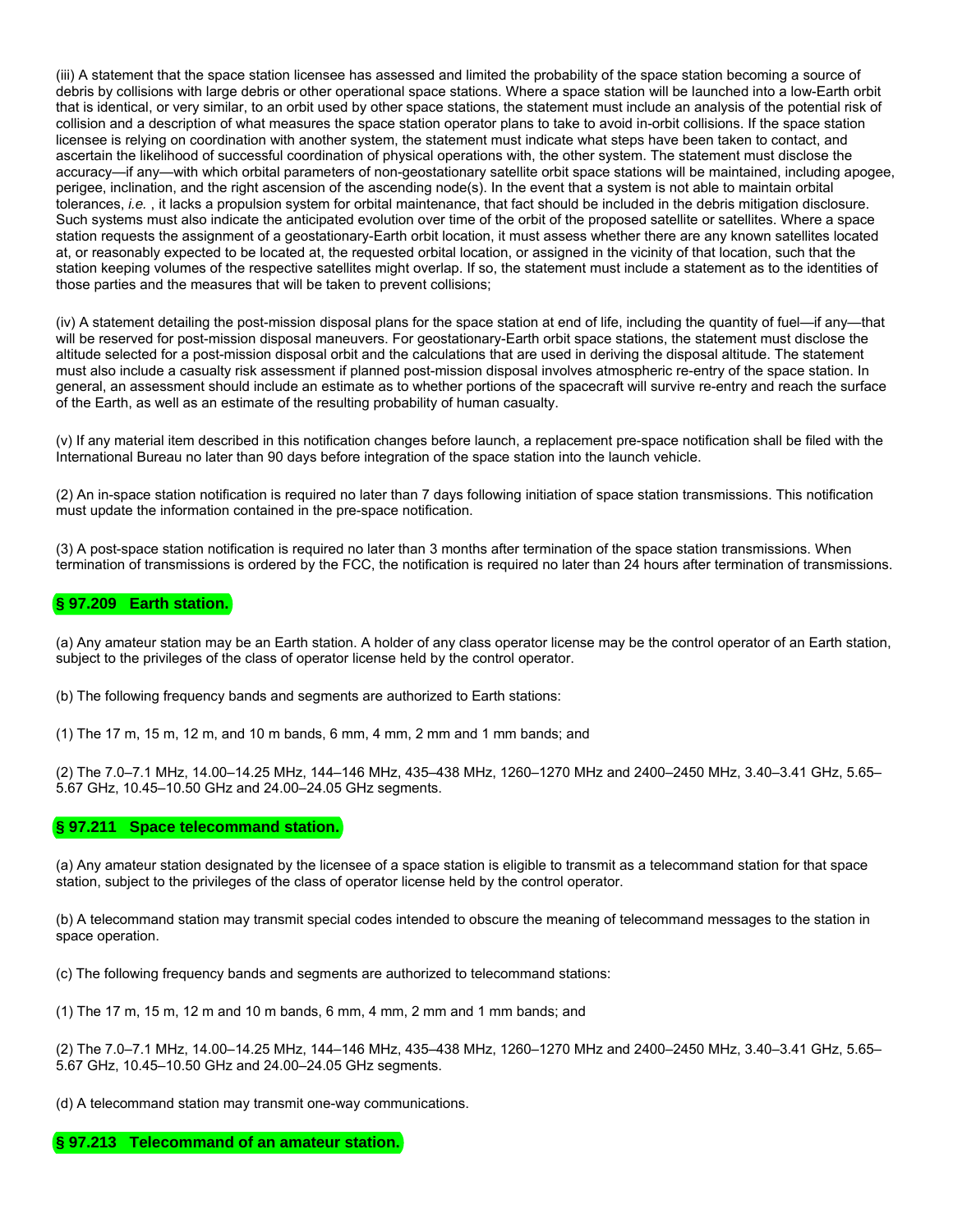An amateur station on or within 50 km of the Earth's surface may be under telecommand where:

(a) There is a radio or wireline control link between the control point and the station sufficient for the control operator to perform his/her duties. If radio, the control link must use an auxiliary station. A control link using a fiber optic cable or another telecommunication service is considered wireline.

(b) Provisions are incorporated to limit transmission by the station to a period of no more than 3 minutes in the event of malfunction in the control link.

(c) The station is protected against making, willfully or negligently, unauthorized transmissions.

(d) A photocopy of the station license and a label with the name, address, and telephone number of the station licensee and at least one designated control operator is posted in a conspicuous place at the station location.

### **§ 97.215 Telecommand of model craft.**

An amateur station transmitting signals to control a model craft may be operated as follows:

(a) The station identification procedure is not required for transmissions directed only to the model craft, provided that a label indicating the station call sign and the station licensee's name and address is affixed to the station transmitter.

(b) The control signals are not considered codes or ciphers intended to obscure the meaning of the communication.

(c) The transmitter power must not exceed 1 W.

#### **§ 97.217 Telemetry.**

Telemetry transmitted by an amateur station on or within 50 km of the Earth's surface is not considered to be codes or ciphers intended to obscure the meaning of communications.

### **§ 97.219 Message forwarding system.**

(a) Any amateur station may participate in a message forwarding system, subject to the privileges of the class of operator license held.

(b) For stations participating in a message forwarding system, the control operator of the station originating a message is primarily accountable for any violation of the rules in this part contained in the message.

(c) Except as noted in (d) of this section, for stations participating in a message forwarding system, the control operators of forwarding stations that retransmit inadvertently communications that violate the rules in this part are not accountable for the violative communications. They are, however, responsible for discontinuing such communications once they become aware of their presence.

(d) For stations participating in a message forwarding system, the control operator of the first forwarding station must:

(1) Authenticate the identity of the station from which it accepts communications on behalf of the system; or

(2) Accept accountability for any violation of the rules in this part contained in messages it retransmits to the system.

### **§ 97.221 Automatically controlled digital station.**

(a) This rule section does not apply to an auxiliary station, a beacon station, a repeater station, an earth station, a space station, or a space telecommand station.

(b) A station may be automatically controlled while transmitting a RTTY or data emission on the 6 m or shorter wavelength bands, and on the 28.120–28.189 MHz, 24.925–24.930 MHz, 21.090–21.100 MHz, 18.105–18.110 MHz, 14.0950–14.0995 MHz, 14.1005–14.112 MHz, 10.140–10.150 MHz, 7.100–7.105 MHz, or 3.585–3.600 MHz segments.

(c) A station may be automatically controlled while transmitting a RTTY or data emission on any other frequency authorized for such emission types provided that: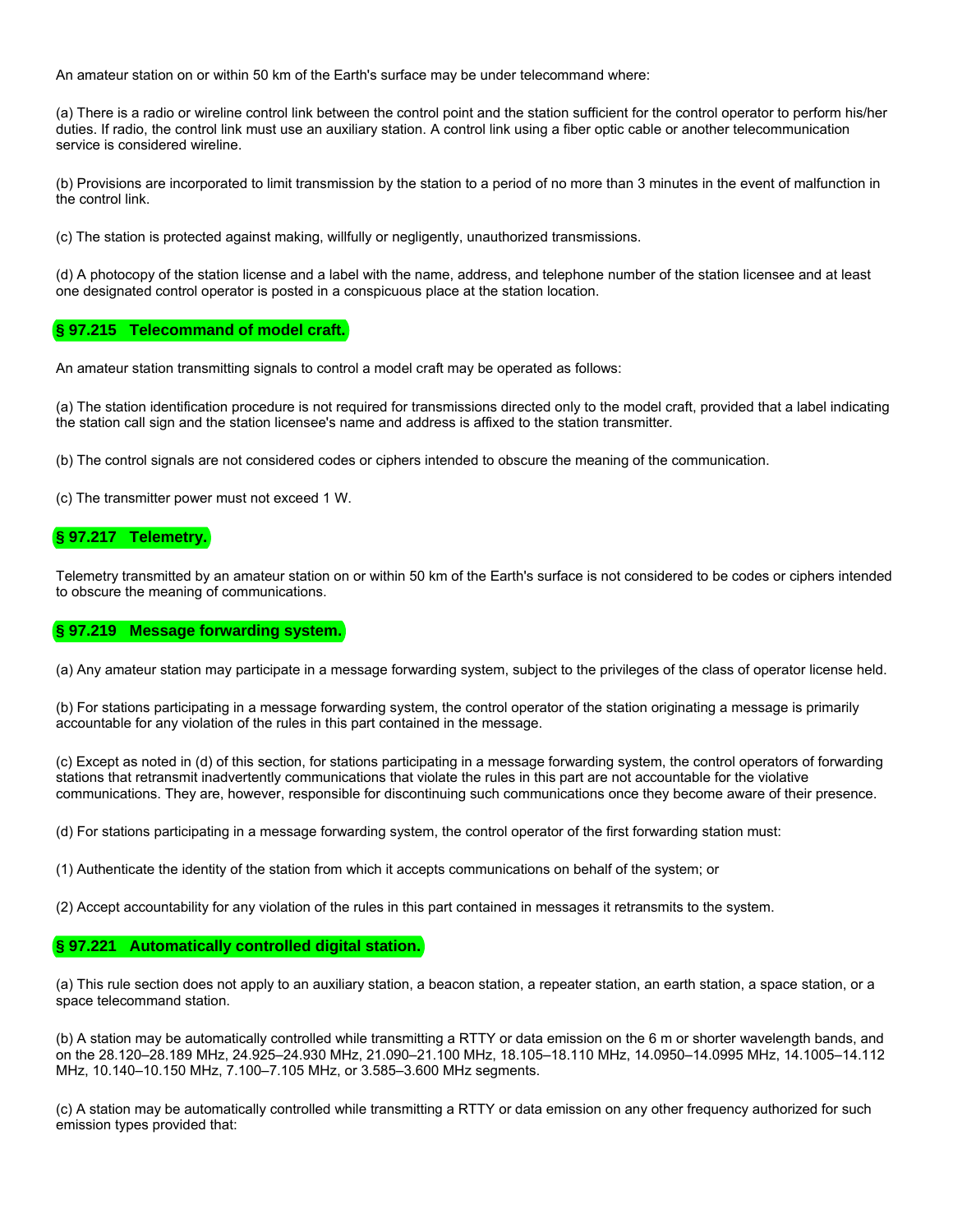(1) The station is responding to interrogation by a station under local or remote control; and

(2) No transmission from the automatically controlled station occupies a bandwidth of more than 500 Hz.

### **Subpart D—Technical Standards**

### **§ 97.301 Authorized frequency bands.**

The following transmitting frequency bands are available to an amateur station located within 50 km of the Earth's surface, within the specified ITU Region, and outside any area where the amateur service is regulated by any authority other than the FCC.

(a) For a station having a control operator who has been granted a Technician, General, Advanced, or Amateur Extra Class operator license or who holds a CEPT radio-amateur license or IARP of any class:

| Wavelength band   ITU region 1   ITU region 2<br><b>VHF</b><br><b>MHz</b> |               |            |            | <b>MHz</b>    |               | <b>ITU</b> region 3<br><b>MHz</b> |               | Sharing requirements see §97.303 |                    |
|---------------------------------------------------------------------------|---------------|------------|------------|---------------|---------------|-----------------------------------|---------------|----------------------------------|--------------------|
|                                                                           |               |            |            |               |               |                                   |               | (paragraph)                      |                    |
| 6 <sub>m</sub>                                                            |               |            | $50 - 54$  |               | $50 - 54$     |                                   | (a)           |                                  |                    |
| 2m                                                                        |               | 144-146    |            | 144-148       |               | 144-148                           |               | (a), (k)                         |                    |
| $1.25 \text{ m}$                                                          |               |            |            | 219-220       |               |                                   |               | (1)                              |                    |
| Do                                                                        |               |            |            | 222-225       |               |                                   |               | (a)                              |                    |
|                                                                           | <b>UHF</b>    |            | <b>MHz</b> |               |               | <b>MHz</b>                        | <b>MHz</b>    |                                  |                    |
| 70 cm                                                                     |               |            | 430-440    |               | 420-450       |                                   | 430-440       | (a), (b), (m)                    |                    |
| 33 cm                                                                     |               |            |            |               | 902-928       |                                   |               | (a), (b), (e), (n)               |                    |
| 23 cm                                                                     |               |            | 1240-1300  |               | 1240-1300     |                                   |               | $ 1240-1300 $ (b), (d), (o)      |                    |
| 13 cm                                                                     |               |            | 2300-2310  |               | 2300-2310     |                                   | 2300-2310     | (d), (p)                         |                    |
| Do                                                                        |               |            | 2390-2450  |               | 2390-2450     |                                   | 2390-2450     | (d), (e), (p)                    |                    |
| <b>SHF</b>                                                                |               | <b>GHz</b> |            |               | <b>GHz</b>    |                                   |               | <b>GHz</b>                       |                    |
| 9 cm                                                                      |               |            |            | $3.3 - 3.5$   |               |                                   | $3.3 - 3.5$   |                                  | (a), (b), (f), (q) |
| $5 \text{ cm}$                                                            | 5.650-5.850   |            |            |               | 5.650-5.925   |                                   | 5.650-5.850   |                                  | (a), (b), (e), (r) |
| 3 cm                                                                      | $10.0 - 10.5$ |            |            |               | $10.0 - 10.5$ |                                   | $10.0 - 10.5$ |                                  | (a), (b), (k)      |
| $1.2 \text{ cm}$                                                          | 24.00-24.25   |            |            |               | 24.00-24.25   |                                   |               | $24.00 - 24.25$<br>(b), (d), (e) |                    |
| <b>EHF</b>                                                                |               | <b>GHz</b> |            |               | <b>GHz</b>    |                                   |               | <b>GHz</b>                       |                    |
| 6 mm                                                                      | 47.0-47.2     |            | 47.0-47.2  |               |               | 47.0-47.2                         |               |                                  |                    |
| $4 \text{ mm}$                                                            | $76 - 81$     |            |            | $76 - 81$     |               | $76 - 81$                         |               | (c), (f), (s)                    |                    |
| $2.5 \text{ mm}$                                                          | 122.25-123.00 |            |            | 122.25-123.00 |               | 122.25-123.00                     |               | (e), (t)                         |                    |
| $2 \text{ mm}$                                                            | 134-141       |            |            | 134-141       |               | 134-141                           |               | (c), (f)                         |                    |
| $1 \text{ mm}$                                                            | $241 - 250$   |            |            | $241 - 250$   |               |                                   | $241 - 250$   |                                  | (c), (e), (f)      |
|                                                                           | Above 275     |            |            |               | Above 275     |                                   | Above 275     |                                  | (f)                |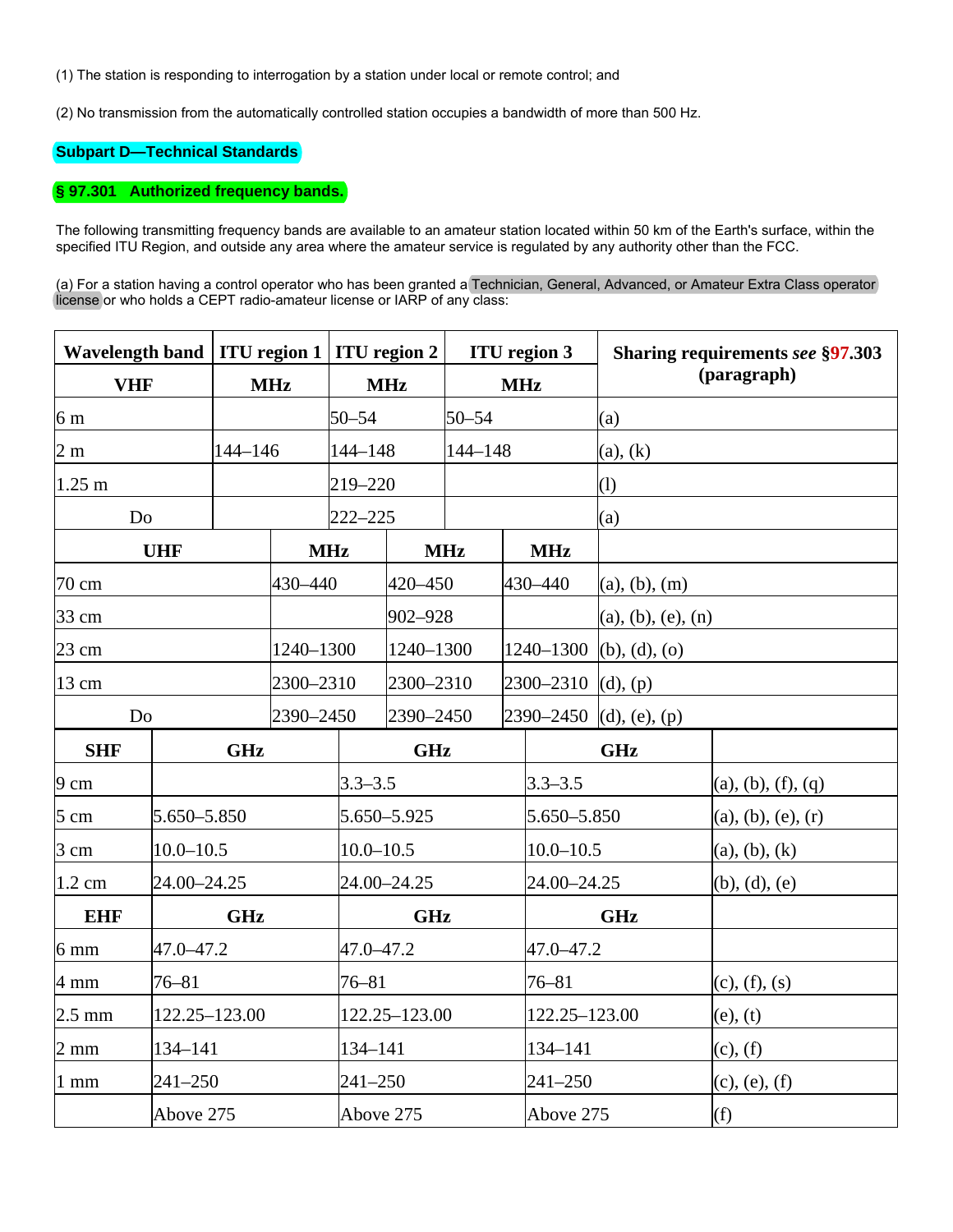(b) For a station having a control operator who has been granted an Amateur Extra Class operator license, who holds a CEPT radio amateur license, or who holds a Class 1 IARP license:

| <b>Wavelength band</b> | <b>ITU</b> region 1 | <b>ITU region 2</b> |                             | Sharing requirements see §97.303 |     |
|------------------------|---------------------|---------------------|-----------------------------|----------------------------------|-----|
| MF                     | kHz                 | kHz                 | ${\bf kHz}$                 | (paragraph)                      |     |
| $160 \text{ m}$        | 1810-1850           | $ 1800 - 2000 $     | 1800-2000                   | (a), (c), (g)                    |     |
| <b>HF</b>              | <b>MHz</b>          |                     | <b>MHz</b>                  | <b>MHz</b>                       |     |
| $ 80 \text{ m} $       | $3.500 - 3.600$     |                     | $3.500 - 3.600$             | $3.500 - 3.600$                  | (a) |
| $75 \text{ m}$         | 3.600-3.800         |                     | $ 3.600 - 4.000 $           | 3.600-3.900                      | (a) |
| $60 \text{ m}$         |                     |                     | See $\S 97.303(h)$          |                                  | (h) |
| $ 40 \text{ m} $       | 7.000-7.200         |                     | $\vert 7.000 - 7.300 \vert$ | 7.000-7.200                      | (i) |
| $30 \text{ m}$         | 10.100-10.150       |                     | $ 10.100 - 10.150 $         | 10.100-10.150                    | (j) |
| $ 20 \text{ m} $       | 14.000-14.350       |                     | 14.000-14.350               | 14.000-14.350                    |     |
| 17 <sub>m</sub>        | 18.068-18.168       |                     | 18.068-18.168               | 18.068-18.168                    |     |
| 15 <sub>m</sub>        | 21.000-21.450       |                     | $[21.000 - 21.450]$         | 21.000-21.450                    |     |
| $12 \text{ m}$         | 24.890-24.990       |                     | $24.890 - 24.990$           | 24.890-24.990                    |     |
| 10 <sub>m</sub>        | 28.000-29.700       |                     | $28.000 - 29.700$           | 28.000-29.700                    |     |

(c) For a station having a control operator who has been granted an operator license of Advanced Class:

| <b>Wavelength band</b> |           | <b>ITU</b> region 1<br><b>ITU</b> region 2 |                                |                            | <b>ITU</b> region 3 | Sharing requirements see §97.303 |     |
|------------------------|-----------|--------------------------------------------|--------------------------------|----------------------------|---------------------|----------------------------------|-----|
| MF                     |           |                                            | kHz<br>kHz                     |                            | kHz                 | (Paragraph)                      |     |
| 160 m                  | 1810-1850 |                                            | 1800-2000                      |                            | 1800-2000           | (a), (c), (g)                    |     |
| <b>HF</b>              |           |                                            | <b>MHz</b>                     |                            | <b>MHz</b>          | <b>MHz</b>                       |     |
| 80 <sub>m</sub>        |           | $3.525 - 3.600$                            |                                | $3.525 - 3.600$            |                     | $3.525 - 3.600$                  | (a) |
| 75 m                   |           | 3.700-3.800                                |                                | $3.700 - 4.000$            |                     | 3.700-3.900                      | (a) |
| $60 \text{ m}$         |           |                                            |                                | See $\S$ <b>97</b> .303(h) |                     |                                  | (h) |
| 40 m                   |           |                                            | 7.025–7.200<br>7.025–7.300     |                            |                     | 7.025–7.200                      | (i) |
| 30 <sub>m</sub>        |           | 10.100-10.150                              |                                | 10.100-10.150              |                     | 10.100-10.150                    | (j) |
| $20 \text{ m}$         |           | 14.025-14.150                              |                                | 14.025-14.150              |                     | 14.025-14.150                    |     |
| Do                     |           | 14.175-14.350                              |                                | 14.175-14.350              |                     | 14.175-14.350                    |     |
| 17 <sub>m</sub>        |           | 18.068-18.168                              |                                | 18.068-18.168              |                     | 18.068-18.168                    |     |
| 15 <sub>m</sub>        |           |                                            | 21.025-21.200<br>21.025-21.200 |                            |                     | 21.025-21.200                    |     |
| Do                     |           | 21.225-21.450                              |                                | $21.225 - 21.450$          |                     | 21.225–21.450                    |     |
| 12 <sub>m</sub>        |           | 24.890–24.990                              |                                | 24.890-24.990              |                     | 24.890–24.990                    |     |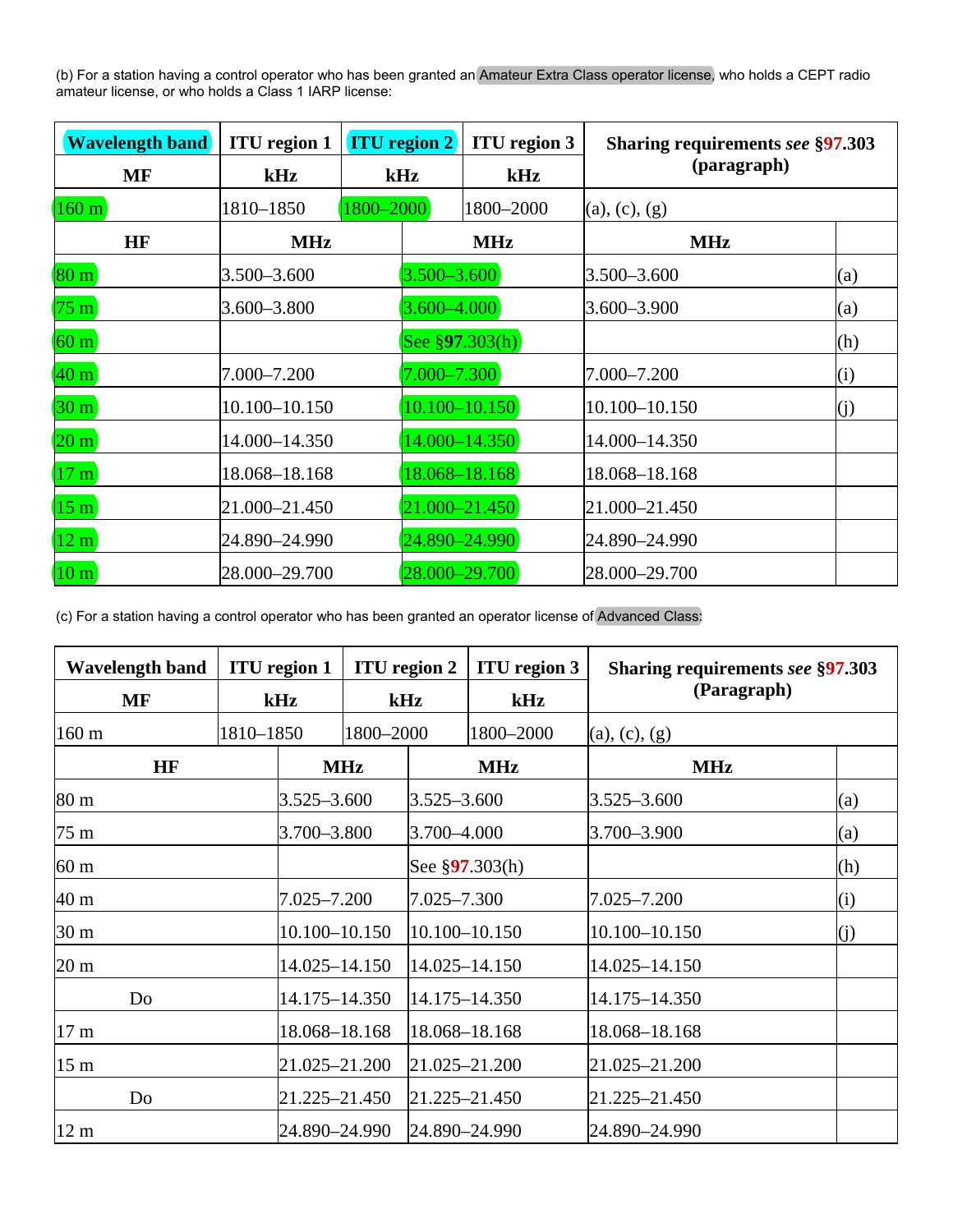| 10 <sub>m</sub> | 28.000-29.700 | $28.000 - 2$<br>$-29.700$ | $-29.700$<br>$28.000 - 2$ |  |
|-----------------|---------------|---------------------------|---------------------------|--|
|-----------------|---------------|---------------------------|---------------------------|--|

| <b>Wavelength band</b> | <b>ITU</b> region 1 |            | <b>ITU</b> region 2 | <b>ITU</b> region 3 | Sharing requirements see §97.303 |     |
|------------------------|---------------------|------------|---------------------|---------------------|----------------------------------|-----|
| <b>MF</b>              | $\bf kHz$           | kHz        |                     | kHz                 | (paragraph)                      |     |
| 160 m                  | 1810-1850           | 1800-2000  |                     | 1800-2000           | (a), (c), (g)                    |     |
| <b>HF</b>              |                     | <b>MHz</b> |                     | <b>MHz</b>          | <b>MHz</b>                       |     |
| 80 <sub>m</sub>        | $3.525 - 3.600$     |            | $3.525 - 3.600$     |                     | $3.525 - 3.600$                  | (a) |
| $75 \text{ m}$         |                     |            | 3.800-4.000         |                     | 3.800-3.900                      | (a) |
| 60 <sub>m</sub>        |                     |            | See $\S$ 97.303(h)  |                     |                                  | (h) |
| 40 m                   | 7.025-7.125         |            | 7.025-7.125         |                     | 7.025-7.125                      | (i) |
| Do                     | $7.175 - 7.200$     |            | 7.175-7.300         |                     | 7.175-7.200                      | (i) |
| 30 <sub>m</sub>        | 10.100-10.150       |            | 10.100-10.150       |                     | 10.100-10.150                    | (i) |
| $20 \text{ m}$         | 14.025-14.150       |            |                     | 14.025-14.150       | 14.025-14.150                    |     |
| Do                     | 14.225-14.350       |            |                     | 14.225-14.350       | 14.225-14.350                    |     |
| 17 <sub>m</sub>        | 18.068-18.168       |            | 18.068-18.168       |                     | 18.068-18.168                    |     |
| 15 <sub>m</sub>        | 21.025-21.200       |            | 21.025-21.200       |                     | 21.025-21.200                    |     |
| Do                     | 21.275-21.450       |            | 21.275-21.450       |                     | 21.275-21.450                    |     |
| 12 <sub>m</sub>        | 24.890-24.990       |            | 24.890-24.990       |                     | 24.890–24.990                    |     |
| 10 <sub>m</sub>        | 28.000-29.700       |            | 28.000-29.700       |                     | 28.000-29.700                    |     |

(d) For a station having a control operator who has been granted an operator license of General Class:

(e) For a station having a control operator who has been granted an operator license of Novice Class or Technician Class:

| <b>Wavelength band</b> |                 | <b>ITU</b> region 1 |                 | <b>ITU</b> region 2 |                 | <b>ITU</b> region 3 |     | Sharing requirements see §97.303 |          |
|------------------------|-----------------|---------------------|-----------------|---------------------|-----------------|---------------------|-----|----------------------------------|----------|
| HF                     |                 |                     | <b>MHz</b>      |                     | <b>MHz</b>      | <b>MHz</b>          |     | (paragraph)                      |          |
| 80 <sub>m</sub>        | $3.525 - 3.600$ |                     | $3.525 - 3.600$ |                     | $3.525 - 3.600$ |                     | (a) |                                  |          |
| 40 <sub>m</sub>        |                 | 7.025-7.125         |                 | 7.025-7.125         |                 | $7.025 - 7.125$     |     | (i)                              |          |
| 15 <sub>m</sub>        |                 | 21.025-21.200       |                 |                     | 21.025-21.200   | 21.025-21.200       |     |                                  |          |
| 10 <sub>m</sub>        |                 | $28.0 - 28.5$       |                 | $28.0 - 28.5$       |                 | $28.0 - 28.5$       |     |                                  |          |
|                        | <b>VHF</b>      |                     |                 | <b>MHz</b>          |                 | <b>MHz</b>          |     | <b>MHz</b>                       |          |
| $1.25 \text{ m}$       |                 |                     | $222 - 225$     |                     |                 |                     | (a) |                                  |          |
| <b>UHF</b>             |                 | <b>MHz</b>          |                 |                     |                 | <b>MHz</b>          |     | <b>MHz</b>                       |          |
| $23 \text{ cm}$        | 1270-1295       |                     |                 |                     | 1270-1295       |                     |     | 1270-1295                        | (d), (o) |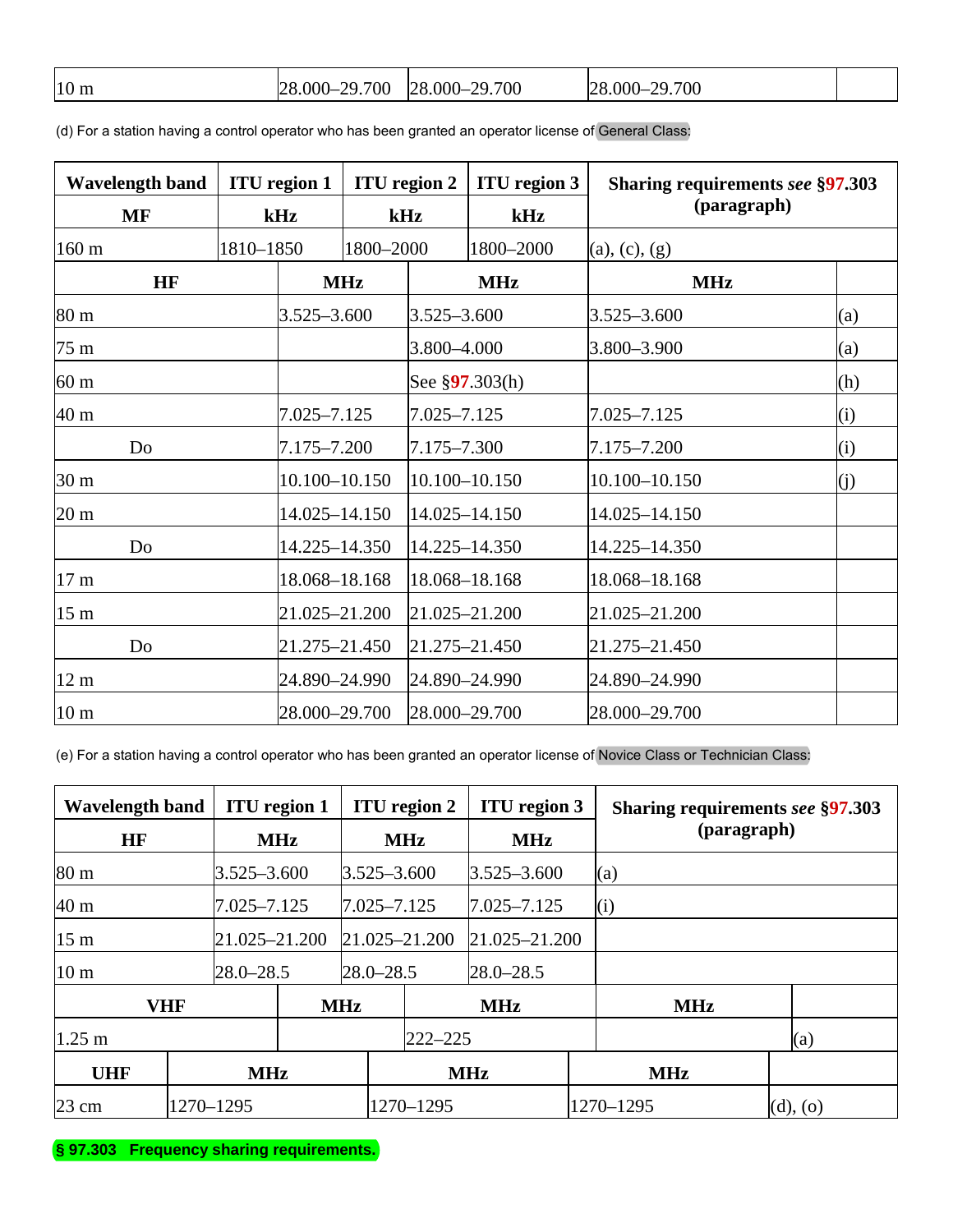The following paragraphs summarize the frequency sharing requirements that apply to amateur stations transmitting in the frequency bands specified in §**97**.301 of this part. Each frequency band allocated to the amateur service is designated as either a secondary service or a primary service. A station in a secondary service must not cause harmful interference to, and must accept interference from, stations in a primary service.

(a) Where, in adjacent ITU Regions or sub-Regions, a band of frequencies is allocated to different services of the same category ( *i.e.,*  primary or secondary services), the basic principle is the equality of right to operate. Accordingly, stations of each service in one Region or sub-Region must operate so as not to cause harmful interference to any service of the same or higher category in the other Regions or sub-Regions.

(b) Amateur stations transmitting in the 70 cm band, the 33 cm band, the 23 cm band, the 9 cm band, the 5 cm band, the 3 cm band, or the 24.05–24.25 GHz segment must not cause harmful interference to, and must accept interference from, stations authorized by the United States Government in the radiolocation service.

(c) Amateur stations transmitting in the 1900–2000 kHz segment, the 76–77.5 GHz segment, the 78–81 GHz segment, the 136–141 GHz segment, or the 241–248 GHz segment must not cause harmful interference to, and must accept interference from, stations authorized by the United States Government, the FCC, or other nations in the radiolocation service.

(d) Amateur stations transmitting in the 430–450 MHz segment, the 23 cm band, the 3.3–3.4 GHz segment, the 5.65–5.85 GHz segment, the 13 cm band, or the 24.05–24.25 GHz segment, must not cause harmful interference to, and must accept interference from, stations authorized by other nations in the radiolocation service.

(e) Amateur stations receiving in the 33 cm band, the 2400–2450 MHz segment, the 5.725–5.875 GHz segment, the 1.2 cm band, the 2.5 mm band, or the 244–246 GHz segment must accept interference from industrial, scientific, and medical (ISM) equipment.

(f) Amateur stations transmitting in the following segments must not cause harmful interference to radio astronomy stations: 3.332– 3.339 GHz, 3.3458–3.3525 GHz, 76–77.5 GHz, 78–81 GHz, 136–141 GHz, 241–248 GHz, 275–323 GHz, 327–371 GHz, 388–424 GHz, 426–442 GHz, 453–510 GHz, 623–711 GHz, 795–909 GHz, or 926–945 GHz. In addition, amateur stations transmitting in the following segments must not cause harmful interference to stations in the Earth exploration-satellite service (passive) or the space research service (passive): 275–277 GHz, 294–306 GHz, 316–334 GHz, 342–349 GHz, 363–365 GHz, 371–389 GHz, 416–434 GHz, 442–444 GHz, 496–506 GHz, 546–568 GHz, 624–629 GHz, 634–654 GHz, 659–661 GHz, 684–692 GHz, 730–732 GHz, 851–853 GHz, or 951–956 GHz.

(g) Amateur stations transmitting in the 1900–2000 kHz segment must not cause harmful interference to, and must accept interference from, stations authorized by other nations in the fixed, mobile except aeronautical mobile, and radionavigation services.

(h) Amateur stations may only transmit single sideband, suppressed carrier (emission type 2K80J3E), upper sideband on the channels 5332 kHz, 5348 kHz, 5368 kHz, 5373 kHz, and 5405 kHz. Amateur operators shall ensure that their station's transmission occupies only 2.8 kHz centered at each of these frequencies. Amateur stations must not cause harmful interference to, and must accept interference from, stations authorized by:

(1) The United States Government, the FCC, or other nations in the fixed service; and

(2) Other nations in the mobile except aeronautical mobile service.

(i) Amateur stations transmitting in the 7.2–7.3 MHz segment must not cause harmful interference to, and must accept interference from, international broadcast stations whose programming is intended for use within Region 1 or Region 3.

(j) Amateur stations transmitting in the 30 m band must not cause harmful interference to, and must accept interference from, stations by other nations in the fixed service. The licensee of the amateur station must make all necessary adjustments, including termination of transmissions, if harmful interference is caused.

(k) For amateur stations located in ITU Regions 1 and 3: Amateur stations transmitting in the 146–148 MHz segment or the 10.00– 10.45 GHz segment must not cause harmful interference to, and must accept interference from, stations of other nations in the fixed and mobile services.

### (l) *In the 219–220 MHz segment:*

(1) Use is restricted to amateur stations participating as forwarding stations in fixed point-to-point digital message forwarding systems, including intercity packet backbone networks. It is not available for other purposes.

(2) Amateur stations must not cause harmful interference to, and must accept interference from, stations authorized by: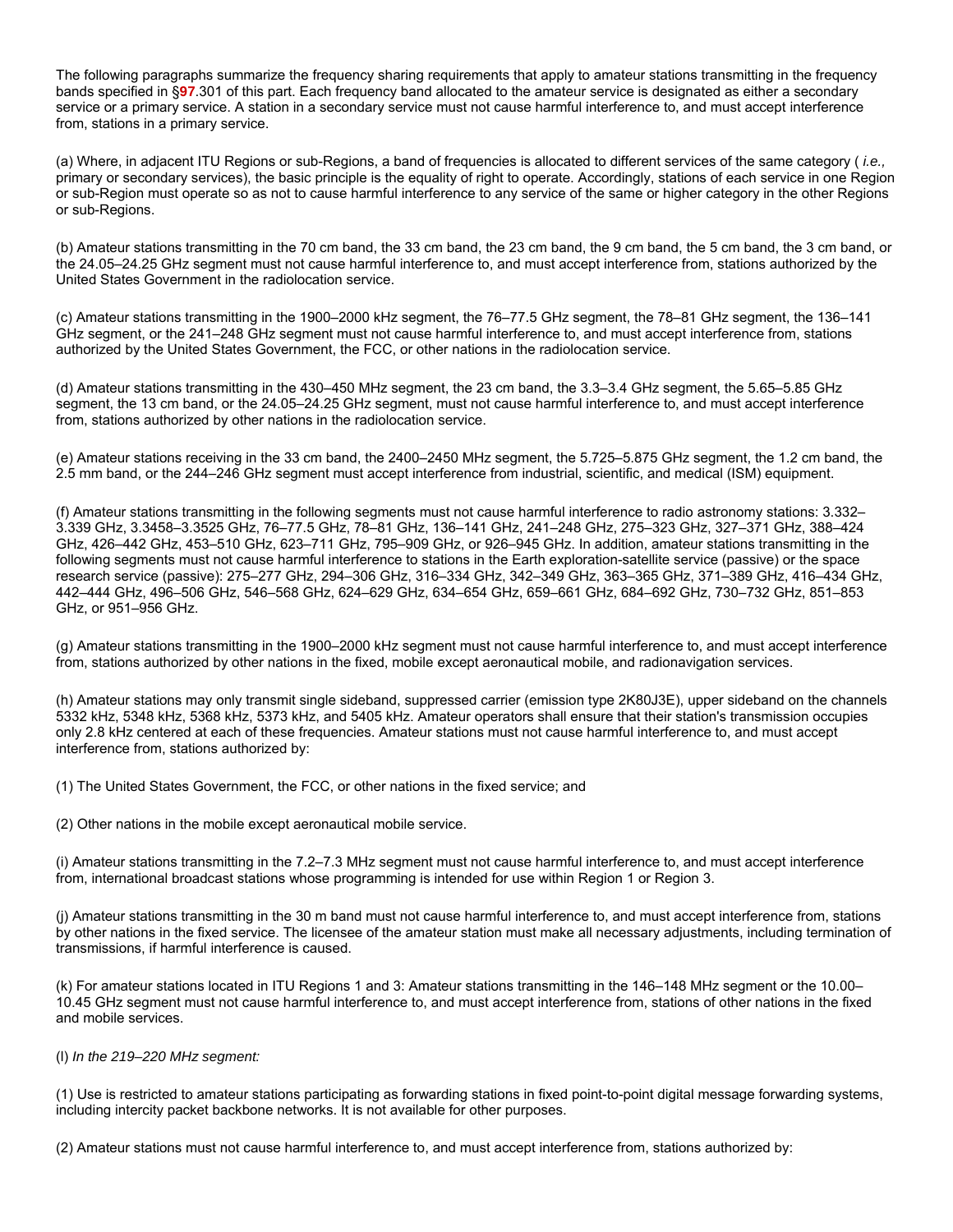(i) The FCC in the Automated Maritime Telecommunications System (AMTS), the 218–219 MHz Service, and the 220 MHz Service, and television stations broadcasting on channels 11 and 13; and

(ii) Other nations in the fixed and maritime mobile services.

(3) No amateur station may transmit unless the licensee has given written notification of the station's specific geographic location for such transmissions in order to be incorporated into a database that has been made available to the public. The notification must be given at least 30 days prior to making such transmissions. The notification must be given to: The American Radio Relay League, Inc., 225 Main Street, Newington, CT 06111–1494.

(4) No amateur station may transmit from a location that is within 640 km of an AMTS coast station that operates in the 217–218 MHz and 219–220 MHz bands unless the amateur station licensee has given written notification of the station's specific geographic location for such transmissions to the AMTS licensee. The notification must be given at least 30 days prior to making such transmissions. The location of AMTS coast stations using the 217–218/219–220 MHz channels may be obtained as noted in paragraph (l)(3) of this section.

(5) No amateur station may transmit from a location that is within 80 km of an AMTS coast station that uses frequencies in the 217–218 MHz and 219–220 MHz bands unless that amateur station licensee holds written approval from that AMTS licensee. The location of AMTS coast stations using the 217–218/219–220 MHz channels may be obtained as noted in paragraph (l)(3) of this section.

#### (m) *In the 70 cm band:*

(1) No amateur station shall transmit from north of Line A in the 420–430 MHz segment. See §**97**.3(a) for the definition of Line A.

(2) Amateur stations transmitting in the 420–430 MHz segment must not cause harmful interference to, and must accept interference from, stations authorized by the FCC in the land mobile service within 80.5 km of Buffalo, Cleveland, and Detroit. See §2.106, footnote US230 for specific frequencies and coordinates.

(3) Amateur stations transmitting in the 420–430 MHz segment or the 440–450 MHz segment must not cause harmful interference to, and must accept interference from, stations authorized by other nations in the fixed and mobile except aeronautical mobile services.

(n) *In the 33 cm band:* 

(1) Amateur stations must not cause harmful interference to, and must accept interference from, stations authorized by:

(i) The United States Government;

(ii) The FCC in the Location and Monitoring Service; and

(iii) Other nations in the fixed service.

(2) No amateur station shall transmit from those portions of Texas and New Mexico that are bounded by latitudes 31°41' and 34°30' North and longitudes 104°11' and 107°30' West; or from outside of the United States and its Region 2 insular areas.

(3) No amateur station shall transmit from those portions of Colorado and Wyoming that are bounded by latitudes 39° and 42° North and longitudes 103° and 108° West in the following segments: 902.4–902.6 MHz, 904.3–904.7 MHz, 925.3–925.7 MHz, and 927.3– 927.7 MHz.

(o) Amateur stations transmitting in the 23 cm band must not cause harmful interference to, and must accept interference from, stations authorized by:

(1) The United States Government in the aeronautical radionavigation, Earth exploration-satellite (active), or space research (active) services;

(2) The FCC in the aeronautical radionavigation service; and

(3) Other nations in the Earth exploration-satellite (active), radionavigation-satellite (space-to-Earth) (space-to-space), or space research (active) services.

(p) *In the 13 cm band:*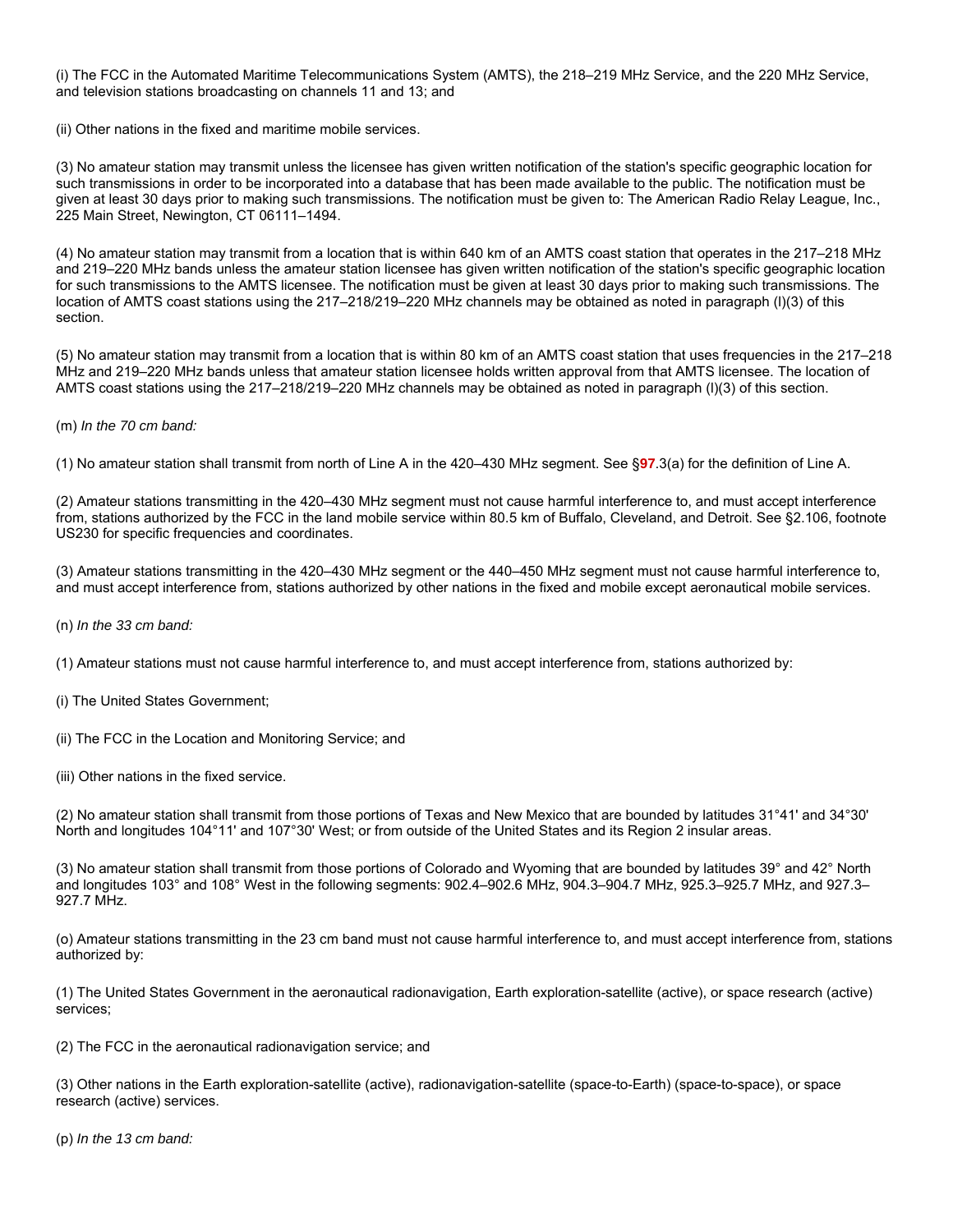(1) Amateur stations must not cause harmful interference to, and must accept interference from, stations authorized by other nations in fixed and mobile services.

(2) Amateur stations transmitting in the 2305–2310 MHz segment must not cause harmful interference to, and must accept interference from, stations authorized by the FCC in the fixed, mobile except aeronautical mobile, and radiolocation services.

(q) Amateur stations transmitting in the 3.4–3.5 GHz segment must not cause harmful interference to, and must accept interference from, stations authorized by other nations in the fixed and fixed-satellite (space-to-Earth) services.

(r) *In the 5 cm band:* 

(1) Amateur stations transmitting in the 5.650–5.725 GHz segment must not cause harmful interference to, and must accept interference from, stations authorized by other nations in the mobile except aeronautical mobile service.

(2) Amateur stations transmitting in the 5.850–5.925 GHz segment must not cause harmful interference to, and must accept interference from, stations authorized by the FCC and other nations in the fixed-satellite (Earth-to-space) and mobile services and also stations authorized by other nations in the fixed service. In the United States, the use of mobile service is restricted to Dedicated Short Range Communications operating in the Intelligent Transportation System.

(s) Authorization of the 76–77 GHz segment for amateur station transmissions is suspended until such time that the Commission may determine that amateur station transmissions in this segment will not pose a safety threat to vehicle radar systems operating in this segment.

(t) Amateur stations transmitting in the 2.5 mm band must not cause harmful interference to, and must accept interference from, stations authorized by the United States Government, the FCC, or other nations in the fixed, inter-satellite, or mobile services.

Note to §**97**.303: The Table of Frequency Allocations contains the complete, unabridged, and legally binding frequency sharing requirements that pertain to the Amateur Radio Service. *See* 47 CFR 2.104, 2.105, and 2.106. The United States, Puerto Rico, and the U.S. Virgin Islands are in Region 2 and other U.S. insular areas are in either Region 2 or 3; see appendix 1 to part **97**.

### **§ 97.305 Authorized emission types.**

(a) Except as specified elsewhere in this part, an amateur station may transmit a CW emission on any frequency authorized to the control operator.

(b) A station may transmit a test emission on any frequency authorized to the control operator for brief periods for experimental purposes, except that no pulse modulation emission may be transmitted on any frequency where pulse is not specifically authorized and no SS modulation emission may be transmitted on any frequency where SS is not specifically authorized.

(c) A station may transmit the following emission types on the frequencies indicated, as authorized to the control operator, subject to the standards specified in §**97**.307(f) of this part.

| Wavelength<br>band | <b>Frequencies</b>           | <b>Emission types authorized</b> | Standards see $\S$ 97.307(f),<br>paragraph: |
|--------------------|------------------------------|----------------------------------|---------------------------------------------|
| MF:                |                              |                                  |                                             |
| 160 m              | Entire band                  | RTTY, data                       | (3).                                        |
| 160 <sub>m</sub>   | Entire band                  | Phone, image                     | (1), (2).                                   |
| HF:                |                              |                                  |                                             |
| 80 m               | Entire band                  | RTTY, data                       | (3), (9).                                   |
| $75 \text{ m}$     | Entire band                  | Phone, image                     | (1), (2).                                   |
| 40 m               | 7.000-7.100 MHz RTTY, data   |                                  | (3), (9)                                    |
| 40 <sub>m</sub>    | 7.075–7.100 MHz Phone, image |                                  | (1), (2), (9), (11)                         |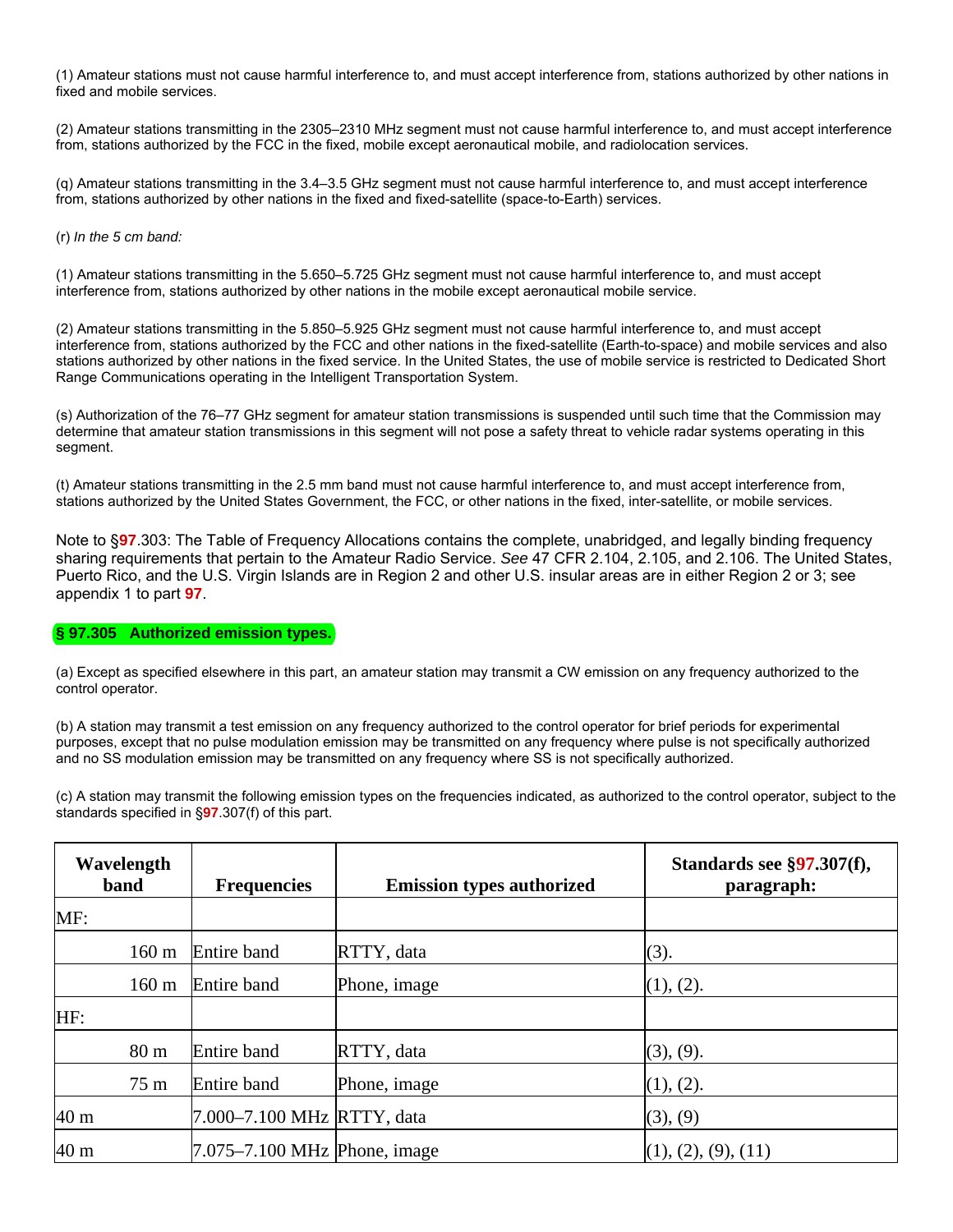| 40 m             |                 | 7.100-7.125 MHz RTTY, data       |                                                     | (3), (9)                     |
|------------------|-----------------|----------------------------------|-----------------------------------------------------|------------------------------|
| 40 m             |                 | 7.125–7.300 MHz Phone, image     |                                                     | (1), (2)                     |
|                  | 30 <sub>m</sub> | Entire band                      | RTTY, data                                          | (3).                         |
|                  | 20 <sub>m</sub> | 14.00-14.15 MHz RTTY, data       |                                                     | $(3)$ .                      |
|                  | 20 <sub>m</sub> | 14.15–14.35 MHz Phone, image     |                                                     | (1), (2).                    |
|                  | 17 <sub>m</sub> | 18.068-18.110<br><b>MHz</b>      | RTTY, data                                          | (3).                         |
|                  | 17 <sub>m</sub> | 18.110-18.168<br><b>MHz</b>      | Phone, image                                        | (1), (2).                    |
|                  | 15 <sub>m</sub> | 21.0-21.2 MHz                    | RTTY, data                                          | (3), (9).                    |
|                  | 15 <sub>m</sub> | $21.20 - 21.45$ MHz Phone, image |                                                     | (1), (2).                    |
|                  | 12 <sub>m</sub> | 24.89-24.93 MHz RTTY, data       |                                                     | (3).                         |
|                  | 12 <sub>m</sub> | 24.93–24.99 MHz Phone, image     |                                                     | (1), (2).                    |
|                  | 10 <sub>m</sub> | 28.0-28.3 MHz                    | RTTY, data                                          | (4).                         |
|                  | 10 <sub>m</sub> | 28.3-28.5 MHz                    | Phone, image                                        | (1), (2), (10).              |
|                  | $10\ {\rm m}$   | 28.5-29.0 MHz                    | Phone, image                                        | (1), (2).                    |
|                  | 10 <sub>m</sub> | 29.0-29.7 MHz                    | Phone, image                                        | (2).                         |
| VHF:             |                 |                                  |                                                     |                              |
|                  | 6 <sub>m</sub>  | 50.1-51.0 MHz                    | MCW, phone, image, RTTY, data                       | (2), (5).                    |
|                  | Do              | 51.0-54.0 MHz                    | MCW, phone, image, RTTY, data, test                 | (2), (5), (8).               |
|                  | 2m              |                                  | 144.1–148.0 MHz MCW, phone, image, RTTY, data, test | (2), (5), (8).               |
| $1.25 \text{ m}$ |                 | 219-220 MHz                      | Data                                                | (13)                         |
| Do               |                 | 222–225 MHz                      | RTTY, data, test MCW, phone, SS,<br>image           | (2), (6), (8)                |
| UHF:             |                 |                                  |                                                     |                              |
|                  | $70 \text{ cm}$ | Entire band                      | MCW, phone, image, RTTY, data, SS,<br>test          | (6), (8).                    |
|                  | 33 cm           | Entire band                      | MCW, phone, image, RTTY, data, SS,<br>test, pulse   | $(7)$ , $(8)$ , and $(12)$ . |
|                  | 23 cm           | Entire band                      | MCW, phone, image, RTTY, data, SS,<br>test          | $(7)$ , $(8)$ , and $(12)$ . |
|                  | $13 \text{ cm}$ | Entire band                      | MCW, phone, image, RTTY, data, SS,<br>test, pulse   | $(7)$ , $(8)$ , and $(12)$ . |
| SHF:             |                 |                                  |                                                     |                              |
|                  | $9 \text{ cm}$  | Entire band                      | MCW, phone, image, RTTY, data, SS,                  | $(7)$ , $(8)$ , and $(12)$ . |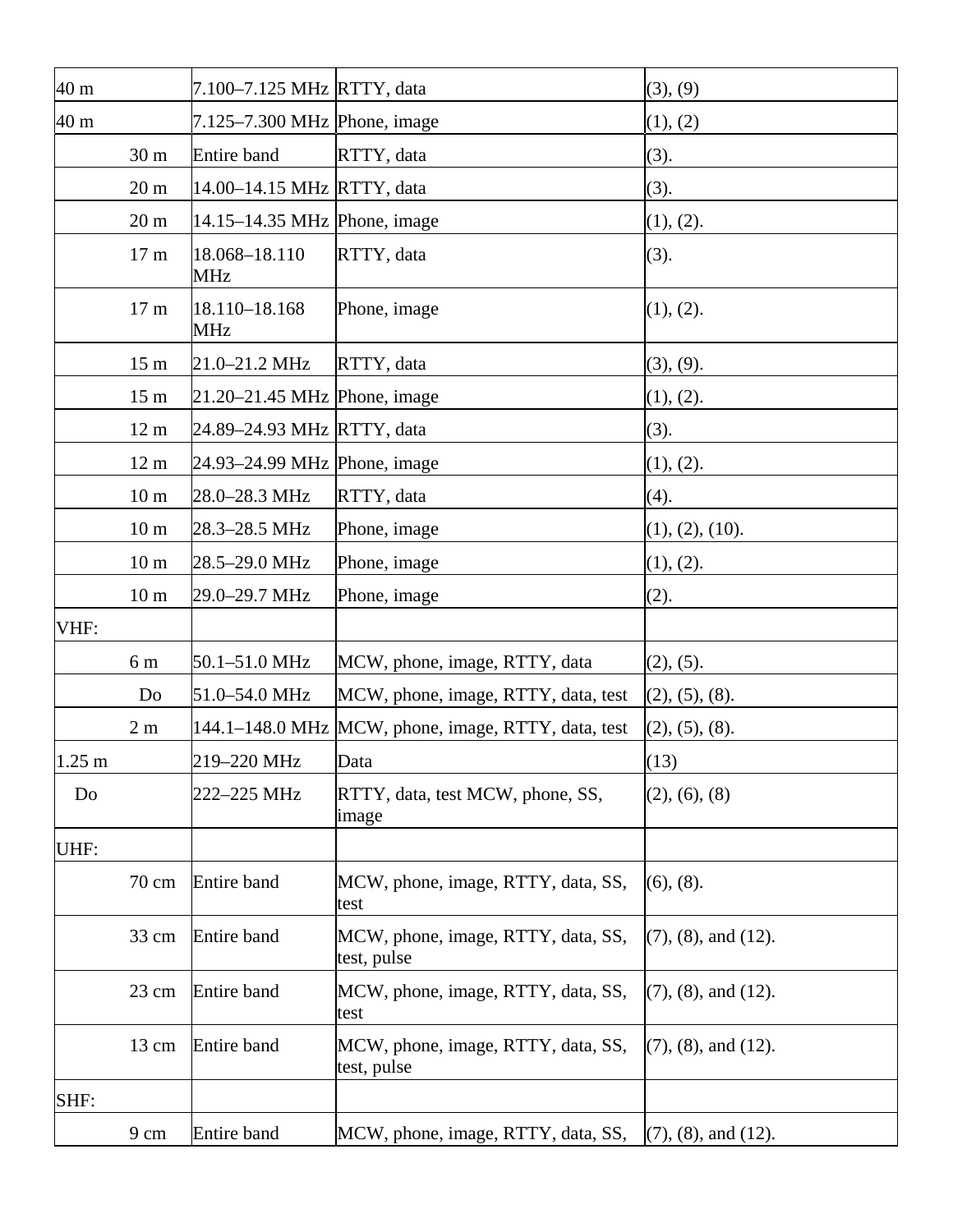|                |                    | test, pulse                                       |                              |
|----------------|--------------------|---------------------------------------------------|------------------------------|
| $5 \text{ cm}$ | Entire band        | MCW, phone, image, RTTY, data, SS,<br>test, pulse | $(7)$ , $(8)$ , and $(12)$ . |
| 3 cm           | Entire band        | MCW, phone, image, RTTY, data, SS,<br>test        | $(7)$ , $(8)$ , and $(12)$ . |
|                | 1.2 cm Entire band | MCW, phone, image, RTTY, data, SS,<br>test, pulse | $(7)$ , $(8)$ , and $(12)$ . |
| EHF:           |                    |                                                   |                              |
| 6 mm           | Entire band        | MCW, phone, image, RTTY, data, SS,<br>test, pulse | $(7)$ , $(8)$ , and $(12)$ . |
| 4 mm           | Entire band        | MCW, phone, image, RTTY, data, SS,<br>test, pulse | $(7)$ , $(8)$ , and $(12)$ . |
|                | 2.5 mm Entire band | MCW, phone, image, RTTY, data, SS,<br>test, pulse | $(7)$ , $(8)$ , and $(12)$ . |
| $2 \text{ mm}$ | Entire band        | MCW, phone, image, RTTY, data, SS,<br>test, pulse | $(7)$ , $(8)$ , and $(12)$ . |
| 1mm            | Entire band        | MCW, phone, image, RTTY, data, SS,<br>test, pulse | $(7)$ , $(8)$ , and $(12)$ . |
|                | Above 275 GHz      | MCW, phone, image, RTTY, data, SS,<br>test, pulse | $(7)$ , $(8)$ , and $(12)$ . |

# **§ 97.307 Emission standards.**

(a) No amateur station transmission shall occupy more bandwidth than necessary for the information rate and emission type being transmitted, in accordance with good amateur practice.

(b) Emissions resulting from modulation must be confined to the band or segment available to the control operator. Emissions outside the necessary bandwidth must not cause splatter or keyclick interference to operations on adjacent frequencies.

(c) All spurious emissions from a station transmitter must be reduced to the greatest extent practicable. If any spurious emission, including chassis or power line radiation, causes harmful interference to the reception of another radio station, the licensee of the interfering amateur station is required to take steps to eliminate the interference, in accordance with good engineering practice.

(d) For transmitters installed after January 1, 2003, the mean power of any spurious emission from a station transmitter or external RF power amplifier transmitting on a frequency below 30 MHz must be at least 43 dB below the mean power of the fundamental emission. For transmitters installed on or before January 1, 2003, the mean power of any spurious emission from a station transmitter or external RF power amplifier transmitting on a frequency below 30 MHz must not exceed 50 mW and must be at least 40 dB below the mean power of the fundamental emission. For a transmitter of mean power less than 5 W installed on or before January 1, 2003, the attenuation must be at least 30 dB. A transmitter built before April 15, 1977, or first marketed before January 1, 1978, is exempt from this requirement.

(e) The mean power of any spurious emission from a station transmitter or external RF power amplifier transmitting on a frequency between 30–225 MHz must be at least 60 dB below the mean power of the fundamental. For a transmitter having a mean power of 25 W or less, the mean power of any spurious emission supplied to the antenna transmission line must not exceed 25 µW and must be at least 40 dB below the mean power of the fundamental emission, but need not be reduced below the power of 10 µW. A transmitter built before April 15, 1977, or first marketed before January 1, 1978, is exempt from this requirement.

(f) The following standards and limitations apply to transmissions on the frequencies specified in §**97**.305(c) of this part.

(1) No angle-modulated emission may have a modulation index greater than 1 at the highest modulation frequency.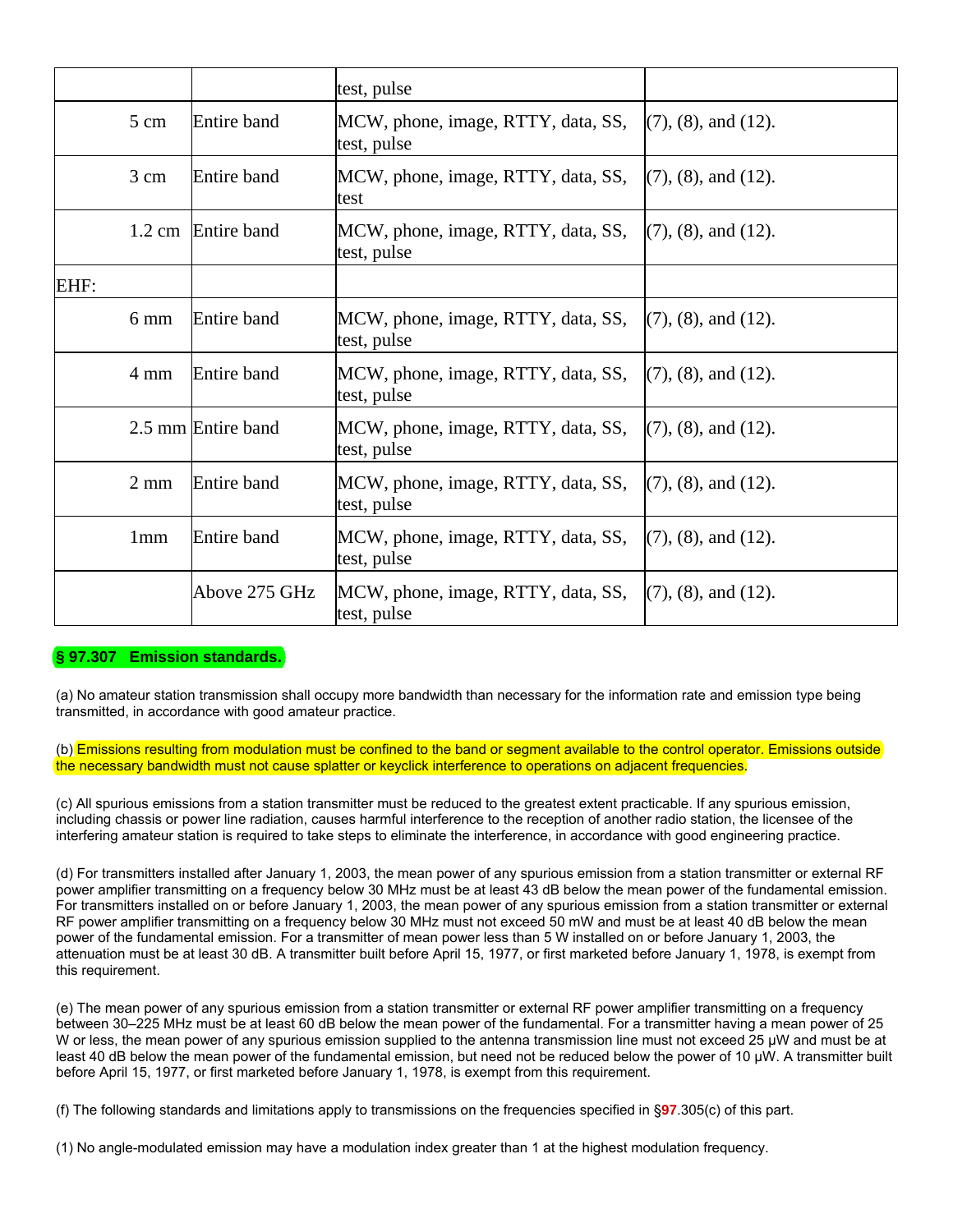(2) No non-phone emission shall exceed the bandwidth of a communications quality phone emission of the same modulation type. The total bandwidth of an independent sideband emission (having B as the first symbol), or a multiplexed image and phone emission, shall not exceed that of a communications quality A3E emission.

(3) Only a RTTY or data emission using a specified digital code listed in §**97**.309(a) of this part may be transmitted. The symbol rate must not exceed 300 bauds, or for frequency-shift keying, the frequency shift between mark and space must not exceed 1 kHz.

(4) Only a RTTY or data emission using a specified digital code listed in §**97**.309(a) of this part may be transmitted. The symbol rate must not exceed 1200 bauds, or for frequency-shift keying, the frequency shift between mark and space must not exceed 1 kHz.

(5) A RTTY, data or multiplexed emission using a specified digital code listed in §**97**.309(a) of this part may be transmitted. The symbol rate must not exceed 19.6 kilobauds. A RTTY, data or multiplexed emission using an unspecified digital code under the limitations listed in §**97**.309(b) of this part also may be transmitted. The authorized bandwidth is 20 kHz.

(6) A RTTY, data or multiplexed emission using a specified digital code listed in §**97**.309(a) of this part may be transmitted. The symbol rate must not exceed 56 kilobauds. A RTTY, data or multiplexed emission using an unspecified digital code under the limitations listed in §**97**.309(b) of this part also may be transmitted. The authorized bandwidth is 100 kHz.

(7) A RTTY, data or multiplexed emission using a specified digital code listed in §**97**.309(a) of this part or an unspecified digital code under the limitations listed in §**97**.309(b) of this part may be transmitted.

(8) A RTTY or data emission having designators with A, B, C, D, E, F, G, H, J or R as the first symbol; 1, 2, 7 or 9 as the second symbol; and D or W as the third symbol is also authorized.

(9) A station having a control operator holding a Novice or Technician Class operator license may only transmit a CW emission using the international Morse code.

(10) A station having a control operator holding a Novice Class operator license or a Technician Class operator license and who has received credit for proficiency in telegraphy in accordance with the international requirements may only transmit a CW emission using the international Morse code or phone emissions J3E and R3E.

(11) Phone and image emissions may be transmitted only by stations located in ITU Regions 1 and 3, and by stations located within ITU Region 2 that are west of 130° West longitude or south of 20° North latitude.

(12) Emission F8E may be transmitted.

(13) A data emission using an unspecified digital code under the limitations listed in §**97**.309(b) also may be transmitted. The authorized bandwidth is 100 kHz.

### **§ 97.309 RTTY and data emission codes.**

(a) Where authorized by §§**97**.305(c) and **97**.307(f) of the part, an amateur station may transmit a RTTY or data emission using the following specified digital codes:

(1) The 5-unit, start-stop, International Telegraph Alphabet No. 2, code defined in ITU–T Recommendation F.1, Division C (commonly known as "Baudot").

(2) The 7-unit code specified in ITU–R Recommendations M.476–5 and M.625–3 (commonly known as "AMTOR").

(3) The 7-unit, International Alphabet No. 5, code defined in IT–-T Recommendation T.50 (commonly known as "ASCII").

(4) An amateur station transmitting a RTTY or data emission using a digital code specified in this paragraph may use any technique whose technical characteristics have been documented publicly, such as CLOVER, G-TOR, or PacTOR, for the purpose of facilitating communications.

(b) Where authorized by §§**97**.305(c) and **97**.307(f) of this part, a station may transmit a RTTY or data emission using an unspecified digital code, except to a station in a country with which the United States does not have an agreement permitting the code to be used. RTTY and data emissions using unspecified digital codes must not be transmitted for the purpose of obscuring the meaning of any communication. When deemed necessary by a District Director to assure compliance with the FCC Rules, a station must:

(1) Cease the transmission using the unspecified digital code;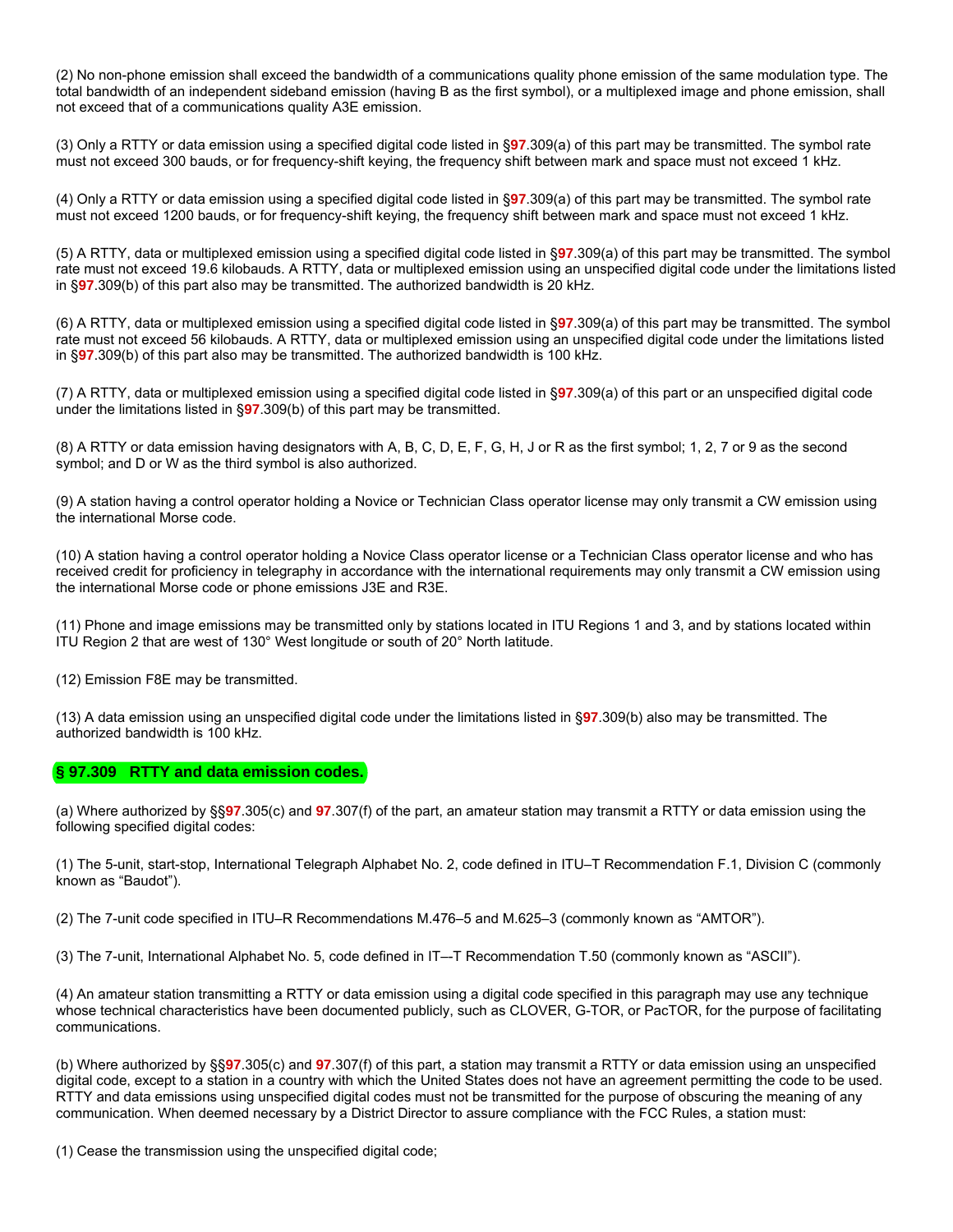(2) Restrict transmissions of any digital code to the extent instructed;

(3) Maintain a record, convertible to the original information, of all digital communications transmitted.

### **§ 97.311 SS emission types.**

(a) SS emission transmissions by an amateur station are authorized only for communications between points within areas where the amateur service is regulated by the FCC and between an area where the amateur service is regulated by the FCC and an amateur station in another country that permits such communications. SS emission transmissions must not be used for the purpose of obscuring the meaning of any communication.

(b) A station transmitting SS emissions must not cause harmful interference to stations employing other authorized emissions, and must accept all interference caused by stations employing other authorized emissions.

(c) When deemed necessary by a District Director to assure compliance with this part, a station licensee must:

(1) Cease SS emission transmissions;

(2) Restrict SS emission transmissions to the extent instructed; and

(3) Maintain a record, convertible to the original information (voice, text, image, etc.) of all spread spectrum communications transmitted.

#### **§ 97.313 Transmitter power standards.**

(a) An amateur station must use the minimum transmitter power necessary to carry out the desired communications.

(b) No station may transmit with a transmitter power exceeding 1.5 kW PEP.

(c) No station may transmit with a transmitter power output exceeding 200 W PEP:

(1) On the 10.10–10.15 MHz segment;

(2) On the 3.525–3.60 MHz, 7.025–7.125 MHz, 21.025–21.20 MHz, and 28.0–28.5 MHz segment when the control operator is a Novice Class operator or a Technician Class operator; or

(3) The 7.050-7.075 MHz segment when the station is within ITU Regions 1 or 3.

(d) No station may transmit with a transmitter power exceeding 25 W PEP on the VHF 1.25 m band when the control operator is a Novice operator.

(e) No station may transmit with a transmitter power exceeding 5 W PEP on the UHF 23 cm band when the control operator is a Novice operator.

(f) No station may transmit with a transmitter power exceeding 50 W PEP on the UHF 70 cm band from an area specified in footnote US7 to §2.106 of part 2, unless expressly authorized by the FCC after mutual agreement, on a case-by-case basis, between the District Director of the applicable field facility and the military area frequency coordinator at the applicable military base. An Earth station or telecommand station, however, may transmit on the 435–438 MHz segment with a maximum of 611 W effective radiated power (1 kW equivalent isotropically radiated power) without the authorization otherwise required. The transmitting antenna elevation angle between the lower half-power (−3 dB relative to the peak or antenna bore sight) point and the horizon must always be greater than 10°.

(g) No station may transmit with a transmitter power exceeding 50 W PEP on the 33 cm band from within 241 km of the boundaries of the White Sands Missile Range. Its boundaries are those portions of Texas and New Mexico bounded on the south by latitude 31°41' North, on the east by longitude 104°11' West, on the north by latitude 34°30' North, and on the west by longitude 107°30' West.

(h) No station may transmit with a transmitter power exceeding 50 W PEP on the 219–220 MHz segment of the 1.25 m band.

(i) No station may transmit with an effective radiated power (ERP) exceeding 50 W PEP on the 60 m band. For the purpose of computing ERP, the transmitter PEP will be multiplied by the antenna gain relative to a dipole or the equivalent calculation in decibels.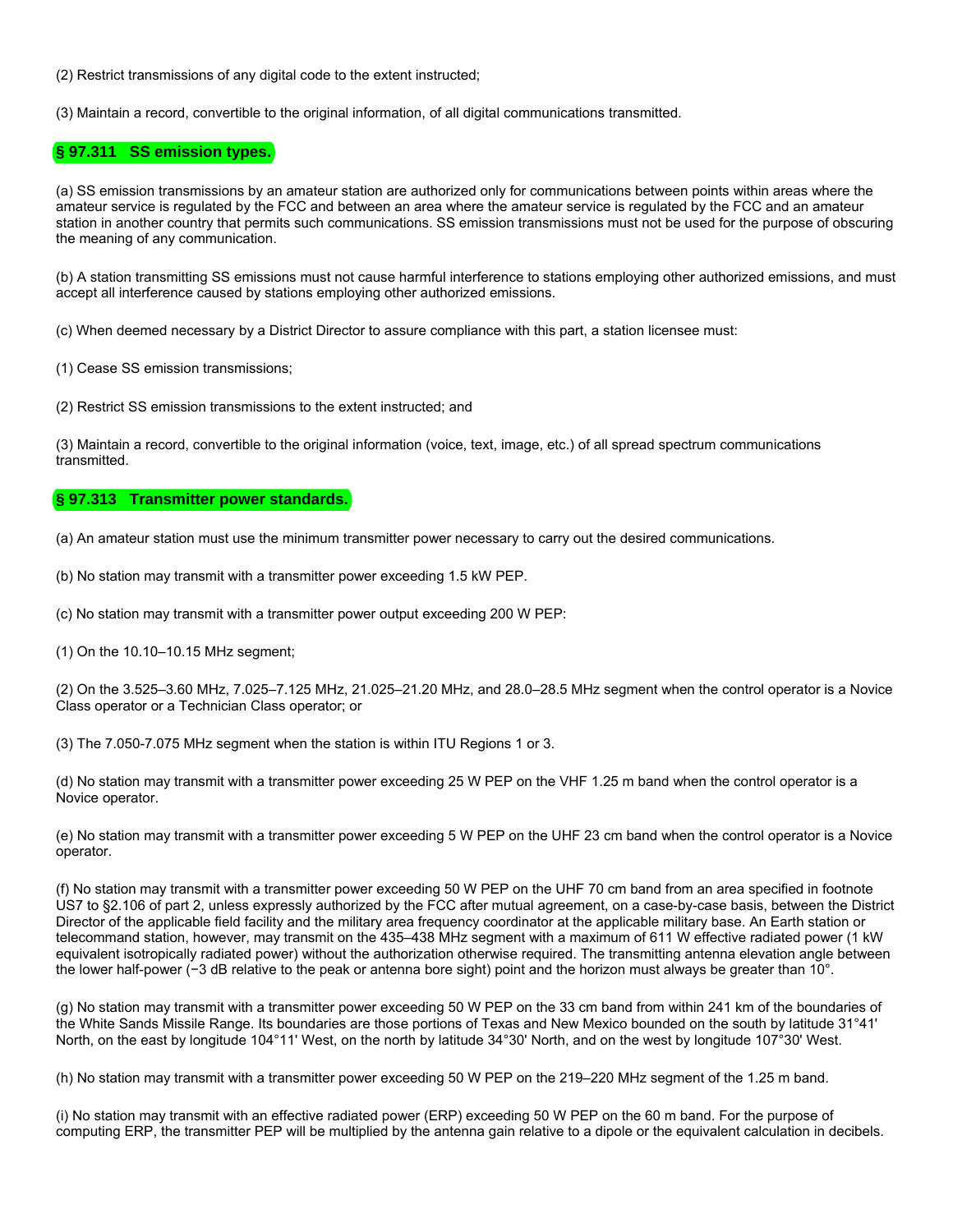A half-wave dipole antenna will be presumed to have a gain of 1. Licensees using other antennas must maintain in their station records either the antenna manufacturer data on the antenna gain or calculations of the antenna gain.

(j) No station may transmit with a transmitter output exceeding 10 W PEP when the station is transmitting a SS emission type.

### **§ 97.315 Certification of external RF power amplifiers.**

(a) Any external RF power amplifier (see §2.815 of the FCC Rules) manufactured or imported for use at an amateur radio station must be certificated for use in the amateur service in accordance with subpart J of part 2 of the FCC Rules. No amplifier capable of operation below 144 MHz may be constructed or modified by a non-amateur service licensee without a grant of certification from the FCC.

(b) The requirement of paragraph (a) does not apply if one or more of the following conditions are met:

(1) The amplifier is constructed or modified by an amateur radio operator for use at an amateur station.

(2) The amplifier was manufactured before April 28, 1978, and has been issued a marketing waiver by the FCC, or the amplifier was purchased before April 28, 1978, by an amateur radio operator for use at that operator's station.

(3) The amplifier is sold to an amateur radio operator or to a dealer, the amplifier is purchased in used condition by a dealer, or the amplifier is sold to an amateur radio operator for use at that operator's station.

(c) Any external RF power amplifier appearing in the Commission's database as certificated for use in the amateur service may be marketed for use in the amateur service.

### **§ 97.317 Standards for certification of external RF power amplifiers.**

(a) To receive a grant of certification, the amplifier must:

(1) Satisfy the spurious emission standards of §**97**.307 (d) or (e) of this part, as applicable, when the amplifier is operated at the lesser of 1.5 kW PEP or its full output power and when the amplifier is placed in the "standby" or "off" positions while connected to the transmitter.

(2) Not be capable of amplifying the input RF power (driving signal) by more than 15 dB gain. Gain is defined as the ratio of the input RF power to the output RF power of the amplifier where both power measurements are expressed in peak envelope power or mean power.

(3) Exhibit no amplification (0 dB gain) between 26 MHz and 28 MHz.

(b) Certification shall be denied when:

(1) The Commission determines the amplifier can be used in services other than the Amateur Radio Service, or

(2) The amplifier can be easily modified to operate on frequencies between 26 MHz and 28 MHz.

#### **Subpart E—Providing Emergency Communications**

#### **§ 97.401 Operation during a disaster.**

A station in, or within 92.6 km (50 nautical miles) of, Alaska may transmit emissions J3E and R3E on the channel at 5.1675 MHz (assigned frequency 5.1689 MHz) for emergency communications. The channel must be shared with stations licensed in the Alaska-Private Fixed Service. The transmitter power must not exceed 150 W PEP. A station in, or within 92.6 km of, Alaska may transmit communications for tests and training drills necessary to ensure the establishment, operation, and maintenance of emergency communication systems.

### **§ 97.403 Safety of life and protection of property.**

No provision of these rules prevents the use by an amateur station of any means of radiocommunication at its disposal to provide essential communication needs in connection with the immediate safety of human life and immediate protection of property when normal communication systems are not available.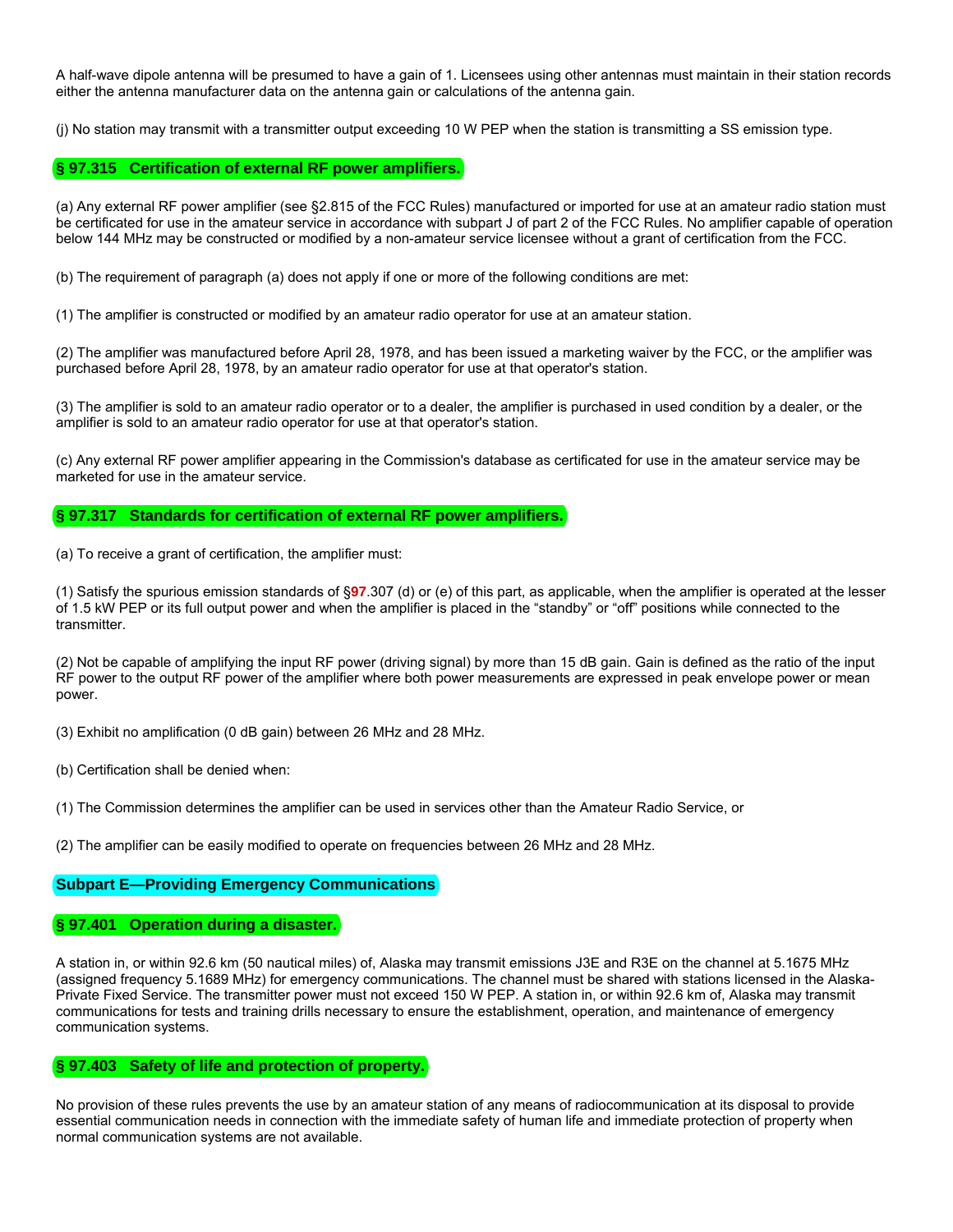### **§ 97.405 Station in distress.**

(a) No provision of these rules prevents the use by an amateur station in distress of any means at its disposal to attract attention, make known its condition and location, and obtain assistance.

(b) No provision of these rules prevents the use by a station, in the exceptional circumstances described in paragraph (a) of this section, of any means of radiocommunications at its disposal to assist a station in distress.

#### **§ 97.407 Radio amateur civil emergency service.**

(a) No station may transmit in RACES unless it is an FCC-licensed primary, club, or military recreation station and it is certified by a civil defense organization as registered with that organization. No person may be the control operator of an amateur station transmitting in RACES unless that person holds a FCC-issued amateur operator license and is certified by a civil defense organization as enrolled in that organization.

(b) The frequency bands and segments and emissions authorized to the control operator are available to stations transmitting communications in RACES on a shared basis with the amateur service. In the event of an emergency which necessitates invoking the President's War Emergency Powers under the provisions of section 706 of the Communications Act of 1934, as amended, 47 U.S.C. 606, amateur stations participating in RACES may only transmit on the frequency segments authorized pursuant to part 214 of this chapter.

(c) An amateur station registered with a civil defense organization may only communicate with the following stations upon authorization of the responsible civil defense official for the organization with which the amateur station is registered:

(1) An amateur station registered with the same or another civil defense organization; and

(2) A station in a service regulated by the FCC whenever such communication is authorized by the FCC.

(d) All communications transmitted in RACES must be specifically authorized by the civil defense organization for the area served. Only civil defense communications of the following types may be transmitted:

(1) Messages concerning impending or actual conditions jeopardizing the public safety, or affecting the national defense or security during periods of local, regional, or national civil emergencies;

(2) Messages directly concerning the immediate safety of life of individuals, the immediate protection of property, maintenance of law and order, alleviation of human suffering and need, and the combating of armed attack or sabotage;

(3) Messages directly concerning the accumulation and dissemination of public information or instructions to the civilian population essential to the activities of the civil defense organization or other authorized governmental or relief agencies; and

(4) Communications for RACES training drills and tests necessary to ensure the establishment and maintenance of orderly and efficient operation of the RACES as ordered by the responsible civil defense organization served. Such drills and tests may not exceed a total time of 1 hour per week. With the approval of the chief officer for emergency planning in the applicable State, Commonwealth, District or territory, however, such tests and drills may be conducted for a period not to exceed 72 hours no more than twice in any calendar year.

### **Subpart F—Qualifying Examination Systems**

### **§ 97.501 Qualifying for an amateur operator license.**

Each applicant must pass an examination for a new amateur operator license grant and for each change in operator class. Each applicant for the class of operator license grant specified below must pass, or otherwise receive examination credit for, the following examination elements:

(a) Amateur Extra Class operator: Elements 2, 3, and 4;

- (b) General Class operator: Elements 2 and 3;
- (c) Technician Class operator: Element 2.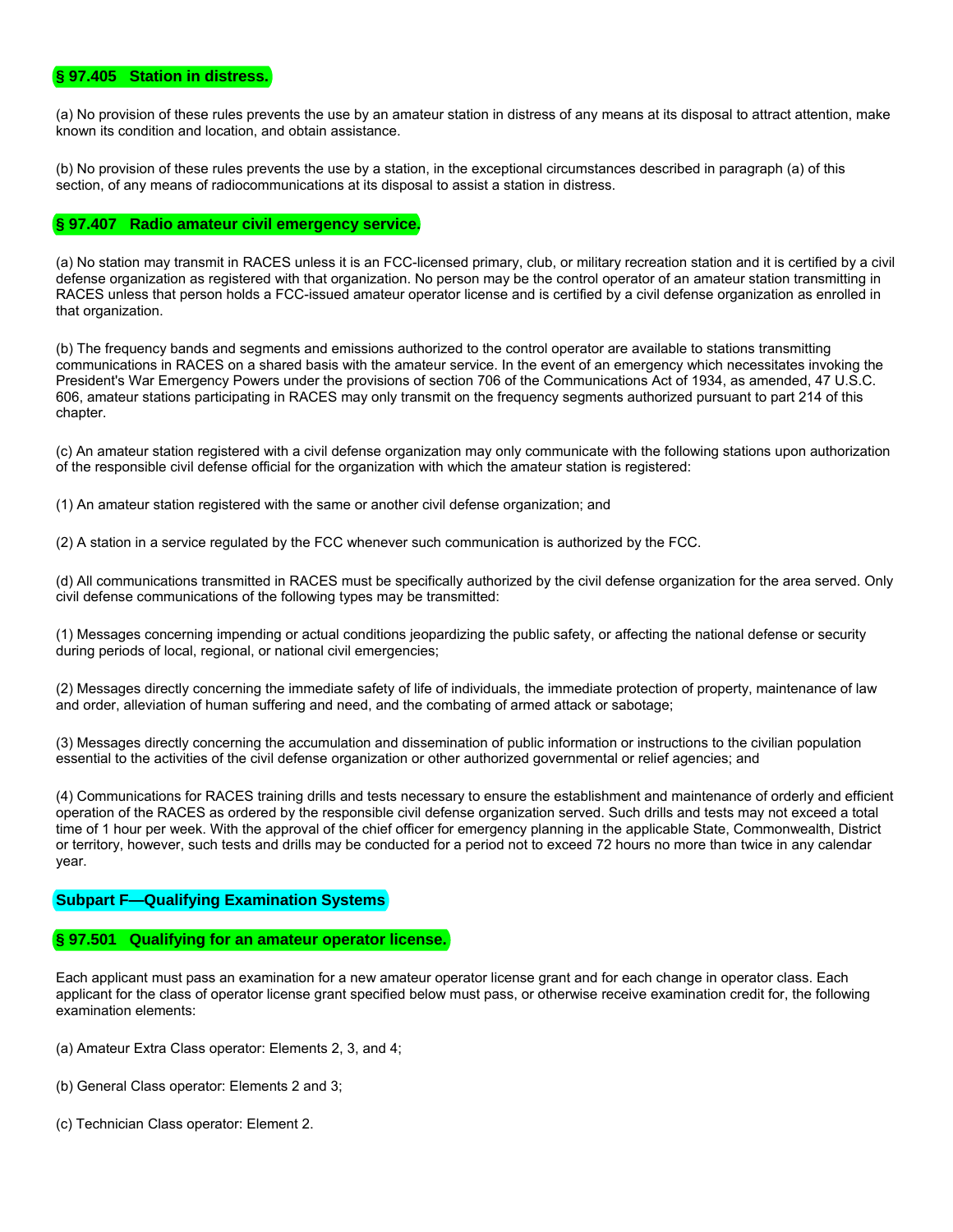### **§ 97.503 Element standards.**

A written examination must be such as to prove that the examinee possesses the operational and technical qualifications required to perform properly the duties of an amateur service licensee. Each written examination must be comprised of a question set as follows:

(a) Element 2: 35 questions concerning the privileges of a Technician Class operator license. The minimum passing score is 26 questions answered correctly.

(b) Element 3: 35 questions concerning the privileges of a General Class operator license. The minimum passing score is 26 questions answered correctly.

(c) Element 4: 50 questions concerning the privileges of an Amateur Extra Class operator license. The minimum passing score is 37 questions answered correctly.

### **§ 97.505 Element credit.**

(a) The administering VEs must give credit as specified below to an examinee holding any of the following license grants or license documents:

(1) An unexpired (or expired but within the grace period for renewal) FCC-granted Advanced Class operator license grant: Elements 2 and 3.

(2) An unexpired (or expired but within the grace period for renewal) FCC-granted General Class operator license grant: Elements 2 and 3.

(3) An unexpired (or expired but within the grace period for renewal) FCC-granted Technician or Technician Plus Class operator (including a Technician Class operator license granted before February 14, 1991) license grant: Element 2.

(4) An expired FCC-issued Technician Class operator license document granted before March 21, 1987; Element 3.

(5) A CSCE: Each element the CSCE indicates the examinee passed within the previous 365 days.

(b) No examination credit, except as herein provided, shall be allowed on the basis of holding or having held any other license grant or document.

### **§ 97.507 Preparing an examination.**

(a) Each telegraphy message and each written question set administered to an examinee must be prepared by a VE holding an Amateur Extra Class operator license. A telegraphy message or written question set may also be prepared for the following elements by a VE holding an operator license of the class indicated:

(1) Element 3: Advanced Class operator.

(2) Elements 1 and 2: Advanced or General Class operators.

(b) Each question set administered to an examinee must utilize questions taken from the applicable question pool.

(c) Each telegraphy message and each written question set administered to an examinee for an amateur operator license must be prepared, or obtained from a supplier, by the administering VEs according to instructions from the coordinating VEC.

(d) A telegraphy examination must consist of a message sent in the international Morse code at no less than the prescribed speed for a minimum of 5 minutes. The message must contain each required telegraphy character at least once. No message known to the examinee may be administered in a telegraphy examination. Each 5 letters of the alphabet must be counted as 1 word. Each numeral, punctuation mark and prosign must be counted as 2 letters of the alphabet.

### **§ 97.509 Administering VE requirements.**

(a) Each examination for an amateur operator license must be administered by a team of at least 3 VEs at an examination session coordinated by a VEC. The number of examinees at the session may be limited.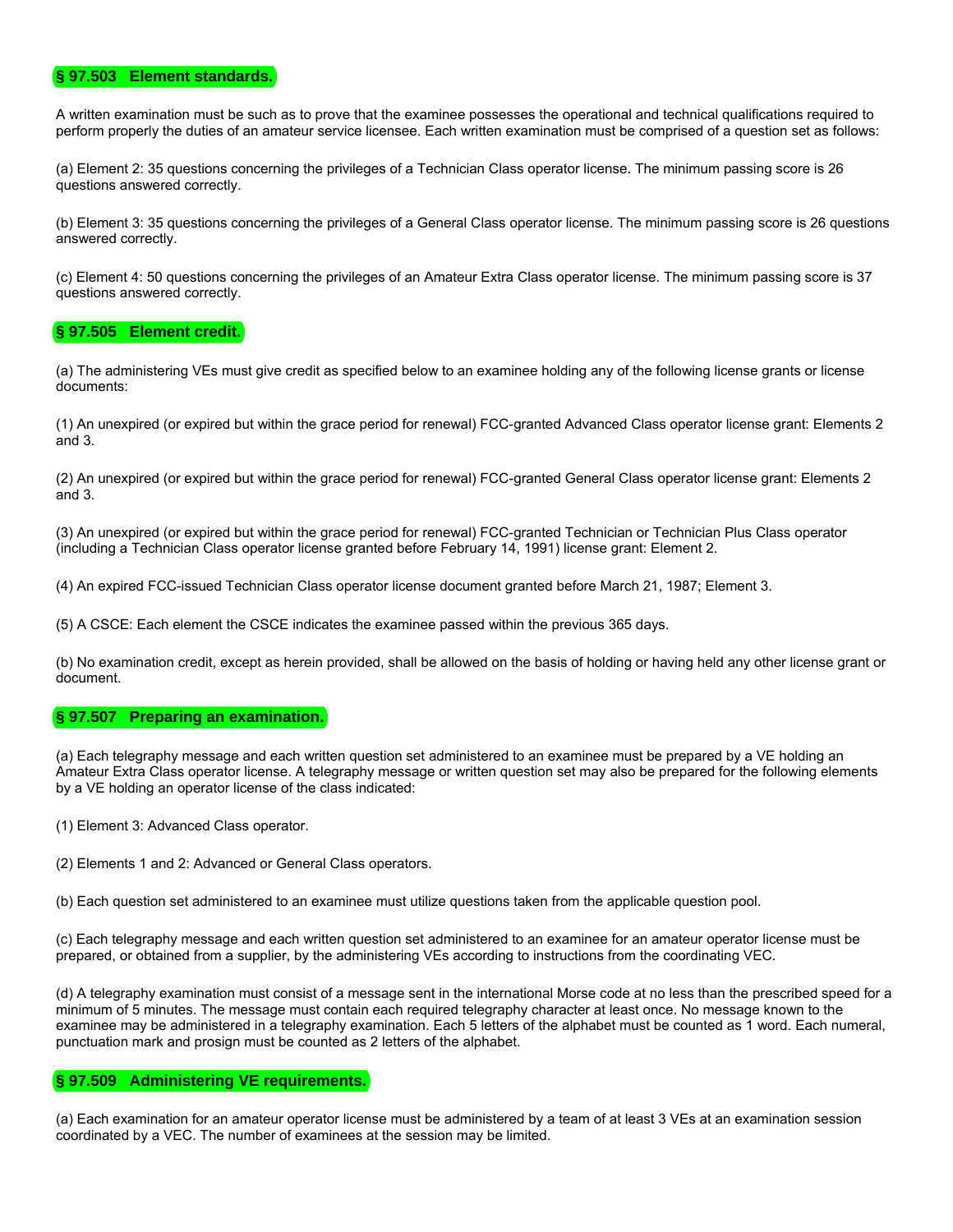(b) Each administering VE must:

(1) Be accredited by the coordinating VEC;

(2) Be at least 18 years of age;

(3) Be a person who holds an amateur operator license of the class specified below:

(i) Amateur Extra, Advanced or General Class in order to administer a Technician Class operator license examination;

(ii) Amateur Extra or Advanced Class in order to administer a General Class operator license examination;

(iii) Amateur Extra Class in order to administer an Amateur Extra Class operator license examination.

(4) Not be a person whose grant of an amateur station license or amateur operator license has ever been revoked or suspended.

(c) Each administering VE must be present and observing the examinee throughout the entire examination. The administering VEs are responsible for the proper conduct and necessary supervision of each examination. The administering VEs must immediately terminate the examination upon failure of the examinee to comply with their instructions.

(d) No VE may administer an examination to his or her spouse, children, grandchildren, stepchildren, parents, grandparents, stepparents, brothers, sisters, stepbrothers, stepsisters, aunts, uncles, nieces, nephews, and in-laws.

(e) No VE may administer or certify any examination by fraudulent means or for monetary or other consideration including reimbursement in any amount in excess of that permitted. Violation of this provision may result in the revocation of the grant of the VE's amateur station license and the suspension of the grant of the VE's amateur operator license.

(f) No examination that has been compromised shall be administered to any examinee. Neither the same telegraphy message nor the same question set may be re-administered to the same examinee.

(g) Passing a telegraphy receiving examination is adequate proof of an examinee's ability to both send and receive telegraphy. The administering VEs, however, may also include a sending segment in a telegraphy examination.

(h) Upon completion of each examination element, the administering VEs must immediately grade the examinee's answers. The administering VEs are responsible for determining the correctness of the examinee's answers.

(i) When the examinee is credited for all examination elements required for the operator license sought, 3 VEs must certify that the examinee is qualified for the license grant and that the VEs have complied with these administering VE requirements. The certifying VEs are jointly and individually accountable for the proper administration of each examination element reported. The certifying VEs may delegate to other qualified VEs their authority, but not their accountability, to administer individual elements of an examination.

(j) When the examinee does not score a passing grade on an examination element, the administering VEs must return the application document to the examinee and inform the examinee of the grade.

(k) The administering VEs must accommodate an examinee whose physical disabilities require a special examination procedure. The administering VEs may require a physician's certification indicating the nature of the disability before determining which, if any, special procedures must be used.

(l) The administering VEs must issue a CSCE to an examinee who scores a passsing grade on an examination element.

(m) After the administration of a successful examination for an amateur operator license, the administering VEs must submit the application document to the coordinating VEC according to the coordinating VEC's instructions.

### **§ 97.511 Examinee conduct.**

Each examinee must comply with the instructions given by the administering VEs.

### **§ 97.513 VE session manager requirements.**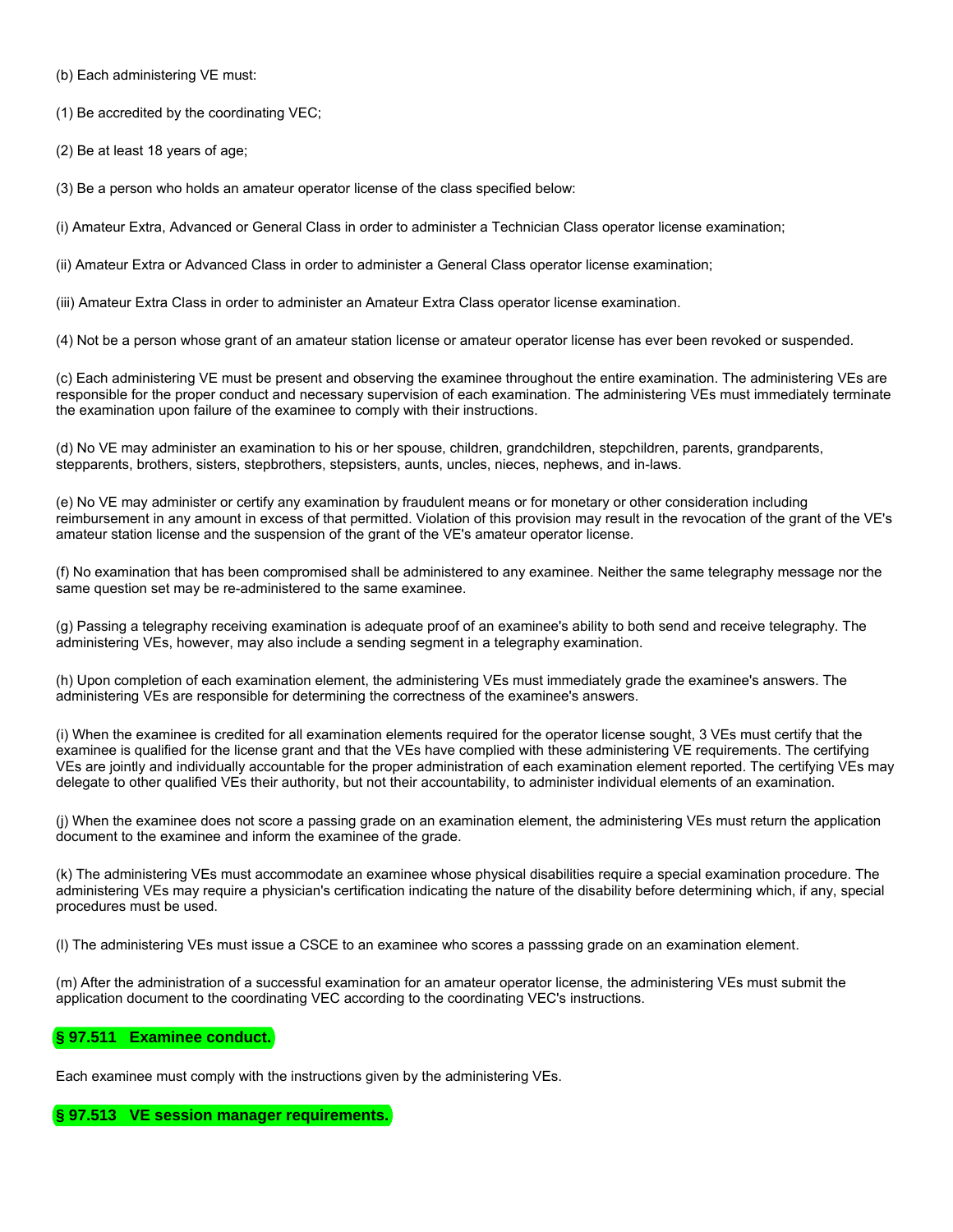(a) A VE session manager may be selected by the VE team for each examination session. The VE session manager must be accredited as a VE by the same VEC that coordinates the examination session. The VE session manager may serve concurrently as an administering VE.

(b) The VE session manager may carry on liaison between the VE team and the coordinating VEC.

(c) The VE session manager may organize activities at an examination session.

# **§§ 97.515-97.517 [Reserved]**

### **§ 97.519 Coordinating examination sessions.**

(a) A VEC must coordinate the efforts of VEs in preparing and administering examinations.

(b) At the completion of each examination session, the coordinating VEC must collect applicant information and test results from the administering VEs. The coordinating VEC must:

(1) Screen collected information;

(2) Resolve all discrepancies and verify that the VE's certifications are properly completed; and

(3) For qualified examinees, forward electronically all required data to the FCC. All data forwarded must be retained for at least 15 months and must be made available to the FCC upon request.

(c) Each VEC must make any examination records available to the FCC, upon request

- (d) The FCC may:
- (1) Administer any examination element itself;

(2) Readminister any examination element previously administered by VEs, either itself or under the supervision of a VEC or VEs designated by the FCC; or

(3) Cancel the operator/primary station license of any licensee who fails to appear for readministration of an examination when directed by the FCC, or who does not successfully complete any required element that is readministered. In an instancce of such cancellation, the person will be granted an operator/primary station license consistent with completed examination elements that have not been invalidated by not appearing for, or by failing, the examination upon readministration.

# **§ 97.521 VEC qualifications.**

No organization may serve as a VEC unless it has entered into a written agreement with the FCC. The VEC must abide by the terms of the agreement. In order to be eligible to be a VEC, the entity must:

(a) Be an organization that exists for the purpose of furthering the amateur service;

- (b) Be capable of serving as a VEC in at least the VEC region (see appendix 2) proposed;
- (c) Agree to coordinate examinations for any class of amateur operator license;

(d) Agree to assure that, for any examination, every examinee qualified under these rules is registered without regard to race, sex, religion, national origin or membership (or lack thereof) in any amateur service organization;

### **§ 97.523 Question pools.**

All VECs must cooperate in maintaining one question pool for each written examination element. Each question pool must contain at least 10 times the number of questions required for a single examination. Each question pool must be published and made available to the public prior to its use for making a question set. Each question on each VEC question pool must be prepared by a VE holding the required FCC-issued operator license. See §**97**.507(a) of this part.